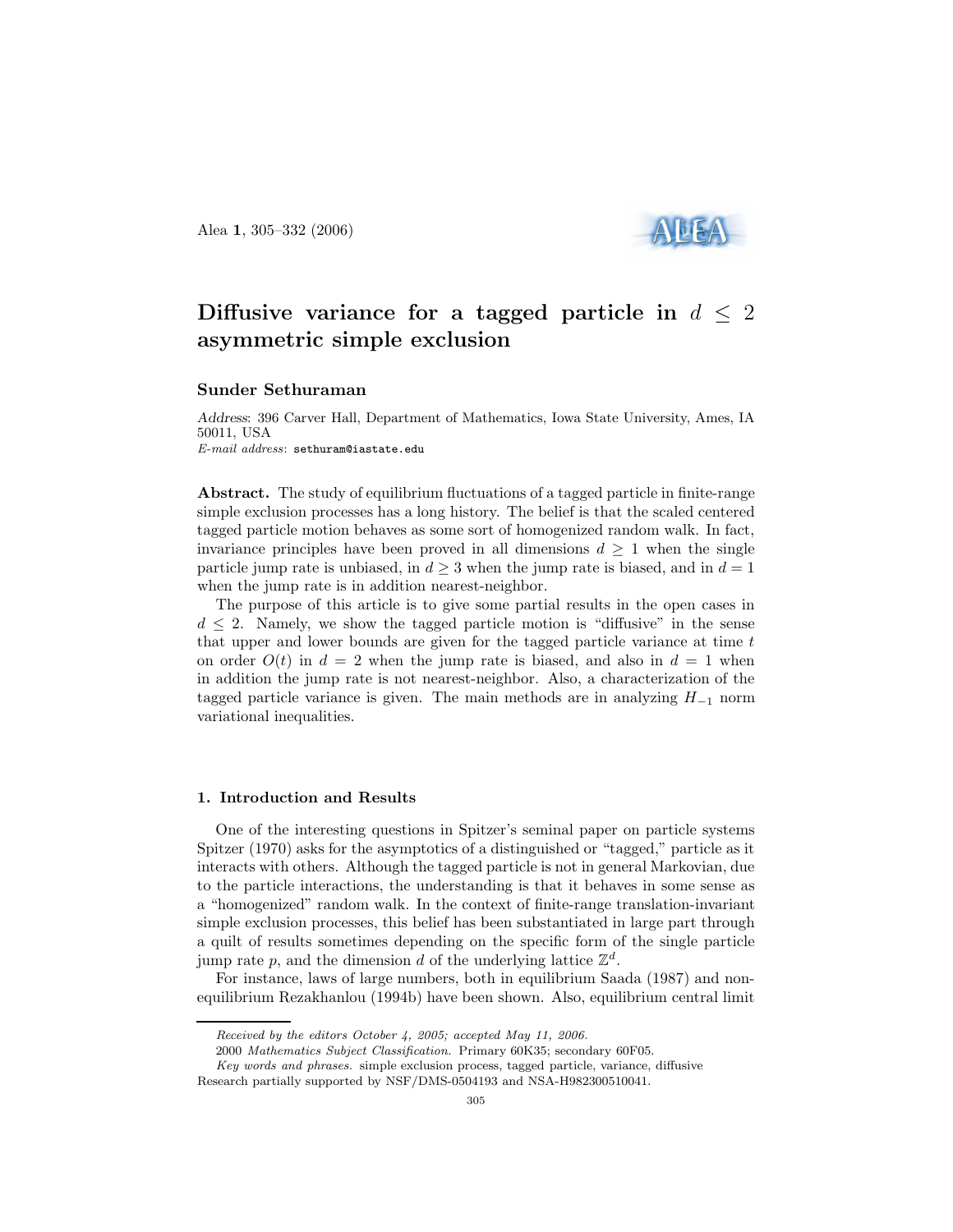theorems and invariance principles when  $p$  is mean-zero Arratia (1983),Rost and Vares (1985), Kipnis and Varadhan (1986), Varadhan (1995), and when p has a drift in  $d \geq 3$  Sethuraman, Varadhan, and Yau (2000) and in  $d = 1$  when p is in addition nearest-neighbor Kipnis (1986) have been proved. See also Landim, Olla and Volchan (1998), Landim and Volchan (2000) for fluctuations in  $d = 1$  with respect to a non-translation invariant  $p$ . Non-trivial non-equilibrium fluctuation results have even been derived in  $d \geq 1$  when p is symmetric (excluding the  $d = 1$ nearest-neighbor case) Rezakhanlou (1994a), and recently in the exceptional case in  $d = 1$  when p is symmetric and nearest-neighbor Jara and Landim (2006). In addition, large deviations results have been proved in some cases Quastel, Rezakhanlou and Varadhan (1999), Seppäläinen (1998). Some of these results and others are reviewed in Ferrari (1996), section 4.VIII Liggett (1985), chapter 4.III Liggett (1999), chapter 6 Spohn (1991), and sections 4.3, 8.4 and 11.5 Kipnis and Landim (1999).

In terms of equilibrium fluctuations, however, open are the behaviors in  $d = 2$ when p has a drift, and also in  $d = 1$  when in addition p is not nearest-neighbor. The difficulty in their solution is roughly that in low dimensions with asymmetry one has to deal with more involved particle interactions than in high dimensions, where transience estimates can be used, and under symmetry, when reversibility helps. The main goal of this article is to shed light on the open low dimensional cases by giving some upper and lower bounds on the variance of the tagged particle at time t which are "diffusive," that is on order  $O(t)$  (Theorems 1.2 and 1.3). In addition, a characterization of the variance, which recasts an expression in the literature (cf. equation (1.18) De Masi and Ferrari (1985)) in terms of certain "dynamical" and "static" contributions, is given (Theorem 1.1).

The method of the upper bounds is to bound above the variance of a "drift" additive functional as  $O(t)$  by estimating certain  $H_{-1}$  variational formulas with the help of integral estimates in the spirit of Bernardin's work for occupation times Bernardin (2004). In particular, one of the main contributions of this article is to give a framework for tagged particle  $H_{-1}$  norms in which "environment" and "tagged-shift" dynamics are understood. The variance characterization, and lower bounds follow from explicit computations, and comparisons with "symmetrized" variances as in Loulakis (2005).

Loosely speaking, the simple exclusion process follows the motion of a collection of random walks on the lattice  $\mathbb{Z}^d$  in which jumps to already occupied vertices are suppressed. More precisely, let  $\Sigma = \{0,1\}^{\mathbb{Z}^d}$  and let  $\eta(t) \in \Sigma$  represent the state of the process at time  $t$ . That is, the configuration at time  $t$  is given in terms of occupation variables  $\eta(t) = {\eta_i(t) : i \in \mathbb{Z}^d}$  where  $\eta_i(t) = 0$  or 1 according to whether the vertex  $i \in \mathbb{Z}^d$  is empty or full at time t. Let  $p = \{p(i, j) : i, j \in \mathbb{Z}^d\}$  be the single particle transition rates. Throughout this article we concentrate on the translation-invariant finite-range case:  $p(i, j) = p(0, j-i) = p(j-i)$  and  $p(x) = 0$  for  $|x| > R$  and an integer  $R < \infty$ . In addition, to avoid technicalities, we concentrate on the situation when  $(p(i) + p(-i))/2$  is irreducible, and  $p(0) = 0$ . We will say p is nearest-neighbor when the range  $R = 1$ .

The system  $\eta(t)$  is a Markov process on  $D(R_+, \Sigma)$  with semi-group  $T_t$  and generator, well defined on functions  $\phi$  supported on a finite number of vertices, namely "local" functions,

$$
(L\phi)(\eta) = \sum_{i,j \in \mathbb{Z}^d} \eta_i (1 - \eta_j) p(j - i) (\phi(\eta^{i,j}) - \phi(\eta)) \tag{1.1}
$$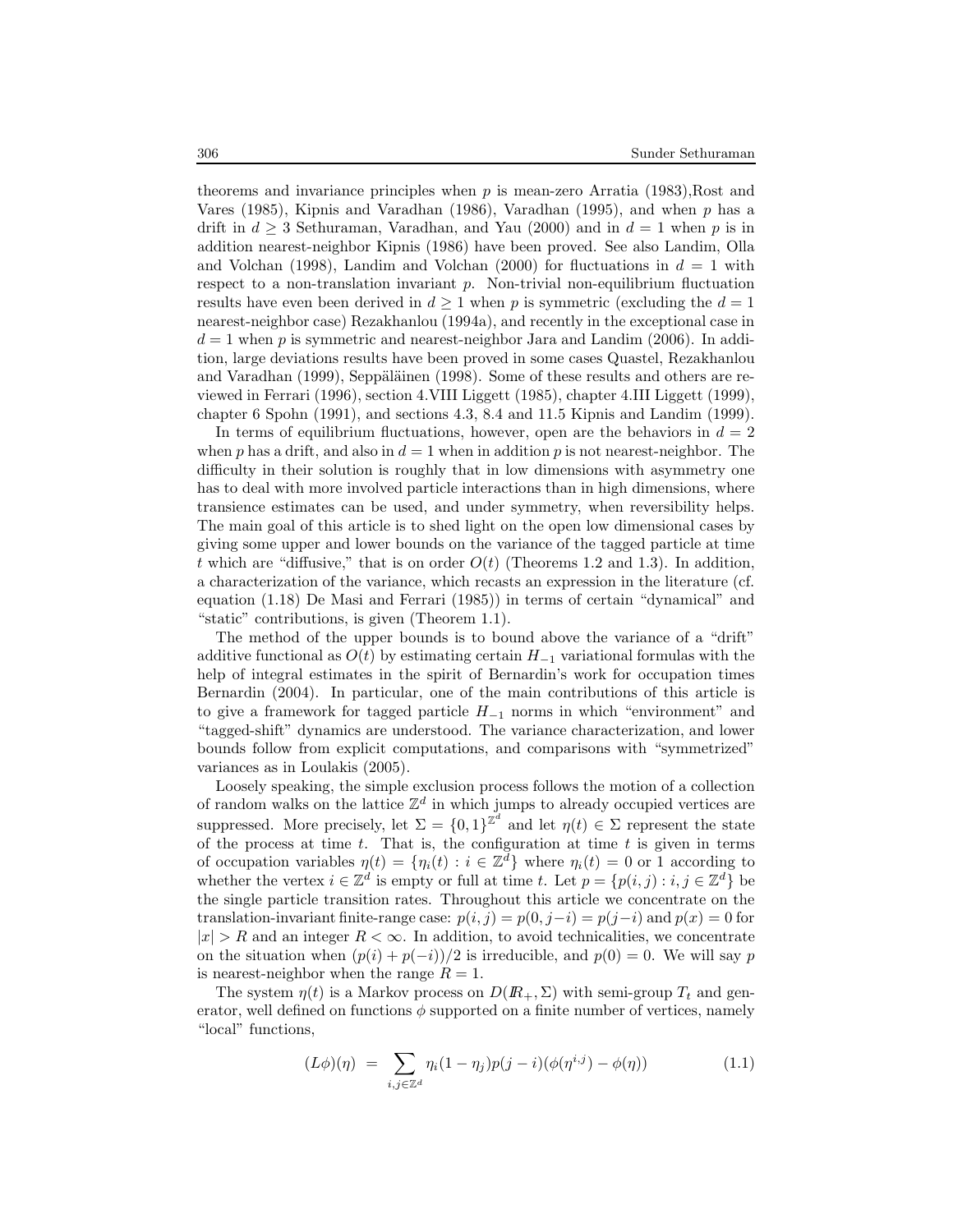where  $\eta^{i,j}$  is the "exchanged" configuration,  $(\eta^{i,j})_i = \eta_j$ ,  $(\eta^{i,j})_j = \eta_i$  and  $(\eta^{i,j})_k =$  $\eta_k$  for  $k \neq i, j$ . We note the transition rate  $\eta_i(1 - \eta_j)p(j - i)$  for  $\eta \to \eta^{i,j}$  represents the exclusion property.

With respect to a configuration  $\eta$ , distinguish now one of the particles and call it the tagged particle. Let  $x(t) \in \mathbb{Z}^d$  be its position at time t. To compensate for the non-Markovian character of the tagged motion, we form the larger process  $(x(t), \eta(t))$  which is Markovian. In fact, as is standard practice, we will consider the system in the reference frame of the tagged particle,  $(x(t), \zeta(t))$  where  $\zeta(t)$  =  $\pi_{x(t)}\eta(t)$ . Here, for a configuration  $\eta \in \Sigma$ , the k-shifted state is  $\pi_k\eta$  where  $(\pi_k\eta)_l =$  $\eta_{k+l}$  for  $l \in \mathbb{Z}^d$ . The "reference frame" process  $\zeta(t)$  is also Markovian with semigroup  $\mathcal{T}_t$ , and generator  $\mathcal L$  well defined on local functions,

$$
(\mathcal{L}\phi)(\zeta) = \sum_{i,j \in \mathbb{Z}^d \setminus \{0\}} \zeta_i (1 - \zeta_j) p(j - i) (\phi(\zeta^{i,j}) - \phi(\zeta)) + \sum_{j \in \mathbb{Z}^d \setminus \{0\}} (1 - \zeta_j) p(j) (\phi(\tau_j \zeta)) - \phi(\zeta))
$$

where  $\tau_j \zeta = \pi_j(\zeta^{0,j})$  accounts for the reference frame shift when the tagged particle displaces by  $j$ .

Naturally,  $\mathcal L$  splits as  $\mathcal L = \mathcal L^e + \mathcal L^t$  where  $(\mathcal L^e \phi)(\zeta) = \sum_{i,j \in \mathbb Z^d \setminus \{0\}} \zeta_i(1-\zeta_j)p(j-\zeta_j)$  $i)(\phi(\zeta^{i,j}) - \phi(\zeta))$  and  $(\mathcal{L}^t \phi)(\zeta) = \sum_{j \in \mathbb{Z}^d \setminus \{0\}} (1 - \zeta_j) p(j) (\phi(\tau_j \zeta)) - \phi(\zeta))$  correspond to movement around, and by the tagged particle, e.g. "environment" and "taggedshift" motions, respectively. The main idea of the reference process is that, although the tagged particle is always at the origin  $(\zeta_0(t) \equiv 1)$ , one can keep track of the position of the tagged particle by counting the various reference "j-shifts" (cf. (1.2)). We refer to Liggett (1985) for details of the construction of these processes.

We now discuss the equilibria for these systems. Let  $P_{\rho}$ , for  $\rho \in [0,1]$ , be the infinite Bernoulli product measure over  $\mathbb{Z}^d$  with coin-tossing marginal  $P_\rho\{\eta_i =$ 1} = 1 -  $P_{\rho}$ { $\eta_i$  = 0} =  $\rho$ . It is known that  $P_{\rho}$  and  $Q_{\rho} = P_{\rho}(\cdot|\zeta_0 = 1)$  are invariant extremal measures for  $L$  and  $\mathcal L$  respectively Saada (1987). We remark with respect to  $P_{\rho}$ , the semi-group  $T_t$  and generator L can be extended to  $L^2(P_{\rho})$ (cf. section IV.4 Liggett (1985)); similarly, with respect to  $Q_{\rho}$ ,  $\mathcal{T}_t$  and  $\mathcal{L}$  can be extended to  $L^2(Q_\rho)$ . We note the adjoints  $L^*$  and  $\mathcal{L}^*$  with respect to  $P_\rho$  and  $Q_{\rho}$ , corresponding to time-reversal, are straightforwardly computed and identified as generators corresponding to reversed jump rates  $p(-)$ . It will sometimes be convenient to write  $\mathcal L$  into symmetric and anti-symmetric parts,  $\mathcal L = \mathcal S + \mathcal A$  where  $S = (\mathcal{L} + \mathcal{L}^*)/2$  and  $\mathcal{A} = (\mathcal{L} - \mathcal{L}^*)/2$ . We note the operator S is the generator of a reference frame process with symmetric jump rates  $(p(\cdot)+p(-\cdot))/2$ . Also, as before, S and A can be split into "environment" and "tagged-shift" parts,  $S = S^e + S^t$ and  $\mathcal{A} = \mathcal{A}^e + \mathcal{A}^t$ .

We denote  $E_{\rho}$  for expectation with respect to the reference process measure starting from  $Q_{\rho}$ . Denote also, for vector-valued functions  $f, g : \Sigma \longrightarrow \mathbb{R}^m$  and  $m \geq 1$ , the innerproduct  $\langle f, g \rangle_{\rho} = E_{\rho}[f \cdot g]$ , and  $L^2$  norm  $||f||_0 = \sqrt{\langle f, f \rangle_{\rho}}$  with respect to  $Q_{\rho}$ .

We now specify a family of martingales associated with the exclusion process. For  $j \in \mathbb{Z}^d$ , let  $N_j(t)$  denote the counting processes which count the number of j-shifts made by the reference process, e.g. j-displacements of the tagged particle, up to time  $t \geq 0$ . By subtracting appropriate compensators, we can then form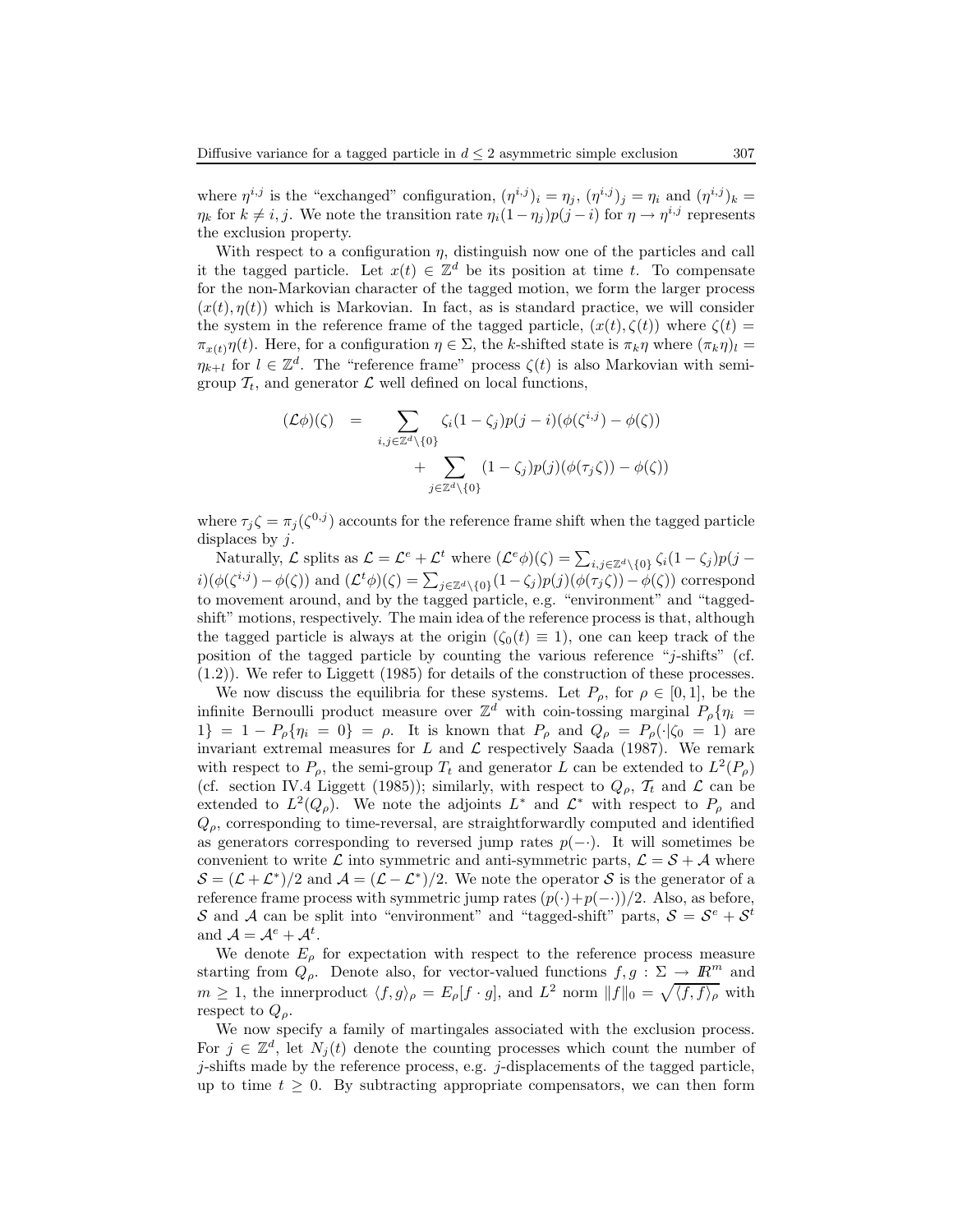the martingale  $M_j(t) = N_j(t) - A_j(t)$  where  $A_j(t) = \int_0^t p(j)(1 - \zeta_j(s))ds$ . These martingales, as jumps are not simulateneous, are orthogonal for  $j \in \mathbb{Z}^d$ . Then, the tagged particle position  $x(t)$  may be written into the sum of a martingale and an additive functional term,

$$
x(t) = \sum_{j} jN_j(t) = \sum_{j} jM_j(t) + \sum_{j} jA_j(t).
$$

These relations, by stationarity of the process measure, give the quadratic variation  $E_{\rho}[M_j^2(t)] = (1 - \rho)p(j)t$  and mean position,  $E_{\rho}[x(t)] = (\sum_j jp(j))(1 - \rho)t$ . Then, after centering,

$$
x(t) - E_{\rho}[x(t)] = M(t) + A(t)
$$
\n(1.2)

with martingale  $M(t) = \sum jM_j(t)$  and "drift"  $A(t) = \int_0^t \mathfrak{F}(\zeta(s))ds$  with  $\mathfrak{F}(\zeta) =$  $\sum j p(j) (\rho - \zeta_j).$ 

Let now

$$
V(t) = E_{\rho} \bigg[ |x(t) - E_{\rho}[x(t)]|^2 \bigg].
$$

Define also the measure  $d\mu_{k,\rho} = (\zeta_k/\rho)dQ_\rho$  and its expectation  $E_{k,\rho}$  for  $k \in \mathbb{Z}^d \setminus \{0\}$ . The first result is a characterization of the variance. In a different form, it was first derived by De Masi and Ferrari (cf. equation (1.18) De Masi and Ferrari (1985)), however, the interpretation below seems new. See also Sethuraman (2006) for analogous expressions in zero-range processes.

Theorem 1.1. In  $d \geq 1$ ,

$$
V(t) = (1 - \rho) \sum_{j} |j|^2 p(j) t + 2\rho \sum_{j} j p(j) \cdot \int_0^t \left\{ E_{\rho}[x(s)] - E_{-j,\rho}[x(s)] \right\} ds.
$$

The first term above,  $(1 - \rho) \sum |j|^2 p(j)t$ , is the mean quadratic variation of the martingale  $M(t)$  and can be thought of as a "dynamical" part of the variation. The second term, however, as a difference in expected tagged particle positions from different initial measures, is in a sense variation due to initial conditions.

We note in  $d = 1$  when p is totally asymmetric and nearest-neighbor, say  $p(1) > 0$ and  $p(i) = 0$  for  $i \neq 1$ , the second term in the decomposition vanishes as the "extra" particle at −1, being behind, cannot interfere with the tagged particle position; in this case,  $V(t) = p(1)(1-\rho)t$  and moreover it is known the tagged motion is actually a Poisson process with rate  $p(1)(1-\rho)$  (cf. Corollary VIII.4.9 Liggett (1985)). Also, in  $d = 1$  when p is nearest-neighbor, the formula can be evaluated to some extent, and the limit  $\lim_{t\to\infty} V(t)/t = (1-\rho)|p(1)-p(-1)|$  has been proved De Masi and Ferrari (1985).

However, for the next upper bounds, other methods are used.

**Theorem 1.2.** When p has a drift,  $\sum jp(j) \neq 0$ , in  $d = 2$ , and in  $d = 1$  when additionally p is not nearest-neighbor, we have a constant  $C = C(d, p, \rho)$  such that

$$
V(t) \leq Ct.
$$

For a general lower bound, we only give an estimate on a "Tauberian" quantity which resembles  $V(t)$ .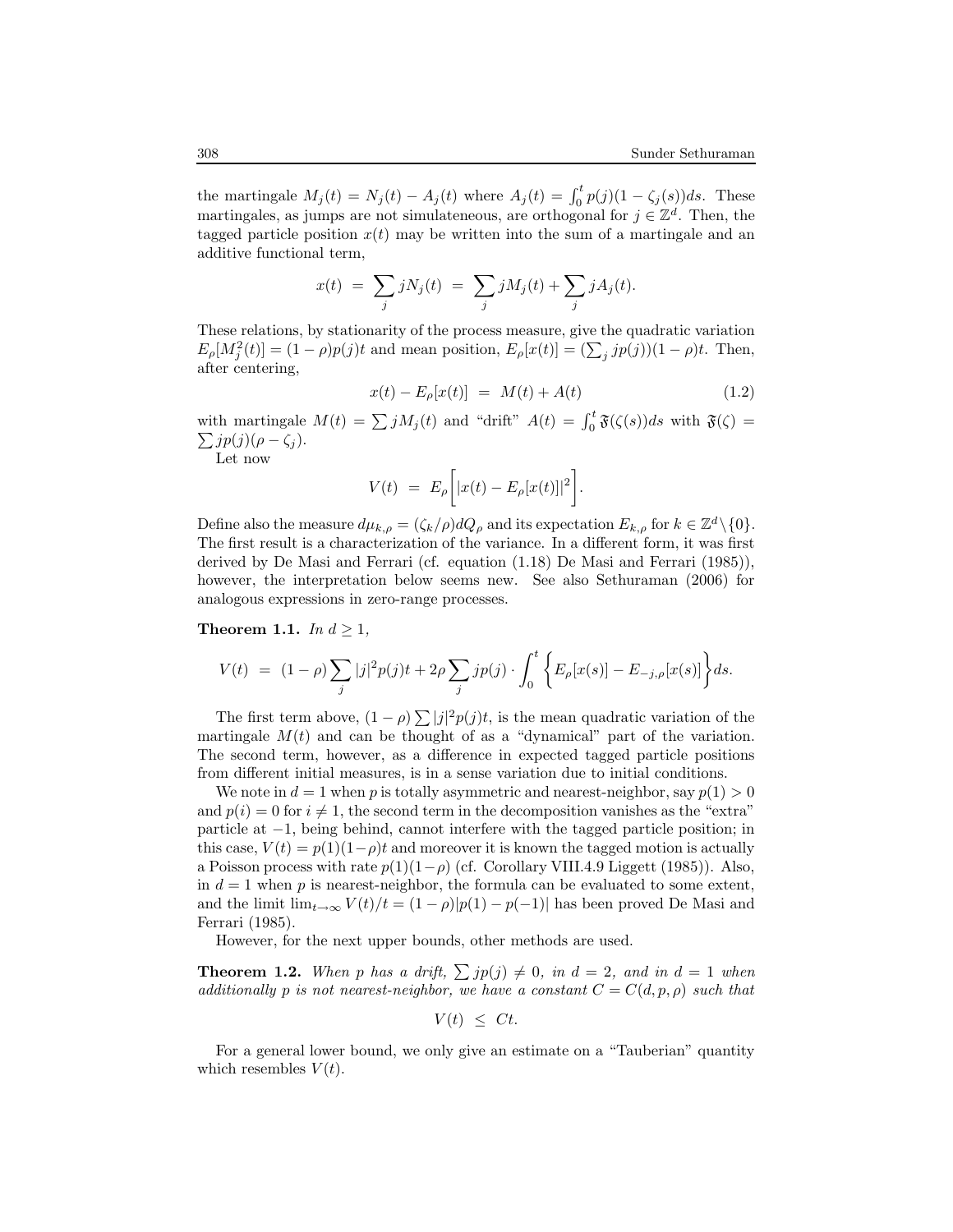**Theorem 1.3.** In  $d \ge 1$  and for  $0 \le \rho < 1$ , excluding the nearest-neighbor symmetric case in  $d = 1$  when  $p(1) = p(-1)$ , we have a constant  $C = C(d, p, \rho) > 0$ such that

$$
\liminf_{\lambda \downarrow 0} \lambda^2 \int_0^\infty e^{-\lambda t} V(t) dt \geq C.
$$

The lower bound, by formal (non-rigorous) analogies, suggests

$$
\frac{1}{T} \int_0^\infty e^{-t/T} V(t) dt \ \sim \ \frac{1}{T} \int_0^T V(t) dt \ \sim \ V(T) \ \geq \ CT.
$$

We note also our proofs of Theorems 1.2 and 1.3 only give gross estimates on the constants  $C(d, p, \rho)$ .

However, well-known when p is mean-zero and not nearest-neighbor in  $d = 1$ , biased in  $d \geq 3$ , or biased and nearest-neighbor in  $d = 1$ , the variance is on order  $V(t) = O(t)$  Kipnis and Varadhan (1986), Varadhan (1995), Sethuraman, Varadhan, and Yau (2000), Kipnis (1986); in the excluded  $d = 1$  nearest-neighbor symmetric case, due to "trapping" phenomena,  $V(t) = O(\sqrt{t})$  Arratia (1983). Also, when  $\rho = 1$ , there is no motion and  $V(t) \equiv 0$ .

We remark now, in terms of remaining open questions, the limit

$$
\lim_{t \to \infty} \frac{1}{t} V(t) = \sigma^2(d, p, \rho), \tag{1.3}
$$

and full invariance principles should hold more generally in  $d \leq 2$  when  $\sum j p(j) \neq 0$ .

We suspect more detailed  $H_{-1}$  norm estimation might allow martingale approximation of the tagged position  $x(t)$  leading to limits (1.3) and invariance principles in this situation. Namely, one wants to show the "drift"  $\mathfrak{F}$  (cf. (1.2)) can be approximated in terms of  $\mathcal{L}u_{\epsilon}$  where  $u_{\epsilon}$  is a local function satisfying  $\|\mathfrak{F} - \mathcal{L}u_{\epsilon}\|_{H_{-1}} < \epsilon$ . This type of program was done in Sethuraman, Varadhan, and Yau (2000) in  $d \geq 3$ using "transience estimates" which unfortunately are not available in  $d \leq 2$ . We hope however the basic  $H_{-1}$  estimates given in this article will serve as building blocks for subsequent work.

The structure of the article is to prove first the variance characterization and lower bound in section 2. The upper bound is proved in section 4 with the aid of some preliminaries in section 3 and technical computations in section 5.

#### 2. Proofs of Theorems 1.1 and 1.3

Let s and a be the symmetric and anti-symmetric parts of p,  $s(i) = (p(i) +$  $p(-i)/2$  and  $a(i) = (p(i) - p(-i))/2$  for  $i \in \mathbb{Z}^d$ . Recall the "drift" function  $\mathfrak{F} = \sum jp(j)(\rho - \zeta_j)$  in the introduction, and define analogous "drifts"  $\mathfrak{F}_s(\zeta) =$  $\sum j s(j)(\rho - \zeta_j)$  and  $\mathfrak{F}_{\leftarrow}(\zeta) = \sum j p(-j)(\rho - \zeta_j)$  corresponding to rates s(.) and  $p(-\cdot) = s(\cdot) - a(\cdot)$  respectively.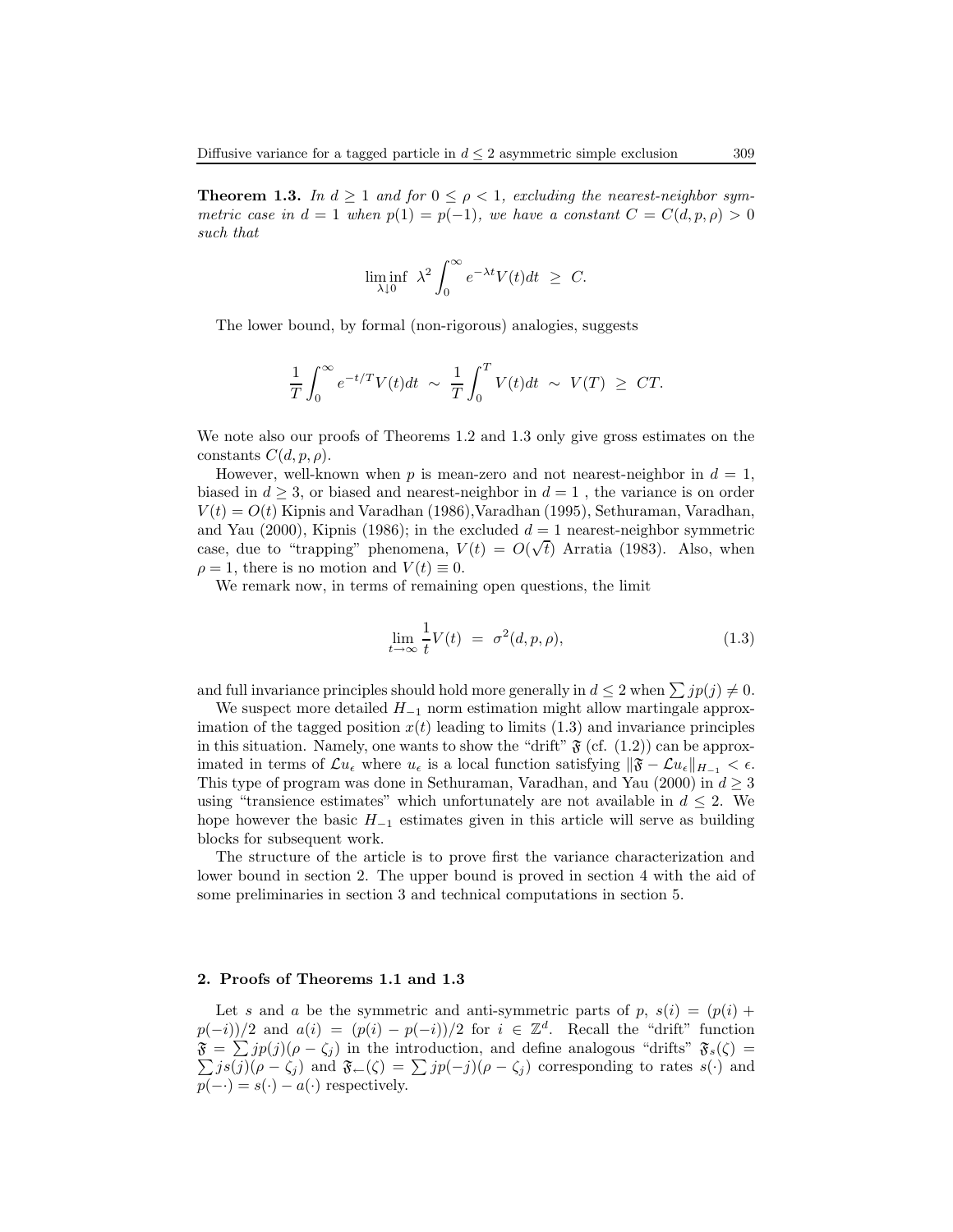Proof of Theorem 1.1. Following decomposition (1.2), write

$$
V(t) = (1 - \rho) \sum_{j} |j|^2 p(j)t + 2E_{\rho}[M(t) \cdot A(t)] + E_{\rho}[|A(t)|^2]
$$
  

$$
= (1 - \rho) \sum_{j} |j|^2 p(j)t + 2 \int_0^t E_{\rho}[M(s) \cdot \mathfrak{F}(\zeta(s))]ds + E_{\rho}[|A(t)|^2]
$$
  

$$
= (1 - \rho) \sum_{j} |j|^2 p(j)t + 2 \int_0^t E_{\rho}[x(s) \cdot \mathfrak{F}(\zeta(s))]ds
$$
(2.1)

where we note  $E_{\rho}[|A(t)|^2] = 2 \int_0^t E_{\rho}[A(s) \cdot \mathfrak{F}(\zeta(s))]ds$ . We now reverse time at s, and note the time-reversed process  $\zeta(s-\cdot)$  with respect to process measure started from  $Q_{\rho}$  has the same distribution as the process with reversed jump rates. In particular,  $N_j(s)$  with respect to the process begun from  $Q_\rho$  has the same distribution as  $N_{-j}(t)$  with respect to the reversed process. Hence, as  $x(t) = \sum j N_j(t)$ , we have  $E_{\rho}[x(s)\cdot \mathfrak{F}(\zeta(s))] = E_{\rho}^{*}[-x(s)\cdot \mathfrak{F}(\zeta(0))]$  where  $E_{\rho}^{*}$  is expectation with respect to the reversed process begun with  $Q_{\rho}$ . Then, by spatial reflection, simple manipulations, and recalling the measure  $d\mu_{k,\rho} = (\zeta_k/\rho) dQ_\rho$  with expectation  $E_{k,\rho}$ , we have

$$
-E_{\rho}^{*}[x(s)\cdot \mathfrak{F}(\zeta(0))] = -E_{\rho}\bigg[\sum_{k} kN_{-k}(s)\cdot \sum_{j}jp(j)(\rho-\zeta_{-j}(0))\bigg] \quad (2.2)
$$

$$
= \rho\sum_{j}jp(j)\cdot \bigg\{E_{\rho}[x(s)] - E_{-j,\rho}[x(s)]\bigg\}.
$$

Proof of Theorem 1.3. The proof follows straightforwardly from Propositions 2.1 and 2.2 below which allow comparisons with the tagged particle variance for the symmetrized process.

Let  $E_{\rho}^{\mathcal{S}}$  be expectation with respect to the symmetric reference process generated by S with initial distribution  $Q_{\rho}$ . Let also  $V_s(t) = E_{\rho}^{\mathcal{S}}[|x(t) - E_{\rho}[x(t)]|^2]$  be the corresponding variance of the tagged particle at time  $t$ . Then, the following estimate is proved in Kipnis and Varadhan (1986).

**Proposition 2.1.** In  $d \geq 1$  and for  $0 \leq \rho < 1$ , except for the nearest-neighbor symmetric case in  $d = 1$  when  $p(1) = p(-1)$ , we have a constant  $C = C(d, p, \rho) > 0$ such that  $V_s(t) \geq Ct$  for all  $t \geq 0$ .

Form now, for  $\lambda > 0$ , two resolvent equations,

 $\lambda u_\lambda - \mathcal{L}u_\lambda = \mathfrak{F}$  and  $\lambda v_\lambda - \mathcal{S}v_\lambda = \mathfrak{F}_s$ 

with respect to  $u_\lambda = (\lambda - \mathcal{L})^{-1} \mathfrak{F} = \int_0^\infty e^{-\lambda t} (T_t \mathfrak{F}) dt$  and  $v_\lambda = (\lambda - \mathcal{S})^{-1} \mathfrak{F}_s$ . We now state a comparison, in whose proof, the last part is Corollary 1 Loulakis (2005).

Proposition 2.2. We have

$$
\int_0^\infty e^{-\lambda t} [V(t) - V_s(t)] dt = \frac{2}{\lambda^2} \left[ \langle \mathfrak{F}_s, (\lambda - S)^{-1} \mathfrak{F}_s \rangle_\rho - \langle \mathfrak{F}_\leftarrow, (\lambda - \mathcal{L})^{-1} \mathfrak{F} \rangle_\rho \right]
$$
  

$$
= \frac{2}{\lambda^2} \left[ \lambda \| u_\lambda - v_\lambda \|_0^2 + \langle u_\lambda - v_\lambda, (-S)(u_\lambda - v_\lambda) \rangle_\rho \right].
$$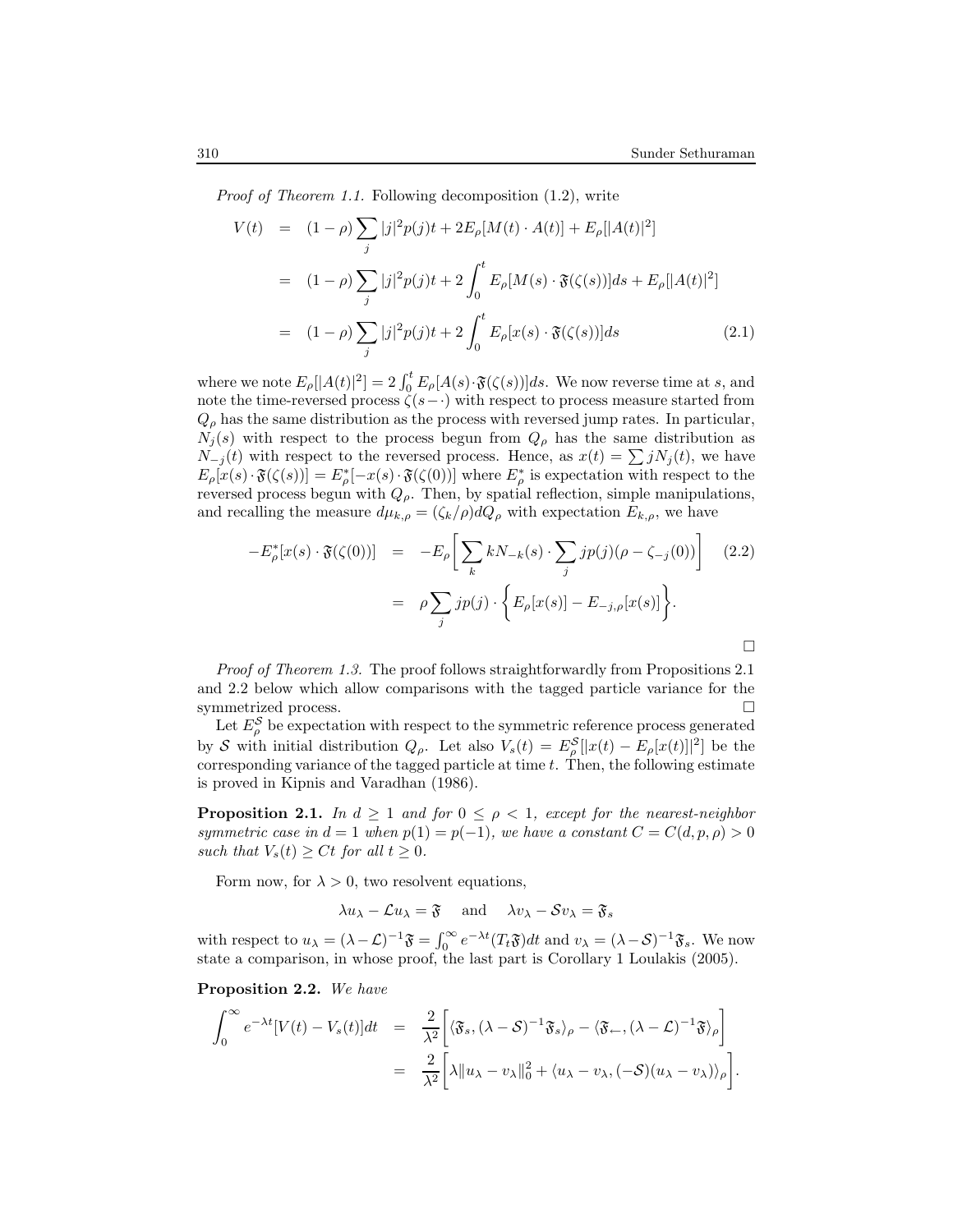We note, as  $-S$  is a non-negative operator, the Dirichlet form  $\langle u_{\lambda}-v_{\lambda},(-S)(u_{\lambda}-s)\rangle$  $(v_\lambda)_{\rho} \ge 0$ , and so as a consequence,  $\int_0^\infty e^{-\lambda t} V(t) dt \ge \int_0^\infty e^{-\lambda t} V_s(t) dt$ .

Proof. We first evaluate further (2.2) as

$$
-E_{\rho}[x(s)\cdot \mathfrak{F}_{\leftarrow}(0)] = -E_{\rho}[A(s)\cdot \mathfrak{F}_{\leftarrow}(0)]
$$

after the martingale part in  $x(s) = M(s) + A(s)$  vanishes. Then, the last term of  $(2.1)$  equals

$$
-2\int_0^t E_\rho[A(s)\cdot \mathfrak{F}_{\leftarrow}(\zeta(0))]ds = -2\int_0^t \int_0^s \langle \mathfrak{F}_{\leftarrow}, T_s \mathfrak{F} \rangle_\rho dr ds.
$$

Hence, by two integration by parts,

$$
\int_0^\infty e^{-\lambda t} V(t) dt = \lambda^{-2} (1 - \rho) \sum_j |j|^2 p(j) - 2\lambda^{-2} \int_0^\infty e^{-\lambda t} \langle \mathfrak{F}_{\leftarrow}, T_t \mathfrak{F} \rangle_\rho dt
$$
  
=  $\lambda^{-2} (1 - \rho) \sum_j |j|^2 p(j) - 2\lambda^{-2} \langle \mathfrak{F}_{\leftarrow}, (\lambda - \mathcal{L})^{-1} \mathfrak{F} \rangle_\rho.$ 

Since,  $\sum |j|^2 p(j) = \sum |j|^2 s(j)$  and  $\mathfrak{F} = \mathfrak{F}_{\leftarrow} = \mathfrak{F}_{s}$  when  $p(\cdot) = s(\cdot)$ , we obtain the first equality in the proposition directly.

For the second equality, we compute, using  $\mathfrak{F} + \mathfrak{F}_{\leftarrow} = 2\mathfrak{F}_{s}$ , the two resolvent equations and  $\langle u_{\lambda}, \mathcal{A}u_{\lambda} \rangle_{\rho} = 0$ , that

$$
\langle \mathfrak{F}_s, v_\lambda \rangle_\rho - \langle \mathfrak{F}_{\leftarrow}, u_\lambda \rangle_\rho = \langle \mathfrak{F}_s, v_\lambda \rangle_\rho + \langle \mathfrak{F}, u_\lambda \rangle_\rho - 2 \langle \mathfrak{F}_s, u_\lambda \rangle_\rho \n= \langle v_\lambda, (-S) v_\lambda \rangle_\rho + \langle u_\lambda, (-S) u_\lambda \rangle_\rho \n+ \lambda \| u_\lambda \|_0^2 + \lambda \| v_\lambda \|_0^2 - 2 \langle \mathfrak{F}_s, u_\lambda \rangle_\rho \n= \langle v_\lambda, (-S) v_\lambda \rangle_\rho + \langle u_\lambda, (-S) u_\lambda \rangle_\rho \n+ \lambda \| u_\lambda - v_\lambda \|_0^2 + 2 \lambda \langle v_\lambda, u_\lambda \rangle_\rho - 2 \langle \mathfrak{F}_s, u_\lambda \rangle_\rho.
$$

Since  $2\langle \lambda v_\lambda, u_\lambda \rangle_\rho - 2\langle \mathfrak{F}_s, u_\lambda \rangle_\rho = -2\langle (-S)v_\lambda, u_\lambda \rangle_\rho$ , we have the right-side equals  $\lambda \| u_\lambda - v_\lambda \|_2^2 + \langle u_\lambda - v_\lambda, (-S)(u_\lambda - v_\lambda) \rangle_\rho$  as desired.  $\lambda \|u_{\lambda} - v_{\lambda}\|_0^2 + \langle u_{\lambda} - v_{\lambda}, (-S)(u_{\lambda} - v_{\lambda})\rangle_{\rho}$  as desired.

#### 3. Preliminaries for Upper Bound

We discuss here some definitions and results useful for the upperbound.

3.1. Duality. As the tagged particle is always at the origin with respect to the reference process, consider the underlying lattice  $\mathbb{Z}^d \setminus \{0\}$ . Let  $\mathcal{E}_d$  denote the collection of finite subsets of  $\mathbb{Z}^d \setminus \{0\}$ , and let  $\mathcal{E}_{d,n}$  be those subsets of cardinality  $n \geq 0$ . Let  $\beta_{\rho} = \sqrt{\rho(1-\rho)}$  and, for non-empty  $B \in \mathcal{E}_d$ , let  $\Psi_B$  be the function

$$
\Psi_B(\zeta) = \prod_{x \in B} \frac{\zeta_x - \rho}{\beta_\rho}
$$

when  $0 < \rho < 1$ , and  $\Psi_B \equiv 0$  when  $\rho = 0$  or 1. By convention, we set  $\Psi_{\emptyset} \equiv 1$ . One can check that  $\{\Psi_B : B \in \mathcal{E}_d\}$  is a Hilbert basis of  $L^2(Q_\rho)$ . In particular, any function  $f \in L^2(Q_\rho)$  has decomposition

$$
f \ = \ \sum_{n\geq 0} \sum_{B\in \mathcal{E}_{d,n}} \mathfrak{f}(B) \Psi_B
$$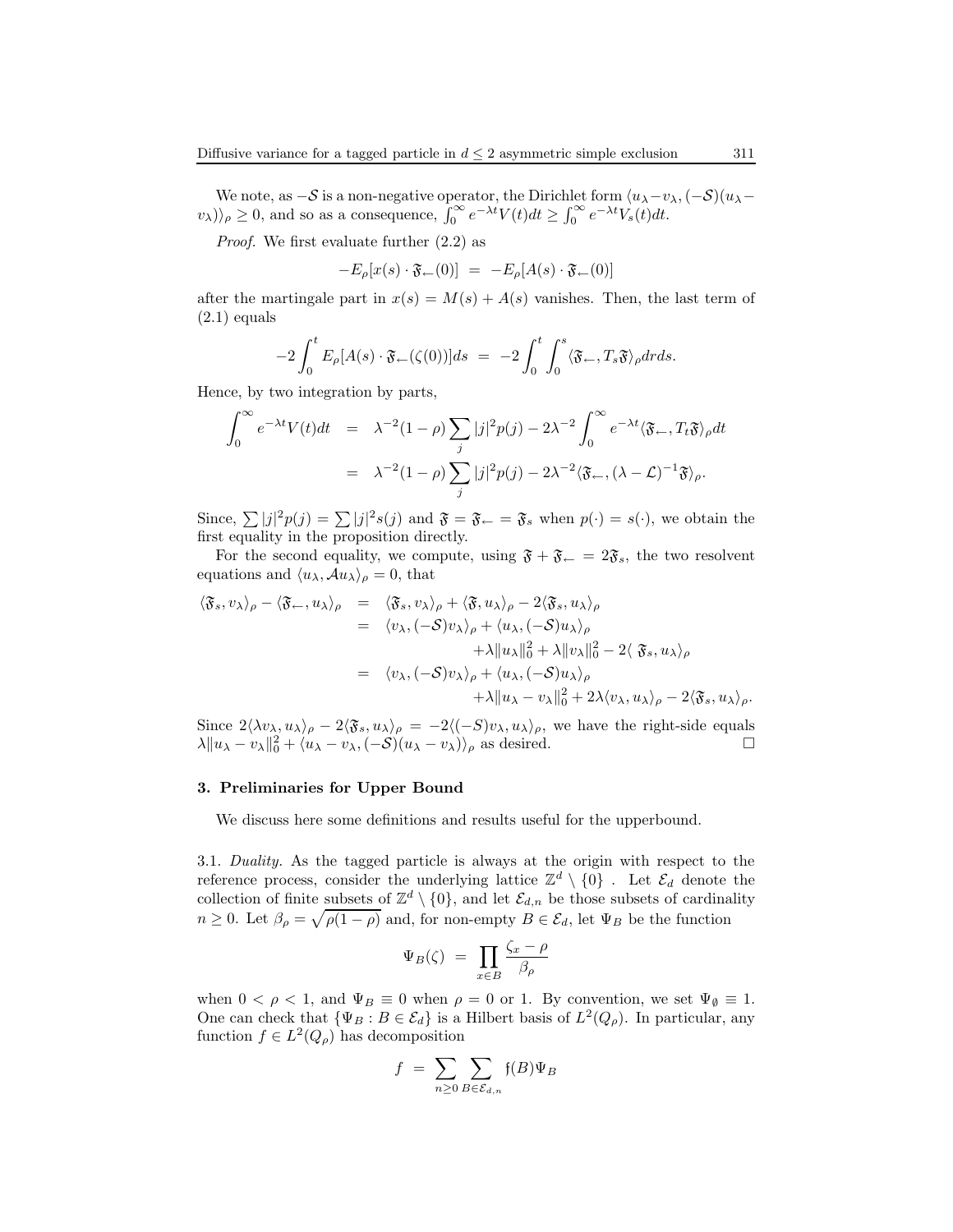with coefficient  $f : \mathcal{E}_d \to \mathbb{R}$  which in general depends on  $\rho$ . Then, for  $f, g \in L^2(Q_\rho)$ , we define innerproduct

$$
\langle \mathfrak{f}, \mathfrak{g} \rangle = \langle f, g \rangle_{\rho} = \sum_{B \in \mathcal{E}_d} \mathfrak{f}(B) \mathfrak{g}(B),
$$

and  $L^2$  norm by  $||f||_0^2 = ||f||_0^2 = \langle f, f \rangle_\rho$ .

Let also  $\mathcal{C}_{d,n}$  be the subspace of coefficient functions on  $\mathcal{E}_{d,n}$ . When f is in the span of  $\{\Psi_B : B \in \mathcal{E}_{d,n}\},$  we have  $f \in \mathcal{C}_{d,n}$ , and we say both f and its coefficient f are of degree n. Note also, when f is local, then f is also local on  $\mathcal{E}_d$ , that is with support on a finite number of subsets of  $\mathbb{Z}^d \setminus \{0\}$ .

The operators L, S and A have counterparts  $\mathfrak{L} = \mathfrak{L}^e + \mathfrak{L}^t$ ,  $\mathfrak{S} = \mathfrak{S}^e + \mathfrak{S}^t$  and  $\mathfrak{A} = \mathfrak{A}^e + \mathfrak{A}^t$  which act on "coefficient" functions f:

$$
\mathcal{L}^{e}f = \sum_{B \in \mathcal{E}} (\mathcal{L}^{e}\mathfrak{f})(B)\Psi_{B}, \ \mathcal{S}^{e}f = \sum_{B \in \mathcal{E}} (\mathfrak{S}^{e}\mathfrak{f})(B)\Psi_{B}, \text{ and } \mathcal{A}^{e}f = \sum_{B \in \mathcal{E}} (\mathfrak{A}^{e}\mathfrak{f})(B)\Psi_{B}
$$

with analogous expressions for  $\mathfrak{L}^t$ ,  $\mathfrak{S}^t$  and  $\mathfrak{A}^t$ .

Recall the symmetric and anti-symmetric parts of p,  $s(i) = (p(i) + p(-i))/2$  and  $a(i) = (p(i) - p(-i))/2$  for  $i \in \mathbb{Z}^d$ ; by assumption  $s(0) = a(0) = 0$ . For  $B \subset \mathbb{Z}^d \setminus \{0\}$ , denote

$$
B_{x,y} = \begin{cases} B \setminus \{x\} \cup \{y\} & \text{when } x \in B, y \notin B \\ B \setminus \{y\} \cup \{x\} & \text{when } x \notin B, y \in B \\ B & \text{otherwise} \end{cases}
$$

and

$$
\tau_x B = \begin{cases} B+x & \text{when } -x \notin B \\ (B+x) \setminus \{0\} \cup \{x\} & \text{when } -x \in B \end{cases}
$$

where as usual  $B + x = \{i + x : i \in B\}$  for B nonempty, and  $\emptyset + x = \emptyset$ . As in Sethuraman, Varadhan, and Yau (2000), the symmetric parts  $\mathfrak{S}^e$  and  $\mathfrak{S}^t$  can be computed as

$$
\begin{array}{rcl}\n(\mathfrak{S}^{e}\mathfrak{f})(B) & = & \frac{1}{2} \sum_{x,y \in \mathbb{Z}^{d} \setminus \{0\}} s(y-x) [\mathfrak{f}(B_{x,y}) - \mathfrak{f}(B)] \\
(\mathfrak{S}^{t}\mathfrak{f})(B) & = & (1-\rho) \sum_{z \in B} s(z) [\mathfrak{f}(\tau_{-z}B) - f(B)] + \rho \sum_{z \in B} s(z) [f(\tau_{-z}B) - f(B)] \\
& & + \beta_{\rho} \sum_{z \in \mathbb{Z}^{d} \setminus \{0\}} s(z) [\mathfrak{f}(B \cup \{z\}) - \mathfrak{f}(\tau_{-z}(B \cup \{z\}))] \\
& & + \beta_{\rho} \sum_{z \in B} s(z) [\mathfrak{f}(B \setminus \{z\}) - \mathfrak{f}(\tau_{-z}(B \setminus \{z\}))].\n\end{array}
$$

Note that  $\mathfrak{S}^e \in \mathcal{C}_{d,n}$  for  $\mathfrak{f} \in \mathcal{C}_{d,n}$ , and so  $\mathfrak{S}^e$  "preserves" degrees. However,  $\mathfrak{S}^t$  does not "preserve" degrees but, as will be seen, we will not need to deal directly with  $\mathfrak{S}^t$  in our calculations.

Also, the anti-symmetric parts  $\mathfrak{A}^e$  and  $\mathfrak{A}^t$  are decomposed into sums of three operators which preserve, increase, and decrease the degree of the function acted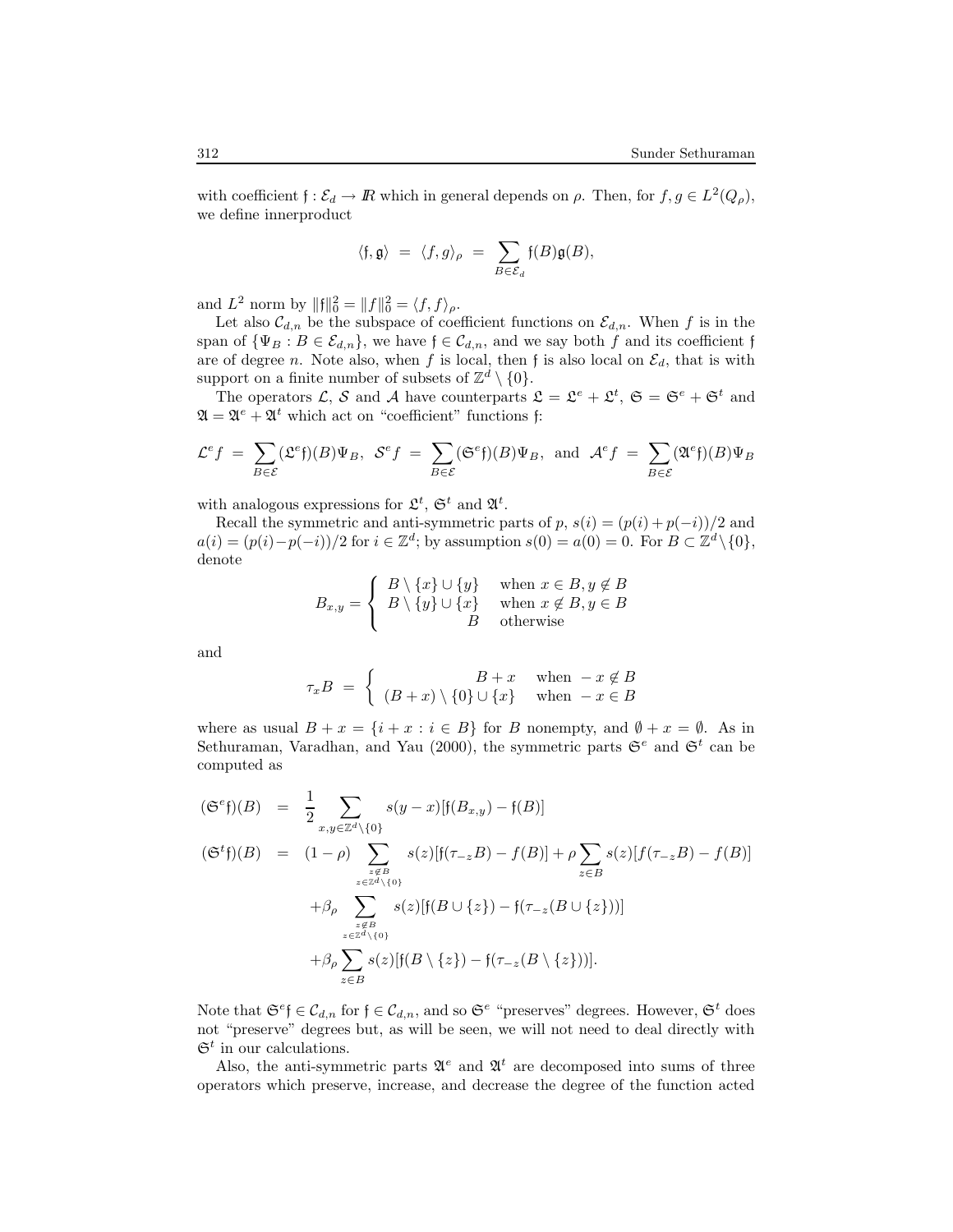upon:  $\mathfrak{A}^e = \mathfrak{A}_0^e + \mathfrak{A}_+^e + \mathfrak{A}_-^e$  and  $\mathfrak{A}^t = \mathfrak{A}_0^t + \mathfrak{A}_+^t + \mathfrak{A}_-^t$  where

$$
(\mathfrak{A}_0^e \mathfrak{f})(B) = (1 - 2\rho) \sum_{\substack{x \in B \\ y \notin B, y \in \mathbb{Z}^d \setminus \{0\}}} a(y - x) [\mathfrak{f}(B_{x,y}) - \mathfrak{f}(B)]
$$

$$
(\mathfrak{A}_{+}^{e}\mathfrak{f})(B) = 2\beta_{\rho} \sum_{x,y \in B} a(y-x)\mathfrak{f}(B \setminus \{y\})
$$

$$
(\mathfrak{A}_{-}^{e}\mathfrak{f})(B) = -2\beta_{\rho} \sum_{\substack{x,y \notin B \\ x,y \in \mathbb{Z}^{d}\setminus\{0\}}} a(y-x)\mathfrak{f}(B \cup \{x\})
$$

$$
(\mathfrak{A}_0^t \mathfrak{f})(B) = (1 - \rho) \sum_{\substack{z \notin B \\ z \in \mathbb{Z}^d \setminus \{0\}}} a(z) [\mathfrak{f}(\tau_{-z} B) - \mathfrak{f}(B)] + \rho \sum_{z \in B} a(z) [\mathfrak{f}(\tau_{-z} B) - \mathfrak{f}(B)]
$$

$$
\begin{array}{rcl}\n(\mathfrak{A}_{+}^{t}) (B) & = & \beta_{\rho} \sum_{z \in B} a(z) [f(B \setminus \{z\}) - f(\tau_{-z}(B \setminus \{z\}))] \\
(\mathfrak{A}_{-}^{t} f)(B) & = & \beta_{\rho} \sum_{z \in B} a(z) [f(B \cup \{z\}) - f(\tau_{-z}(B \cup \{z\}))].\n\end{array}
$$

It will also be helpful to write  $\mathfrak A$  in terms of its explicit "degree" actions,

$$
\mathfrak{A} = \sum_{n \geq 0} \left( \mathfrak{A}_{n,n-1} + \mathfrak{A}_{n,n} + \mathfrak{A}_{n,n+1} \right)
$$

where  $\mathfrak{A}_{m,n}$  is the part which takes a degree m function to a degree n function. Here, by convention  $\mathfrak{A}_{0,-1} \equiv 0$  is the zero operator; one also sees  $\mathfrak{A}_{0,0} = \mathfrak{A}_{1,0} = \mathfrak{A}_{0,1} \equiv 0$ . Similarly,  $\mathfrak{A}^e$  and  $\mathfrak{A}^t$  can be decomposed in terms of degree actions  $\mathfrak{A}_{m,n}^e$  and  $\mathfrak{A}_{m,n}^t$ so that  $\mathfrak{A}_{m,n} = \mathfrak{A}_{m,n}^e + \mathfrak{A}_{m,n}^t$  for  $m, n \geq 0$ . We later evaluate in Proposition 4.1, and its proof in section 5, some of the relevant actions.

3.2. *Variational Formulas.* Define, for  $\lambda > 0$  and local  $\phi$ , the  $H_{1,\lambda,\mathcal{L}}$  norm  $\|\cdot\|_{1,\lambda,\mathcal{L}}$ by

$$
\|\phi\|_{1,\lambda,\mathcal{L}}^2 = \langle \phi, (\lambda - \mathcal{S})\phi \rangle_{\rho} + \langle \mathcal{A}\phi, (\lambda - \mathcal{S})^{-1} \mathcal{A}\phi \rangle_{\rho}
$$

where we note  $\langle \phi, (-S)\phi \rangle_{\rho}, \langle A\phi, (\lambda - S)^{-1}A\phi \rangle_{\rho} \geq 0$  as  $-S$  is a non-negative operator. The  $H_{1,\lambda,\mathcal{L}}$  Hilbert space is then the completion over local functions with respect to this norm.

To define a dual norm, consider for  $f \in L^2(Q_\rho)$  and local  $\phi$  that

$$
\langle f, \phi \rangle_{\rho} \leq ||f||_0 ||\phi||_0 \leq \lambda^{-1/2} ||f||_0 ||\phi||_{1,\lambda,\mathcal{L}}.
$$

Then, the dual norm of  $\|\cdot\|_{1,\lambda,\mathcal{L}}$ , given by

$$
||f||_{-1,\lambda,\mathcal{L}} = \sup_{\phi \text{ local} \atop ||\phi||_{1,\lambda,\mathcal{L}}=1} \langle f, \phi \rangle_{\rho},
$$

is always finite with bound  $||f||_{-1,\lambda,\mathcal{L}}^2 \leq \lambda^{-1} ||f||_0^2$ . Let  $H_{-1,\lambda,\mathcal{L}}$  be the corresponding Hilbert space with respect to  $\|\cdot\|_{-1,\lambda,\mathcal{L}}$ . An equivalent expression for  $||f||_{-1,\lambda,\mathcal{L}}$ , given in the next result, is proved in p. 46-47 Olla (1994).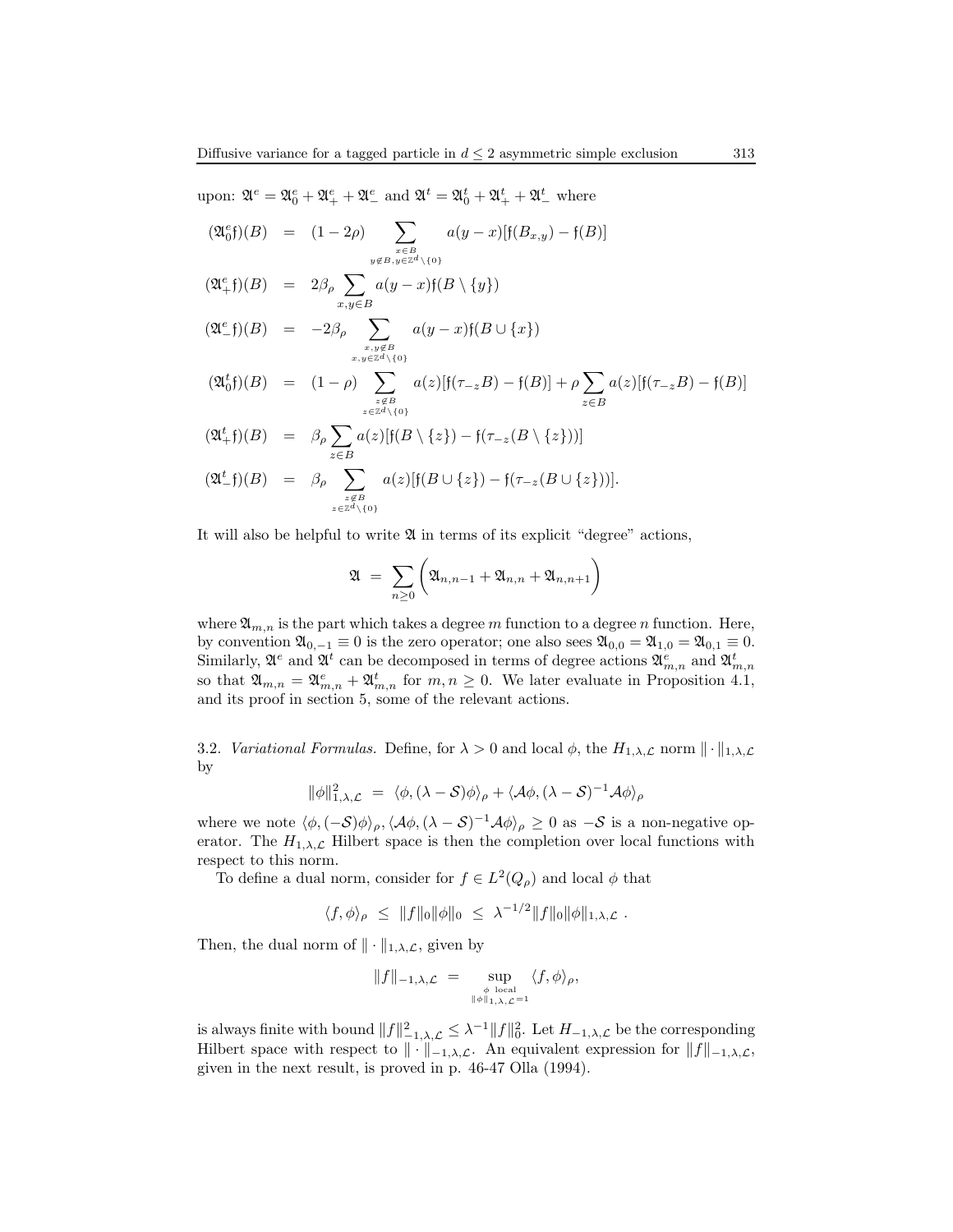**Proposition 3.1.** For  $f \in L^2(Q_\rho)$  and  $\lambda > 0$ , we have

$$
||f||_{-1,\lambda,L}^{2} = \langle f, (\lambda - \mathcal{L})^{-1} f \rangle_{\rho}
$$
  
= 
$$
\sup_{g \text{ local}} \left\{ 2 \langle f, g \rangle_{\rho} - \langle g, (\lambda - S) g \rangle_{\rho} - \langle \mathcal{A}g, (\lambda - S)^{-1} \mathcal{A}g \rangle_{\rho} \right\}
$$
  
= 
$$
\inf_{g \text{ local}} \left\{ \langle f - \mathcal{A}g, (\lambda - S)^{-1} (f - \mathcal{A}g) \rangle_{\rho} + \langle g, (\lambda - S)g \rangle_{\rho} \right\}.
$$

Hence, when  $\mathcal{L} = \mathcal{S}$  is symmetric, we have for f local,  $||f||_{1,\lambda,\mathcal{S}}^2 = \langle f, (\lambda - \mathcal{S})f \rangle_{\rho}$ and  $||f||_{-1,\lambda,\mathcal{S}}^2 = \langle f, (\lambda - \mathcal{S})^{-1} f \rangle_{\rho}$ . In this context, it will be useful to define corresponding  $H_1$  and  $H_{-1}$  "coefficient" norms, that is,  $||\mathfrak{f}||_{1,\lambda,\mathfrak{S}}^2 = \langle \mathfrak{f},(\lambda-\mathfrak{S})\mathfrak{f}\rangle =$  $||f||_{1,\lambda,\mathcal{S}}^2$ , and  $||f||_{-1,\lambda,\mathfrak{S}}^2 = \sup_{\mathfrak{g} \text{ local}} \{2 \langle \mathfrak{f}, \mathfrak{g} \rangle - ||\mathfrak{g}||_{1,\lambda,\mathfrak{S}}^2\} = ||f||_{-1,\lambda,\mathcal{S}}^2$ .

Also, in the following, it will be convenient to denote, when  $B$  and its coefficient B are symmetric exclusion-type operators, that  $||f||_{1,\lambda,B}^2 = \langle f, (\lambda - B)f \rangle_{\rho} = \langle f, (\lambda - B)f \rangle_{\rho}$  $\langle B \rangle f \rangle = \|f\|^2_{1,\lambda,\mathcal{B}}$  and  $||f||_{-1,\lambda,B} = \sup_{g \text{ local}} \{2 \langle f, g \rangle_{\rho} - ||g||^2_{1,\lambda,B}\} = \sup_{g \text{ local}} \{2 \langle f, g \rangle - ||g||^2_{2,\lambda,B}\}$  $\|\mathfrak{g}\|^2_{1,\lambda,\mathcal{B}} = \|\mathfrak{f}\|^2_{-1,\lambda,\mathcal{B}}.$ 

3.3. Some Variance Bounds and Comparisons. For a real local mean-zero function  $f, E_{\rho}[f] = 0$ , denote the variance

$$
\sigma_t^2(f) = E_\rho \bigg[ \bigg( \int_0^t f(\zeta(s)) ds \bigg)^2 \bigg].
$$

A well known upperbound on  $\sigma_t^2(f)$ , which connects with  $H_{-1}$  norms, and proved say in Proposition 6.1, appendix 1 Kipnis and Landim (1999), is given in the next statement.

**Proposition 3.2.** There is a universal constant  $C_1$  such that for  $t \geq 0$ ,

$$
\sigma_t^2(f) \leq C_1 t \langle f, (t^{-1} - \mathcal{L})^{-1} f \rangle_{\rho} .
$$

We now compare  $\langle f, (\lambda - \mathcal{L})^{-1} f \rangle_{\rho}$  with other quadratic forms depending on the dimension d. Let  $\mathcal{L}_{nn}$  be the reference process generator corresponding to nearestneighbor jump rates  $p_{\rm nn}$  supported on standard vectors  $\{\pm e_l\}$  of  $\mathbb{Z}^d$  where

$$
p_{nn}(\pm e_l) = \begin{cases} \max[\pm e_l \cdot \sum j p(j), 0] & \text{when } \pm e_l \cdot \sum j p(j) \neq 0\\ 1 & \text{when } \pm e_l \cdot \sum j p(j) = 0 \end{cases}
$$

for  $1 \leq l \leq d$ , and  $p_{nn}(z) = 0$  for  $|z| \neq 1$ . Note that  $s_{nn}(z) = (p_{nn}(z) + p_{nn}(-z))/2 >$ 0 for  $|z| = 1$ .

When  $d = 1$ , define also operator N on local functions f by

$$
(\mathcal{N}f)(\zeta) = f(\zeta^{-1,1}) - f(\zeta), \tag{3.1}
$$

that is, the symmetric exchange operator on bond connecting −1 and 1. Its coefficient operator  $\mathfrak N$  defined on local functions f is then  $(\mathfrak N f)(B) = f(B_{-1,1}) - f(B)$ .

The next proposition, which indicates the  $H_{-1}$  norm with respect to  $\mathcal L$  is on the same order as that for a nearest-neighbor dynamics with the same drift, is Theorem 2.1 Sethuraman (2003) for  $d > 2$  and proved by the proof of Theorem 2.2 Sethuraman (2003) for  $d = 1$  (cf. Lemma 3.5 and p. 50 Sethuraman (2003)).

**Proposition 3.3.** We have a constant  $C = C(d, p)$ , such that for  $\lambda > 0$  and local f in  $d \geq 2$ ,

$$
C^{-1}\langle f, (\lambda - \mathcal{L}_{nn})^{-1} f \rangle_{\rho} \leq \langle f, (\lambda - \mathcal{L})^{-1} f \rangle_{\rho} \leq C \langle f, (\lambda - \mathcal{L}_{nn})^{-1} f \rangle_{\rho},
$$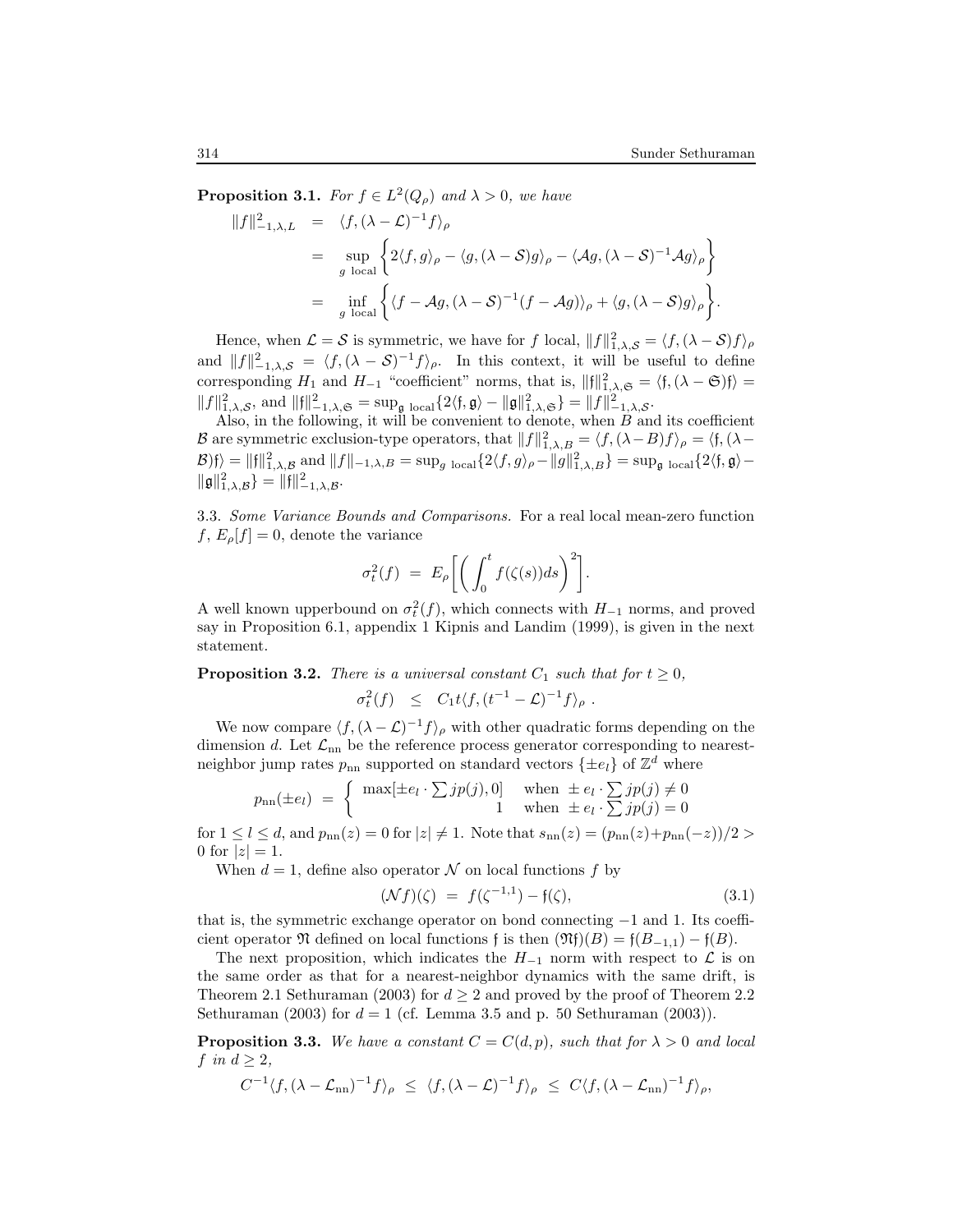and in 
$$
d = 1
$$
,

$$
C^{-1}\langle f,(\lambda-\mathcal{L}_{nn}-\mathcal{N})^{-1}f\rangle_{\rho} \leq \langle f,(\lambda-\mathcal{L})^{-1}f\rangle_{\rho} \leq C\langle f,(\lambda-\mathcal{L}_{nn}-\mathcal{N})^{-1}f\rangle_{\rho}.
$$

Let  $\mathcal{S}_{nn}$  and  $\mathcal{A}_{nn}$  be the symmetric and anti-symmetric parts of  $\mathcal{L}_{nn} = \mathcal{S}_{nn} + \mathcal{A}_{nn}$ . Let also  $S_{nn}^e$  and  $S_{nn}^t$  be the "environment" and "tagged-shift" parts of  $S_{nn}$  =  $S_{nn}^e + S_{nn}^t$ . We denote also by  $\mathfrak{A}_{nn}$  and  $\mathfrak{S}_{nn}^e$  the respective coefficients of  $\mathcal{A}_{nn}$  and  $\mathcal{S}_{\rm nn}^e$ .

Recall the  $H_1$  and  $H_{-1}$  norm expressions  $\|\cdot\|_{\pm,\lambda,\mathcal{B}}$  for symmetric operators  $\mathcal B$ at the end of subsection 3.2. The following bound allows us to bound  $H_1$  and  $H_{-1}$ norms of the non-local "tagged-shift" operator  $\mathcal{S}_{nn}^t$  in terms of the more manageable "environment" operator  $S_{nn}^e$ . The proof is postponed to the last subsection of this section.

**Proposition 3.4.** We have a constant  $C = C(n, p)$  such that for  $\lambda > 0$  and local f with degree n in  $d > 2$ ,

$$
||f||_{1,\lambda,\mathcal{S}_{\rm nn}^e} \leq ||f||_{1,\lambda,\mathcal{S}_{\rm nn}} \leq C||f||_{\mathcal{S}_{\rm nn}^e},
$$

and so consequently,

$$
C^{-1}||f||_{-1,\lambda,\mathcal{S}_{\rm nn}^e} \leq ||f||_{-1,\lambda,\mathcal{S}_{\rm nn}} \leq ||f||_{-1,\lambda,\mathcal{S}_{\rm nn}^e}.
$$

In  $d = 1$ , the inequalities hold with  $S_{nn}^e$  replaced by  $S_{nn}^e + \mathcal{N}$ .

3.4. "Extended" Coefficient Functions. To aid later computations, we now extend the underlying space  $\mathbb{Z}^d \setminus \{0\}$  to  $\mathbb{Z}^d$ . We concentrate on dimension  $d \leq 2$  for simplicity. Let  $\bar{\mathcal{E}}_d$  be the set of finite subsets of  $\mathbb{Z}^d$ , and let  $\bar{\mathcal{E}}_{d,n}$  be those subsets of  $\mathbb{Z}^d$  with cardinality n. Let also  $\bar{\mathcal{C}}_{d,n}$  denote the collection of functions on  $\bar{\mathcal{C}}_{d,n}$ .

For  $n \leq 2$ , let  $f \in \mathcal{C}_{d,n}$  be a coefficient function. We now give extensions  $f_{ext}$ and  $\mathfrak{f}_{\odot}$  belonging to  $\mathcal{\bar{C}}_{d,n}$ ; we also give an "inverse" of the  $\odot$  extension, namely  $\mathfrak{g}_{\text{res}}$ , which restricts  $\mathfrak{g} \in \bar{\mathcal{C}}_{d,n}$  to  $\mathcal{C}_{d,n}$ . In addition, we define some related operators, an innerproduct, and norms, acting on these functions.

**Extension**  $f_{ext}$ . This extension assigns to sets  $B \ni 0$  the "local" average of "nearest-neighbor" sets and is well suited for later comparisons of Dirichlet forms over  $\mathbb{Z}^d \setminus \{0\}$  and  $\mathbb{Z}^d$  (cf. Proposition 3.6). More precisely, when  $n = 1$ , let

$$
\mathfrak{f}_{\rm ext}(\{x\}) = \begin{cases} \mathfrak{f}(\{x\}) & \text{for } x \in \mathbb{Z}^d \setminus \{0\} \\ \frac{1}{2d} \sum_{|z|=1} \mathfrak{f}(\{z\}) & \text{for } x = 0. \end{cases}
$$

When  $n = 2$ , for distinct  $x, y \in \mathbb{Z}^d \setminus \{0\}$ , let  $f_{ext}(\{x, y\}) = f(\{x, y\})$ , and

$$
\mathfrak{f}_{\rm ext}(\{0,y\}) = \begin{cases} \frac{1}{2d-1} \sum_{\substack{z \neq y \\ 2d}} f(\{z,y\}) & \text{when } |y| = 1 \\ \frac{1}{2d} \sum_{|z|=1} |f(\{z,y\})| & \text{when } |y| \ge 2. \end{cases}
$$

**Extension**  $f_{\odot}$ . This type of extension vanishes on sets involving the origin and allows  $H_{-1}$  norm comparisons over  $\mathbb{Z}^d \setminus \{0\}$  and  $\mathbb{Z}^d$  (cf. Proposition 3.6). Let

$$
\mathfrak{f}_{\odot}(B) = \begin{cases} \mathfrak{f}(B) & \text{when } B \in \mathcal{E}_{d,n} \\ 0 & \text{otherwise.} \end{cases}
$$

**Restriction**  $\mathfrak{g}_{\text{res}}$ . For  $\mathfrak{g} \in \bar{\mathcal{C}}_{d,n}$ , let  $\mathfrak{g}_{\text{res}} \in \mathcal{C}_{d,n}$  be the restriction of  $\mathfrak{g}$  to subsets  $B \in \mathcal{E}_{d,n}$ . This restriction is useful in extending operators with respect to  $\mathbb{Z}^d \setminus \{0\}$ to underlying space  $\mathbb{Z}^d$  (cf. definition of  $\bar{\mathfrak{A}}_{nn;n,m}$  below).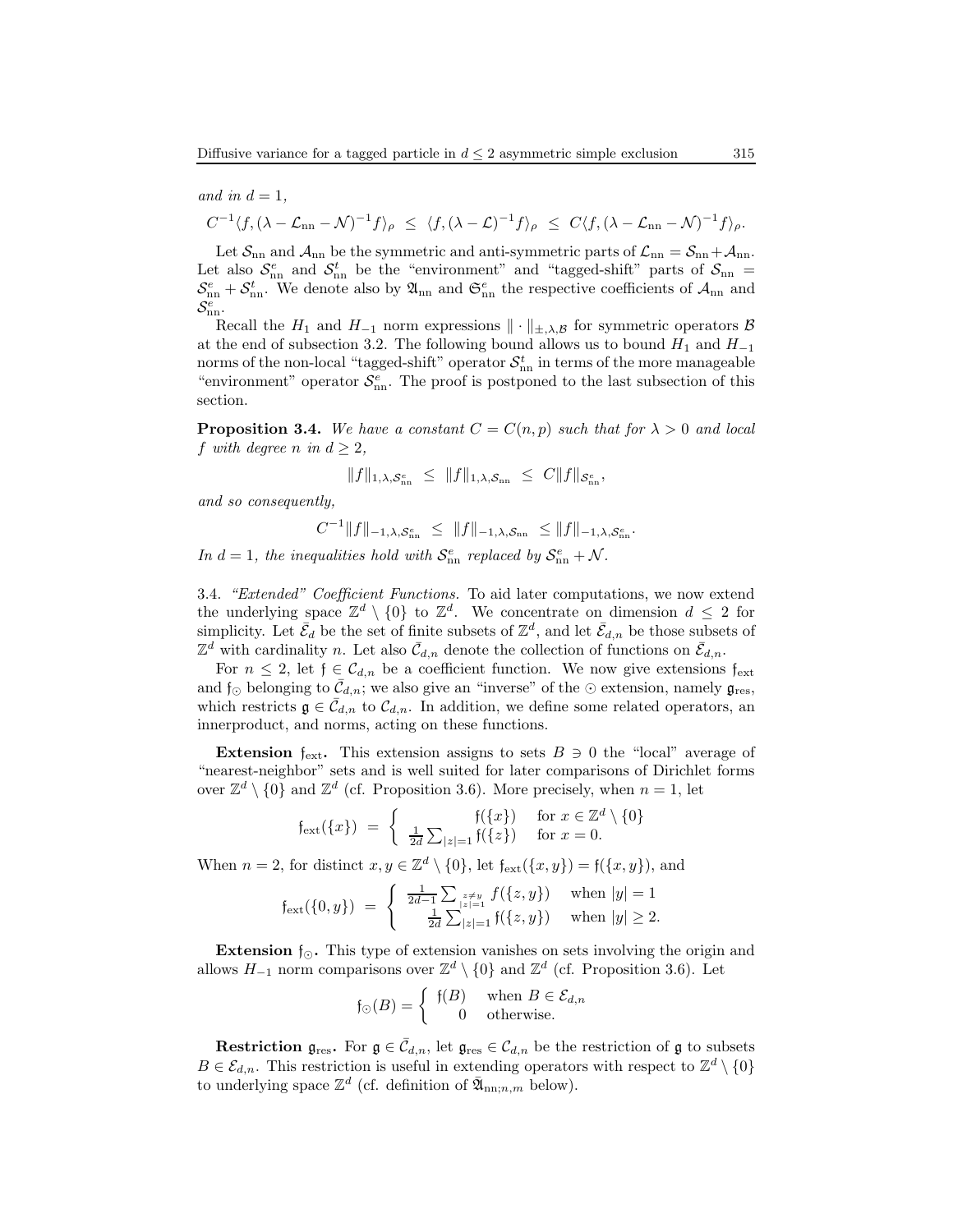**Operator**  $\mathfrak{S}_{ext}$ . Recall operator  $\mathcal{S}_{nn}^e$  and its coefficient form  $\mathfrak{S}_{nn}^e$  from subsection 3.3. We now extend  $\mathfrak{S}_{nn}^e$  on local  $\mathcal{C}_{d,n}$  functions to  $\mathfrak{S}_{ext}$  acting on local  $\bar{\mathcal{C}}_{d,n}$  functions in the usual way, namely transitions are now allowed into the origin. Define the nearest-neighbor operator, acting on local  $\mathfrak{g} \in \overline{\mathcal{C}}_{d,n}$ , by

$$
(\mathfrak{S}_{\rm ext}\mathfrak{g})(B) \;=\; \sum_{\stackrel{|i-j|=1}{i,j\in\mathbb{Z}^d}}\bigg(\mathfrak{g}(B_{i,j})-\mathfrak{g}(B)\bigg).
$$

**Operator**  $\bar{\mathfrak{A}}_{nn;n,m}$ . Recall operator  $\mathcal{A}_{nn}$  and its coefficient form  $\mathfrak{A}_{nn}$  in subsection 3.3. With respect to  $\mathfrak{A}_{nn,n,m}$ , the part of  $\mathfrak{A}_{nn}$  which takes degree *n* functions to degree m, define on local  $\mathfrak{g} \in \overline{\mathcal{C}}_{d,n}$  that

$$
(\bar{\mathfrak{A}}_{\mathrm{nn};n,m}\mathfrak{g})(B) = \begin{cases} (\mathfrak{A}_{\mathrm{nn};n,m}\mathfrak{g}_{\mathrm{res}})(B) & \text{when } B \subset \mathbb{Z}^d \setminus \{0\} \\ 0 & \text{otherwise.} \end{cases}
$$

Extended Innerproduct and Norms. The innerproduct naturally extends to  $L^2$  functions in  $\bar{\mathcal{C}}_{d,n}$ :

$$
\langle \mathfrak{f},\mathfrak{g} \rangle_{\mathrm{ext}} \ = \ \sum_{\stackrel{|B|=n}{B \subset \mathbb{Z}^d}} \mathfrak{f}(B) \mathfrak{g}(B).
$$

Also,  $H_1$  and  $H_{-1}$  norms of  $f \in \bar{C}_{d,n}$ , with respect to  $\mathfrak{S}_{ext}$ , are defined for  $\lambda > 0$ :

$$
\|f\|_{1,\lambda,\mathfrak{S}_{ext}}^2 = \langle f, (\lambda - \mathfrak{S}_{ext})f \rangle_{ext}
$$
  
\n
$$
= \lambda \langle f, f \rangle_{ext} + \frac{1}{2} \sum_{\substack{|B|=n \\ B \subset \mathbb{Z}^d}} \sum_{\substack{i,j=1 \\ i,j \in \mathbb{Z}^d \\ i,j \in \mathbb{Z}^d}} (f(B_{i,j}) - f(B))^2
$$
(3.2)  
\n
$$
\|f\|_{-1,\lambda,\mathfrak{S}_{ext}}^2 = \sup_{\mathfrak{g} \text{ local on } \bar{\mathcal{E}}_d} \{2 \langle f, \mathfrak{g} \rangle_{ext} - \langle \mathfrak{g}, (\lambda - \mathfrak{S}_{ext})\mathfrak{g} \rangle_{ext}\}.
$$

In addition, we have the following useful bounds which relate further the various extensions.

**Lemma 3.5.** For  $0 < \lambda \leq 1$ , we have a constant  $C(d)$  such that for  $g \in C_{d,1}$  and any extension  $\mathfrak{g}' \in \overline{\mathcal{C}}_{d,1}$ ,

$$
\|\mathfrak{g}_{\rm ext}\|_{1,\lambda,\mathfrak{S}_{\rm ext}}^2 \ \leq \ C\bigg[\|\mathfrak{g}'\|_{1,\lambda,\mathfrak{S}_{\rm ext}}^2 + |\mathfrak{g}'(\{0\}) - \sum_{|z|=1} \mathfrak{g}'(\{z\})|^2\bigg].
$$

*Proof.* Note first  $\mathfrak{g}_{ext} = \mathfrak{g}' + [\sum_{|z|=1} \mathfrak{g}'(\{z\}) - \mathfrak{g}'(\{0\})]\omega_0$  where  $\omega_0 \in \bar{\mathcal{C}}_{d,1}$  and  $\omega_0({x}) = 1$  for  $x = 0$  and vanishes otherwise. Then,

$$
\|\mathfrak{g}_{\rm ext}\|_{1, \lambda, \mathfrak{S}_{\rm ext}}^2 \leq 2\|\mathfrak{g}'\|_{1, \lambda, \mathfrak{S}_{\rm ext}}^2 + 2\big[\sum_{|z|=1} \mathfrak{g}'(\{z\}) - \mathfrak{g}'(\{0\})\big]^2 \|\omega_0\|_{1, \lambda, \mathfrak{S}_{\rm ext}}^2.
$$

By calculation, using (3.2),  $\|\omega_0\|_{1,\lambda,\mathfrak{S}_{\text{ext}}}^2 \leq \lambda + C$  and so the result follows.

Recall symmetric operators  $S_{nn}^e$  and N, and their coefficients  $\mathfrak{S}_{nn}^e$  and N from subsection 3.3, and  $H_1$  and  $H_{-1}$  norm expressions  $\|\cdot\|_{\pm,\lambda,\mathcal{B}}$  for symmetric operators B at the end of subsection 3.2.

**Proposition 3.6.** For  $n \leq 2$  and  $\lambda > 0$ , we have a constant  $C = C(d, n, p)$  such that for  $\mathfrak{f} \in \mathcal{C}_{d,n}$  in  $d = 2$ ,

$$
C^{-1} \|\mathfrak{f}\|_{1,\lambda,\mathfrak{S}_{\rm nn}^e} \le \|\mathfrak{f}_{\rm ext}\|_{1,\lambda,\mathfrak{S}_{\rm ext}} \le C \|\mathfrak{f}\|_{1,\lambda,\mathfrak{S}_{\rm nn}^e}
$$
(3.3)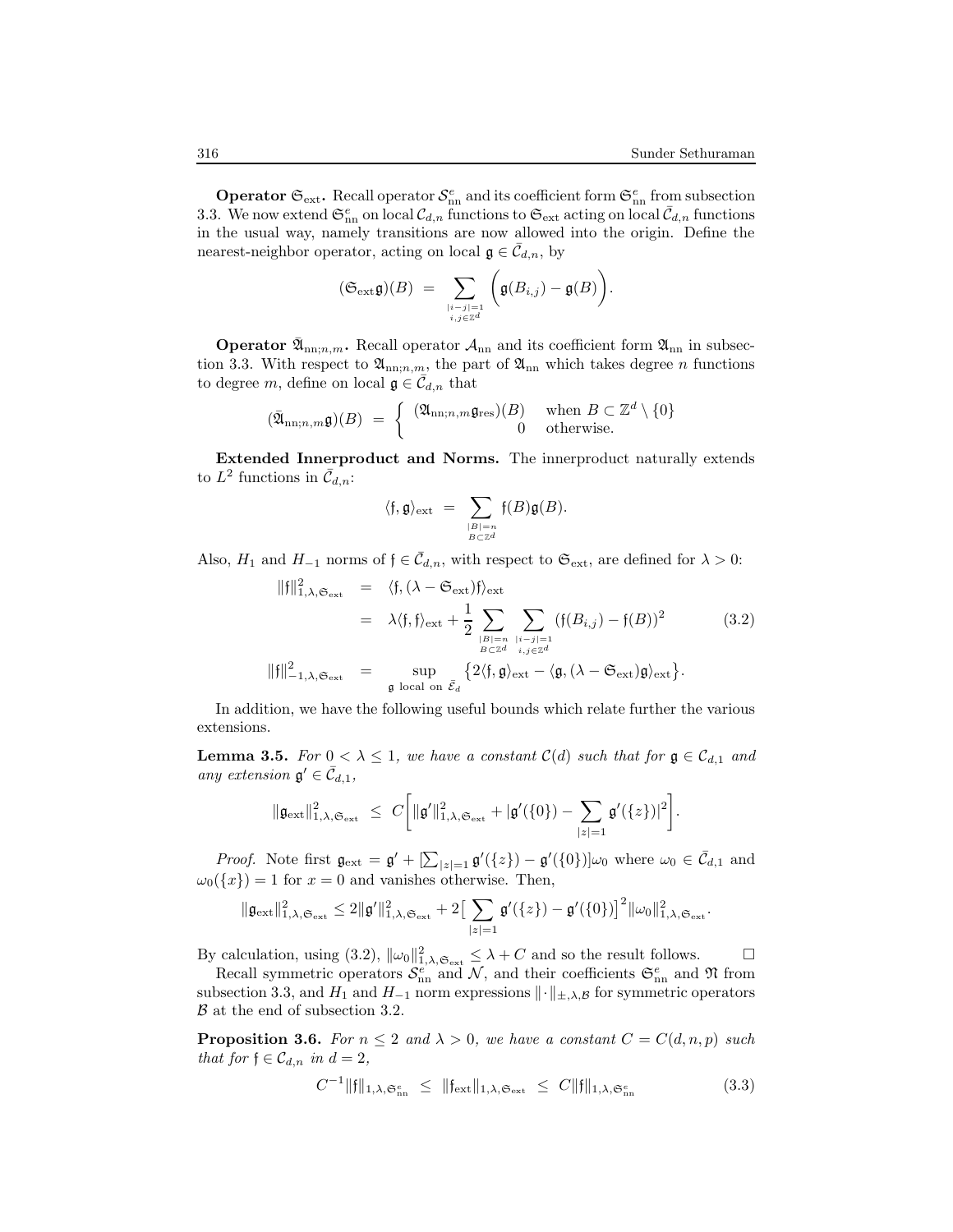and

$$
\|\mathfrak{f}\|_{-1,\lambda,\mathfrak{S}_{\rm nn}^e} \leq C \|\mathfrak{f}_{\odot}\|_{-1,\lambda,\mathfrak{S}_{\rm ext}}.
$$

In  $d = 1$ , the inequalities hold with operator  $\mathfrak{S}_{nn}^e$  replaced by  $\mathfrak{S}_{nn}^e + \mathfrak{N}$ .

We postpone the proof to the last subsection of this section.

3.5. "Free Particle" Bounds. For later detailed analysis, it will be helpful to "remove the hard-core exclusion." In other words, we want to get equivalent bounds in terms of operators which govern completely independent or "free" motions. We follow the treatment of Bernardin (2004) with respect to occupation times.

"Free Particle" Generator  $\mathfrak{S}_{\text{free}}$ . Let  $v_{d,n} = (\mathbb{Z}^d)^n$  and consider *n* independent random walks with symmetric nearest-neighbor symmetric jump rates on  $\mathbb{Z}^d$ for  $d \geq 1$ . The process  $x_t = (x_t^1, \ldots, x_t^n)$  evolves on  $v_{d,n}$  and has generator  $\mathfrak{S}_{\text{free}}$ acting on local, namely finitely supported, functions on  $v_{n,d}$ ,

$$
(\mathfrak{S}_{\text{free}}f)(x) = \frac{1}{2d} \sum_{1 \le j \le n \atop |z|=1} \left( \phi(x + z\omega_j) - \phi(x) \right)
$$

where  $z\omega_j = (0,\ldots,0,z,0,\ldots,0)$  is the state with z in the jth place.

**Free Innerproduct and Norms.** With respect to local functions on  $v_{d,n}$ , define

$$
\langle \phi, \psi \rangle_{\text{free}} = \frac{1}{n!} \sum_{x \in v_{d,n}} \phi(x) \psi(x).
$$

Define also, for  $\lambda > 0$ ,  $H_{1,\lambda}$  and  $H_{-1,\lambda}$  norms  $\|\phi\|_{1,\lambda,\text{free}}^2 = \langle \phi, (\lambda - \mathfrak{S}_{\text{free}}) \phi \rangle_{\text{free}}$ and

$$
\|\phi\|_{-1,\lambda,\text{free}}^2 = \sup_{\psi \text{ local on } v_{d,n}} \left\{2\langle \phi, \psi \rangle_{\text{free}} - \|\psi\|_{1,\lambda,\text{free}}^2\right\}.
$$

**Extension** f<sub>free</sub>. Let  $\mathcal{G}_n \subset v_{d,n}$  be those points whose coordinates are distinct. For a function  $\mathfrak{f} \in \overline{\mathcal{C}}_{d,n}$ , define the natural extension to  $v_{d,n}$  by

$$
\mathfrak{f}_{\operatorname{free}}(x) \; = \; \mathfrak{f}(U)
$$

where U is the set formed from coordinates of  $x \in v_{d,n}$ . Note f<sub>free</sub> is supported on  $\mathcal{G}_n$ .

**Extension** f. We now give an extension f on  $v_{d,n}$  which allows some  $H_1$  and  $H_{-1}$  norm comparsions (cf. Proposition 3.7). Let  $\tau$  be the arrival time into  $\mathcal{G}_n$ ,

$$
\tau = \inf \{ t \ge 0 : x_t \in \mathcal{G}_n \}.
$$

Then, for  $\mathfrak{f} \in \overline{\mathcal{C}}_{d,n}$ , define for  $x \in v_{n,d}$  that

$$
\tilde{\mathfrak{f}}(x) = E_x[\mathfrak{f}_{\text{free}}(x_\tau)].
$$

Free Bounds and Relations. The next result relates  $\mathfrak{S}_{\text{ext}}$  and  $\mathfrak{S}_{\text{free}}$  with respect to  $H_1$  and  $H_{-1}$  norms of f and  $\tilde{f}$ , and is a part of Theorems 3.1 and 3.2 Bernardin (2004).

**Proposition 3.7.** We have, for a constant  $C = C(d, n, p)$ ,  $\lambda > 0$ , and  $\mathfrak{f} \in \mathcal{C}_{d,n}$ , that

$$
C^{-1} \|\tilde{\mathfrak{f}}\|_{1, \lambda, \text{free}} \ \leq \ \| \mathfrak{f} \|_{1, \lambda, \mathfrak{S}_{\rm ext}} \ \leq C \| \tilde{\mathfrak{f}} \|_{1, \lambda, \text{free}}.
$$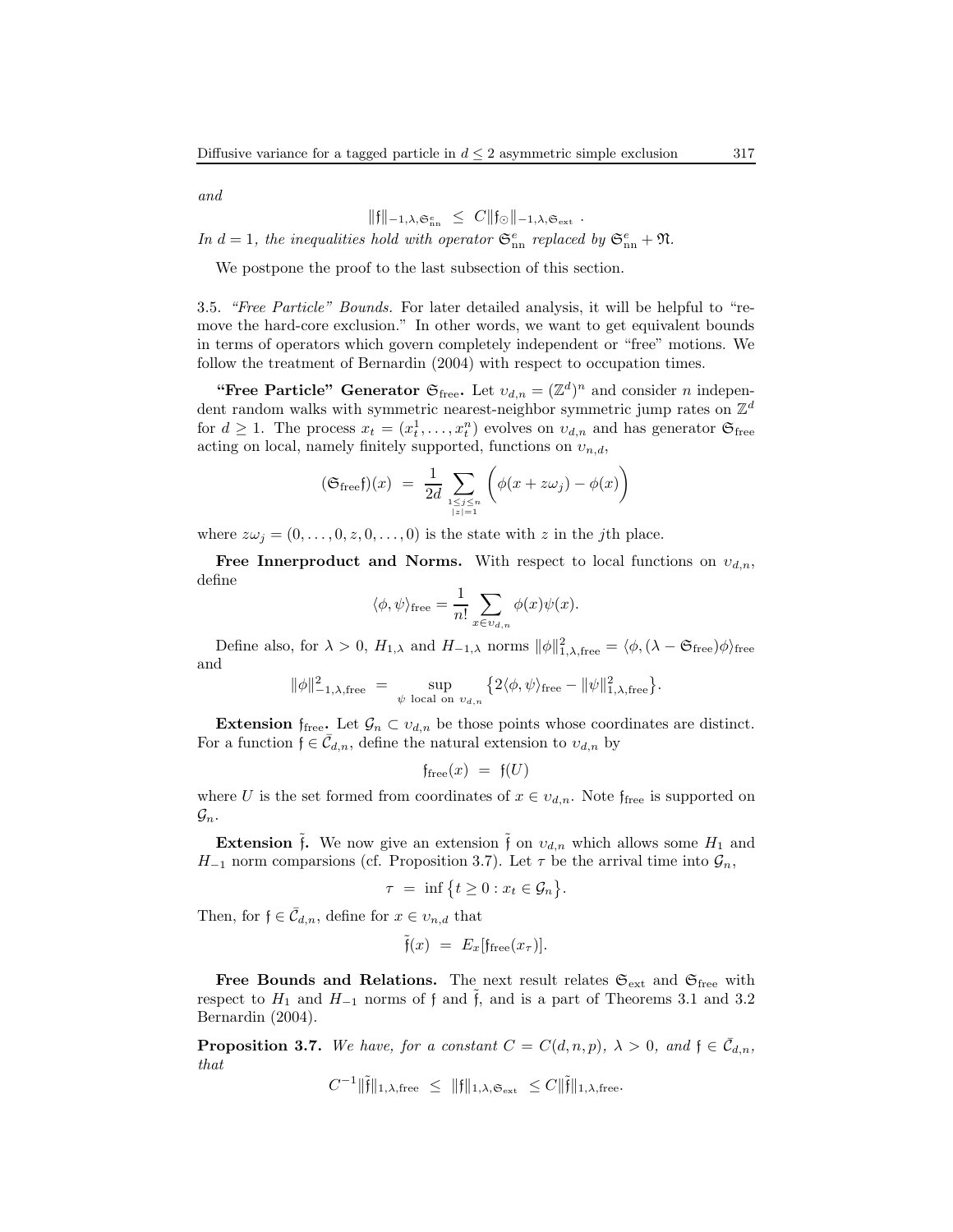Also,

$$
\|{\mathfrak{f}}\|_{-1,\lambda,{\mathfrak{S}_{\rm ext}}} \ \le\ C \|1_{{\mathcal{G}}_n} \tilde{\mathfrak{f}}\|_{-1,\lambda,{\rm free}}.
$$

The following relations, which follow from straightforward manipulations, will also be useful.

**Lemma 3.8.** Let  $\mathfrak{g} \in \mathcal{C}_{d,1}$  be a local function, and let  $\mathfrak{g}' \in \bar{\mathcal{C}}_{d,1}$  be any extension. Then, for  $x\in\mathbb{Z}^d$ 

$$
\widetilde{\mathfrak{g}'}(x) = \mathfrak{g}'_{\text{free}}(x), \text{ and } 1_{\mathcal{G}_1}(\widetilde{\mathfrak{A}_{nn;1,1}\mathfrak{g}})_{\odot}(x) = (\bar{\mathfrak{A}}_{nn;1,1}\mathfrak{g}')_{\text{free}}(x).
$$

Also, for  $x, y \in \mathbb{Z}^d$ ,

$$
\widehat{1_{\mathcal{G}_2}(\mathfrak{A}_{nn;1,2}\mathfrak{g})_{\odot}}(x,y) = (\bar{\mathfrak{A}}_{nn;1,2}\mathfrak{g}')_{\text{free}}(x,y).
$$

Fourier Transform Expressions. It will be convenient to express "free"  $H_{1,\lambda}$ and  $H_{-1,\lambda}$  norms in terms of Fourier transforms. Let  $\psi$  be a local function on  $v_{d,n}$ and let  $\widehat{\psi}$  be its Fourier transform

$$
\widehat{\psi}(s_1,\ldots,s_n) = \frac{1}{\sqrt{n!}} \sum_{x \in v_{d,n}} e^{2\pi i (x_1 \cdot s_1 + \cdots + x_n \cdot s_n)} \psi(x)
$$

where  $s_1, \ldots, s_n \in [0, 1]^d$ . Compute

$$
\widehat{\mathfrak{S}_{\operatorname{free}}\psi}(s_1,\ldots,s_n) \,\,=\,\, -\bigg[\sum_{j=1}^n \theta_d(s_j)\bigg]\widehat{\psi}(s_1,\ldots,s_n)
$$

where  $\theta_d(u) = (2/2d) \sum_{z \in \mathbb{Z}^d \atop |z|=1} \sin^2(\pi(u \cdot z)) = (2/d) \sum_{j=1}^n \sin^2(\pi u_j)$ . Hence, we have

$$
\|\psi\|_{1,\lambda,\text{free}}^2 = \int_{s \in (0,1]^d/n \atop s = (s_1,\ldots,s_n)} \left( \lambda + \sum_{j=1}^n \theta_d(s_j) \right) |\widehat{\psi}(s_1,\ldots,s_n)|^2 ds
$$

and

$$
\|\psi\|_{-1,\lambda,\text{free}}^2 = \int_{s \in ([0,1]^d)^n \atop s = (s_1,\ldots,s_n)} \frac{|\hat{\psi}(s_1,\ldots,s_n)|^2}{\lambda + \sum_{j=1}^n \theta_d(s_j)} ds.
$$

3.6. Putting Bounds Together. We now incorporate the previous bounds into a single statement.

**Proposition 3.9.** In  $d \leq 2$ , for local degree one functions  $f \in C_{d,1}$ , we have a constant  $C = C(d, p, \rho)$  such that for  $t \geq 1$ ,

$$
\begin{array}{lcl} \sigma_t^2(f)/t & \leq & \displaystyle C\inf_{\mathfrak{g}\in\mathcal{C}_{d,1},\\\mathrm{local}}\bigg\{\|(\mathfrak{f}_\odot)\mathrm{free}-(\bar{\mathfrak{A}}_{\mathrm{nn};1,1}\mathfrak{g})_{\mathrm{free}}\|_{-1,t^{-1},\mathrm{free}}^2+\|\mathfrak{g}_{\mathrm{free}}\|_{1,t^{-1},\mathrm{free}}^2\\ & & \displaystyle +\|(\bar{\mathfrak{A}}_{\mathrm{nn};1,2}\mathfrak{g})_{\mathrm{free}}\|_{-1,t^{-1},\mathrm{free}}^2+\left|\mathfrak{g}_{\mathrm{free}}(0)-\sum_{|z|=1}\mathfrak{g}_{\mathrm{free}}(z)\right|^2\bigg\}. \end{array}
$$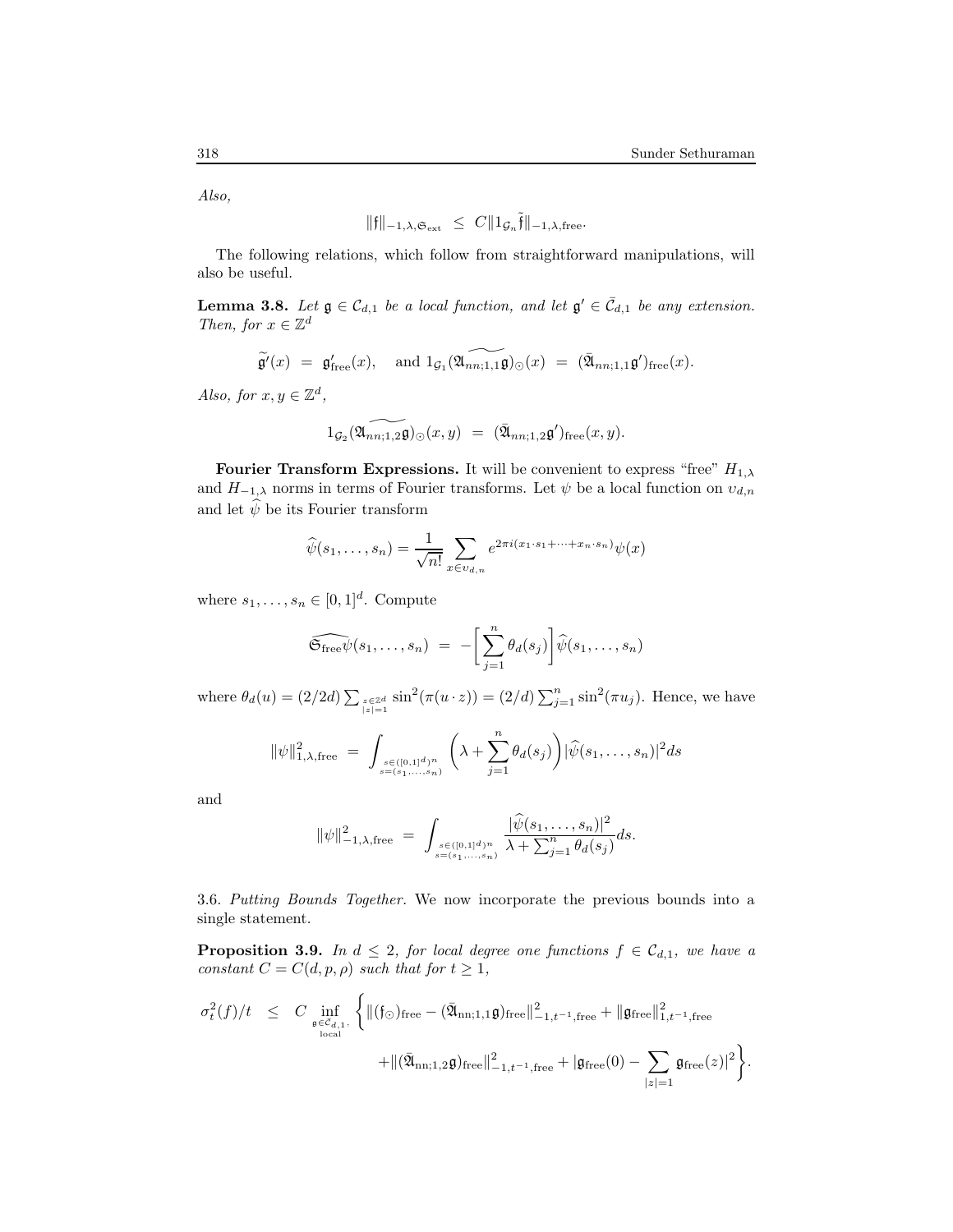*Proof.* In the following, the constant  $C = C(d, p, \rho)$  can change from line to line. We have, in sequence, from Propositions 3.2, 3.3, 3.1, 3.4 and 3.6, when  $d = 2$  that

$$
\sigma_t^2(f)/t \leq C \langle f, (t^{-1} - \mathcal{L})^{-1} f \rangle_{\rho} \n\leq C \langle f, (t^{-1} - \mathcal{L}_{nn})^{-1} f \rangle_{\rho} \n= C \inf_{g \text{ local}} \{ ||f - A_{nn}g||_{-1,t^{-1}, \mathcal{S}_{nn}}^2 + ||g||_{1,t^{-1}, \mathcal{S}_{nn}}^2 \} \n\leq C \inf_{g \text{ local}} \left\{ ||f - A_{nn}g||_{-1,t^{-1}, \mathcal{S}_{nn}^e}^2 + ||g||_{1,t^{-1}, \mathcal{S}_{nn}^e}^2 \right\} \n\leq C \inf_{g \text{ local}} \left\{ ||f_{\odot} - (\mathfrak{A}_{nn}\mathfrak{g})_{\odot}||_{-1,t^{-1}, \mathfrak{S}_{\text{ext}}}^2 + ||\mathfrak{g}_{\text{ext}}||_{1,t^{-1}, \mathfrak{S}_{\text{ext}}}^2 \right\}.
$$

When  $d = 1$ , in the fourth line of the sequence above,  $S_{nn}^e$  is replaced by  $S_{nn}^e + \mathcal{N}$ .

The last infimum, by first restricting to  $\mathfrak{g} \in \mathcal{C}_{d,1}$  and Schwarz inequality, second using Lemma 3.5 to estimate  $\|\mathfrak{g}_{\text{ext}}\|_{1,t^{-1},\mathfrak{S}_{\text{ext}}}^2$  in terms of  $\|\mathfrak{g}'\|_{1,t^{-1},\mathfrak{S}_{\text{ext}}}^2$  for  $\mathfrak{g}' \in \bar{\mathcal{C}}_{d,1}$ , and then third applying Proposition 3.7 and Lemma 3.8 to estimate in terms of "free" norms on local functions in  $\bar{\mathcal{C}}_{d,1}$ , is further bounded by twice

$$
\inf_{\mathfrak{g}\in\mathcal{C}_{d,1}, \atop \text{local}} \left\{ \|\mathfrak{f}_{\odot} - (\mathfrak{A}_{nn;1,1}\mathfrak{g})_{\odot}\|_{-1,t^{-1},\mathfrak{S}_{\rm ext}}^2 + \| \mathfrak{g}_{\rm ext} \|_{1,t^{-1},\mathfrak{S}_{\rm ext}}^2 + \| \mathfrak{g}_{\rm ext} \|_{1,t^{-1},\mathfrak{S}_{\rm ext}}^2 \right\}
$$
\n
$$
\leq C \inf_{\mathfrak{g}'\in\mathcal{C}_{d,1}, \atop \text{local}} \left\{ \|(\mathfrak{f}_{\odot})_{\rm free} - (\bar{\mathfrak{A}}_{nn;1,1}\mathfrak{g}')_{\rm free} \|_{-1,t^{-1},\rm free}^2 + \| \mathfrak{g}'_{\rm free} \|_{1,t^{-1},\rm free}^2 + \| \mathfrak{g}'_{\rm free} \|_{1,t^{-1},\rm free}^2 + \| \mathfrak{g}'_{\rm free}(0) - \sum_{|z|=1} \mathfrak{g}'_{\rm free}(z) |^2 \right\}.
$$

## 3.7. Proofs of Propositions 3.4 and 3.6.

*Proof of Proposition 3.4.* The  $H_1$  lower bound follows as

$$
\langle f, (-\mathcal{S}_{nn})f \rangle_{\rho} = \langle f, (-\mathcal{S}_{nn}^e) f \rangle_{\rho} + \langle f, (-\mathcal{S}_{nn}^t) f \rangle_{\rho}
$$

and

$$
\langle f, (-\mathcal{S}_{nn}^t)f \rangle_{\rho} = \frac{1}{2} \sum_{|z|=1} s_{nn}(z) E_{\rho}[(1-\zeta_z)(f(\tau_z \zeta) - f(\zeta))^2] \geq 0.
$$

For the  $H_1$  upper bound, note

$$
E_{\rho}[(1-\zeta_{z})(f(\tau_{z}\zeta)-f(\zeta))^{2}] \leq E_{\rho}[(f(\tau_{z}\zeta)-f(\zeta))^{2}]
$$
  
= 
$$
\sum_{B \subset Z^{d}\setminus\{0\} \atop |B|=n} (f(\tau_{-z}B)-f(B))^{2},
$$

and by the proof of Lemma 5.1 Landim, Olla and Varadhan (2002),

$$
\sum_{\substack{B \subset \mathbb{Z}^d \setminus \{0\} \\ |B| = n}} (f(\tau_{-z}B) - f(B))^2 \leq C_z n \sum_{\substack{B \subset \mathbb{Z}^d \setminus \{0\} \\ |B| = n}} \sum_{i \sim j} (f(B_{i,j}) - f(B))^2 \tag{3.4}
$$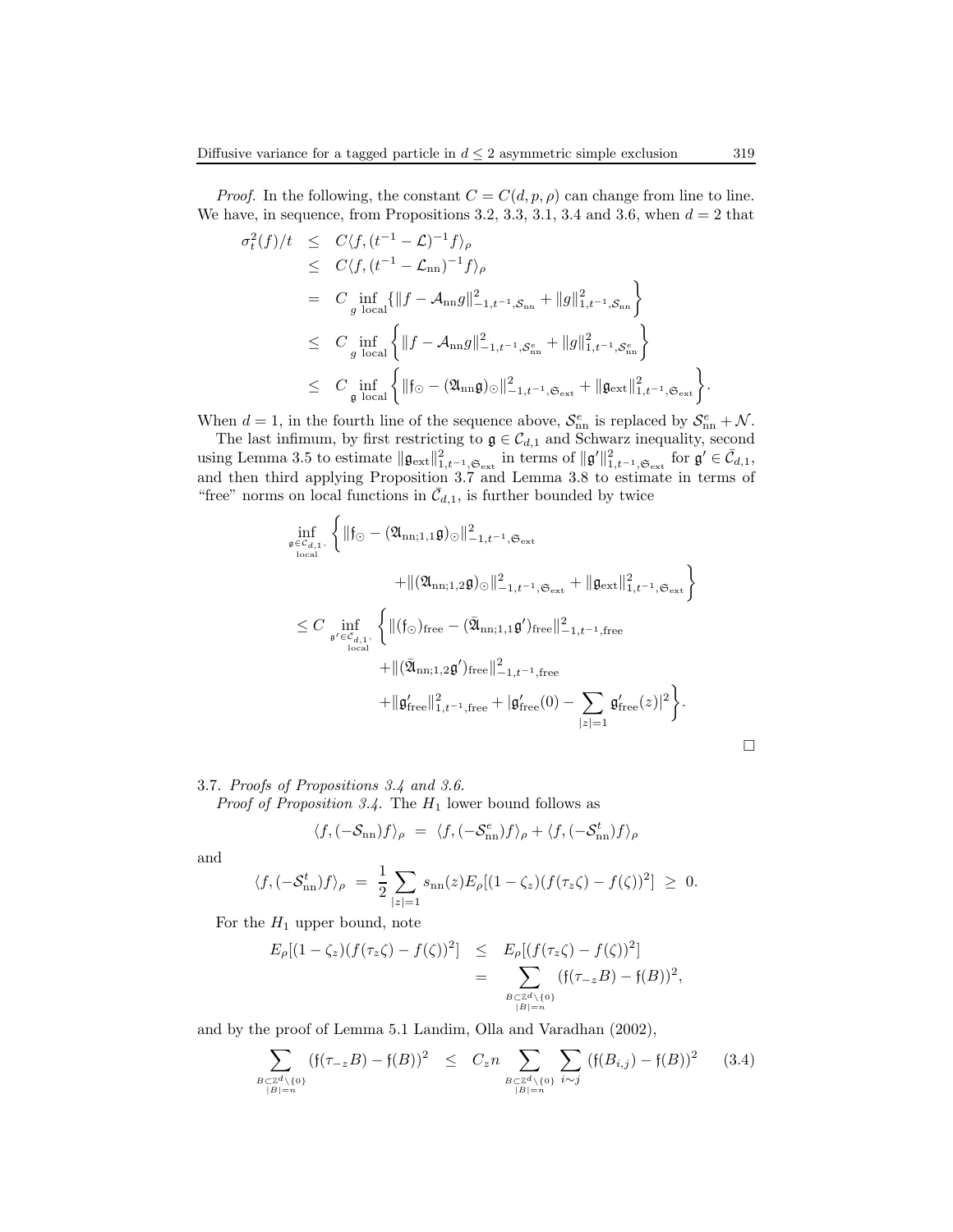where  $C_z$  is a constant depending on z, and  $i \sim j$  means a "neighboring" pair  $i, j \in \mathbb{Z}^d \setminus \{0\}$  with  $|i - j| = 1$ , or also  $(i, j) = (1, -1)$  and  $(-1, 1)$  when  $d = 1$ . Also

$$
\sum_{B \subset \mathbb{Z}^d \setminus \{0\} \atop |B| = n} \sum_{i \sim j} (\mathfrak{f}(B_{i,j}) - \mathfrak{f}(B))^2 \le \left\{ \begin{array}{c} C' \langle f, (-\mathcal{S}_{\rm nn}^e) f \rangle_\rho \quad \text{when } d \ge 2 \\ C' \langle f, (-\mathcal{S}_{\rm nn}^e - \mathcal{N}) f \rangle \rangle_\rho \quad \text{when } d = 1 \end{array} \right.
$$

where  $C' = C'(s_{nn})$ . The  $H_1$  estimates in the proposition follow now by adding over  $|z| = 1$ . Also, the  $H_{-1}$  bounds are deduced from the  $H_1$  bounds through simple estimates with the definition of  $||f||^2_{-1}$ ,  $_R$  (cf. subsection 3.2). □ simple estimates with the definition of  $||f||^2_{-1,\lambda,\mathcal{B}}$  (cf. subsection 3.2).

*Proof of Proposition 3.6.* We prove the statement for  $d = 2$ , and mention at the end modifications for  $d = 1$ . In the following,  $C = C(n, p)$  denotes a constant which can change from line to line. The lowerbound inequality in (3.3) follows from overcounting:

$$
\langle \mathfrak{f}, (-\mathfrak{S}_{\mathrm{nn}}^e) \mathfrak{f} \rangle = \frac{1}{2} \sum_{B \subset \mathbb{Z}^2 \setminus \{0\} \atop |B|=n} \sum_{\substack{i,j=1 \ i,j \neq 0}}^{\infty} (\mathfrak{f}(B_{i,j}) - \mathfrak{f}(B))^2 s_{\mathrm{nn}}(j-i)
$$
  

$$
\leq \frac{C}{2} \sum_{B \subset \mathbb{Z}^2 \atop |B|=n} \sum_{\substack{i,j=1 \ i,j \in \mathbb{Z}^2}}^{\infty} (\mathfrak{f}_{\mathrm{ext}}(B_{i,j}) - \mathfrak{f}_{\mathrm{ext}}(B))^2 = C \langle f_{\mathrm{ext}}, (-\mathfrak{S}_{\mathrm{ext}}) \mathfrak{f}_{\mathrm{ext}} \rangle_{\mathrm{ext}};
$$

also, we have  $||f||_0^2 \le \langle f_{ext}, f_{ext}\rangle_{ext}$ .

For the upperbound in (3.3), as  $s_{nn}(z) > 0$  for  $|z| = 1$ , we have

$$
\langle \mathfrak{f}, (-\mathfrak{S}_{\mathrm{nn}}^e) \mathfrak{f} \rangle \geq C \sum_{B \subset \mathbb{Z}^2 \setminus \{0\} \atop |B| = n} \sum_{\substack{|i - j| = 1 \\ i, j \in \mathbb{Z}^2 \setminus \{0\}}} (\mathfrak{f}(B_{i,j}) - \mathfrak{f}(B))^2
$$

and so

$$
\langle f_{\text{ext}}, (-\mathfrak{S}_{\text{ext}}) f_{\text{ext}} \rangle_{\text{ext}} \leq C \langle f, (-\mathfrak{S}_{\text{nn}}^e) f \rangle + C \sum_{\substack{|i-j|=1 \ b \text{ or } B_{i,j} \supseteq 0 \\ i,j \in \mathbb{Z}^2}} \sum_{\substack{|B|=n}} (f_{\text{ext}}(B_{i,j}) - f_{\text{ext}}(B))^2.
$$
 (3.5)

When  $n = 1$ , the last term of  $(3.5)$  is on order

$$
\sum_{|z|=1} (\mathfrak{f}_{\text{ext}}(\{0\}) - \mathfrak{f}_{\text{ext}}(\{z\}))^2 = \frac{1}{16} \sum_{|w|,|z|=1} (\mathfrak{f}(\{w\}) - \mathfrak{f}(\{z\}))^2 \leq C \langle \mathfrak{f}, (-\mathfrak{S}_{nn}^e) \mathfrak{f} \rangle.
$$

Here, for the last inequality, we build a path from  $w_0 = e_1$  to  $w_1 = e_1 + e_2$  to  $w_2 = e_2$ and so on to  $w_7 = e_1 - e_2$  back to  $w_8 = e_1$ , and bound each of the finite number of terms  $(f({w}) - f({z}))^2 \leq 8\sum_{i=0}^{7} (f({w_i}) - f({w_{i+1}}))^2 \leq C\langle f, (-\mathfrak{S}_{nn}^e)f \rangle.$ When  $n = 2$ , the last sum in  $(3.5)$  is on order

$$
\sum_{y\neq 0} \left[ \sum_{\substack{|z|=1 \ y+z\neq 0}} (f_{\text{ext}}(\{0,y+z\}) - f_{\text{ext}}(\{0,y\}))^2 + \sum_{\substack{|z|=1 \ z\neq y}} (f_{\text{ext}}(\{z,y\}) - f_{\text{ext}}(\{0,y\}))^2 \right]
$$
  
= 
$$
\sum_{|y|\geq 2} \sum_{|z|=1} \left[ (f_{\text{ext}}(\{0,y+z\}) - f_{\text{ext}}(\{0,y\}))^2 + (f_{\text{ext}}(\{z,y\}) - f_{\text{ext}}(\{0,y\}))^2 \right]
$$
  
+ finite number of remaining terms.

The first line is straightforwardly bounded by  $C\langle \mathfrak{f},(-\mathfrak{S}_{\rm{nn}}^e)\mathfrak{f}\rangle$ . The remaining finite number of terms are handled as follows: For  $|y| = |z| = 1$ , the terms with  $y + z \neq 0$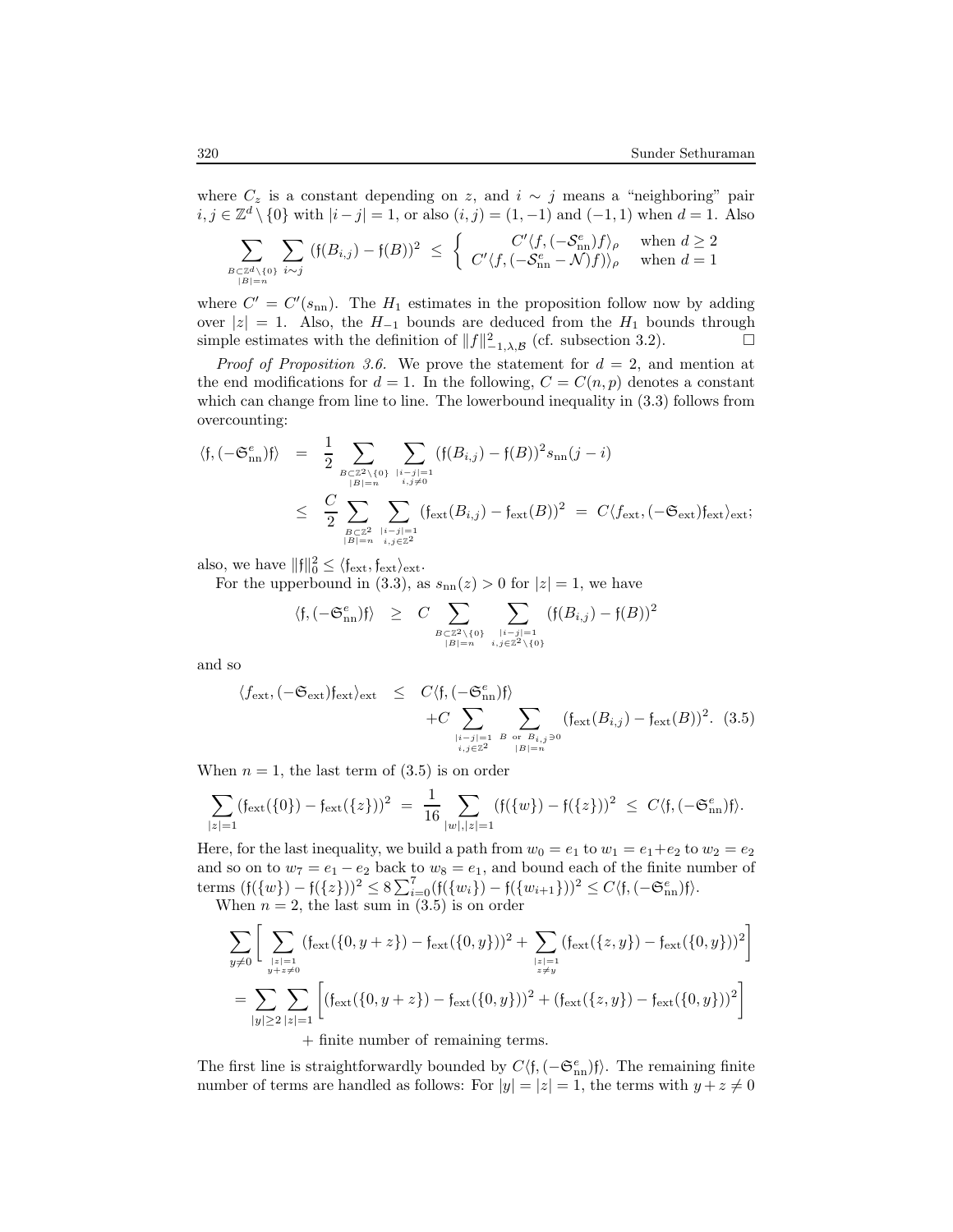are bounded

$$
\left(\mathfrak{f}_{\text{ext}}(\{0, y+z\}) - \mathfrak{f}_{\text{ext}}(\{0, y\})\right)^2 = \left(\frac{1}{4} \sum_{|x|=1} \mathfrak{f}(\{x, y+z\}) - \frac{1}{3} \sum_{|w|=1 \atop w \neq y} \mathfrak{f}(\{w, y\})\right)^2
$$
  

$$
\leq C\langle \mathfrak{f}, (-\mathfrak{S}_{\text{nn}}^e) \mathfrak{f} \rangle
$$

and the terms with  $|y| = |z| = 1$  and  $z \neq y$  are bounded

$$
\left(\mathfrak{f}_{\rm ext}(\{z,y\})-\mathfrak{f}_{\rm ext}(\{0,y\})\right)^2\;=\;\left(\mathfrak{f}(\{z,y\})-\frac{1}{3}\sum_{\genfrac{}{}{0pt}{}{w\mid=1}{w\neq y}}\mathfrak{f}(\{w,y\})\right)^2\;\leq\;C\langle\mathfrak{f},(-\mathfrak{S}_{\rm nn}^e)\mathfrak{f}\rangle
$$

through similar arguments using the path built in the  $n = 1$  case.

Also, more directly,  $\langle \mathfrak{f}_{\text{ext}}, \mathfrak{f}_{\text{ext}} \rangle_{\text{ext}} \leq C ||\mathfrak{f}||_0^2$  to finish the upperbounds in the first statement of the proposition.

For the second statement after (3.3), write

$$
\begin{array}{rcl} \| \mathfrak{f} \|^2_{-1,\lambda,\mathfrak{S}_{nn}^{\varepsilon}} & = & \sup_{\phi \text{ local}} \left\{ 2 \langle \mathfrak{f}, \phi \rangle - \| \phi \|^2_{1,\lambda,\mathfrak{S}_{nn}^{\varepsilon}} \right\} \\ & = & \sup_{\phi \in \mathcal{C}_{2,n} \text{ local}} \left\{ 2 \langle \mathfrak{f}, \phi \rangle - \| \phi \|^2_{1,\lambda,\mathfrak{S}_{nn}^{\varepsilon}} \right\}. \end{array}
$$

The last step follows as for  $f \in C_{2,n}$  with  $\phi = \sum_m \phi_m$  decomposed in degrees,  $\langle \mathfrak{f}, \phi \rangle = \langle \mathfrak{f}, \phi_n \rangle$  and as  $\mathfrak{S}_{nn}^e$  preserves degrees,  $\|\phi\|_{1,\lambda,\mathfrak{S}_{nn}^e}^{2} = \sum_m \|\phi_m\|_{1,\lambda,\mathfrak{S}_{nn}^e}^2$ ; so one does best by choosing  $\phi = \phi_n$ .

Continuing, as  $\langle \mathfrak{f}, \phi \rangle = \langle \mathfrak{f}_{\odot}, \phi_{\text{ext}} \rangle_{\text{ext}}$  and using the proved lowerbound in (3.3),  $\|\mathfrak{f}\|_{-1,\lambda,\mathfrak{S}_{\rm nn}^e}^2$  is bounded above by

$$
\sup_{\phi \in C_{2,n}} \left\{ 2 \langle \mathfrak{f}_{\odot}, \phi_{\mathrm{ext}} \rangle_{\mathrm{ext}} - C^{-1} \|\phi_{\mathrm{ext}}\|_{1,\lambda,\mathfrak{S}_{\mathrm{ext}}}^2 \right\} \leq C \|\mathfrak{f}_{\odot}\|_{-1,\lambda,\mathfrak{S}_{\mathrm{ext}}}^2.
$$

The modifications for  $d = 1$  take advantage of inequalities

$$
\langle f, (-\mathfrak{N})f \rangle = \frac{1}{2} \sum_{B \subset \mathbb{Z} \setminus \{0\} \atop |B| = n} (f(B_{1,-1}) - f(B))^2
$$
  
\n
$$
= \frac{1}{2} \sum_{B \subset \mathbb{Z} \setminus \{0\} \atop |B| = n} (f_{ext}(B_{1,-1}) - f_{ext}(B))^2
$$
  
\n
$$
\leq \frac{1}{2} \sum_{B \subset \mathbb{Z} \atop |B| = n} (f_{ext}(B_{1,-1}) - f_{ext}(B))^2
$$
  
\n
$$
\leq C \sum_{B \subset \mathbb{Z} \atop |B| = n} \left[ (f_{ext}(B_{1,0}) - f_{ext}(B))^2 + (f_{ext}(B_{0,-1}) - f_{ext}(B))^2 \right]
$$

which hold as  $B_{-1,1} = ((B_{1,0})_{0,-1})_{1,0}$  and by applying Schwarz inequality. The arguments are now similar to those in  $d = 2$ .

#### 4. Proof of Theorem 1.2

First, by (1.2) and that quadratic variation  $E_{\rho}[[M(t)]^2] = (1 - \rho)t \sum_j |j|^2 p(j) =$  $O(t)$ , we need only bound

$$
E_{\rho}[|A(t)|^{2}] \leq \sum |j|^{2} \sigma_{t}^{2}(\rho - \zeta_{j}) p(j) = O(t).
$$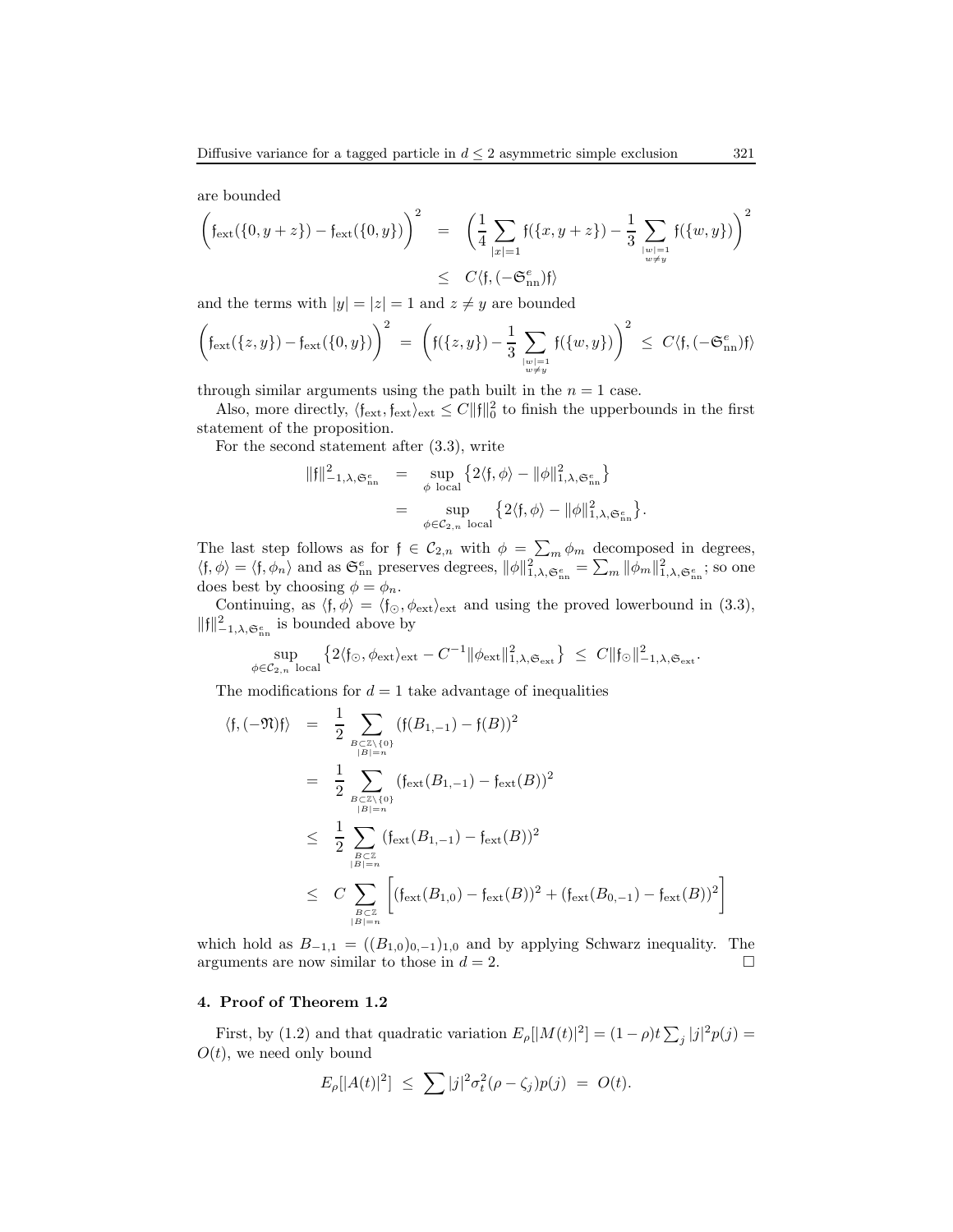Clearly, it is sufficient to show that  $\sigma_t^2(\rho - \zeta_{j_0}) = O(t)$  for  $j_0 \in \mathbb{Z}^2 \setminus \{0\}$  and  $t \geq 1$ . To accomplish this, through Proposition 3.9, it will be useful to compute, for

a local function  $\mathfrak{g} \in \overline{\mathcal{C}}_{d,1}$ , Fourier transforms  $(\widehat{\mathfrak{A}}_{nn;1,1}\widehat{\mathfrak{g}})$ free and  $(\widehat{\mathfrak{A}}_{nn;1,2}\widehat{\mathfrak{g}})$ free where  $\bar{\mathfrak{A}}_{nn;n,m}$  are the nearest-neighbor operators defined in subsection 3.4. When  $d=2$ , let  $a_1 = a_{nn}(e_1)$  and  $a_2 = a_{nn}(e_2)$ , and when  $d = 1$  let  $a_1 = a(1)$ . Note, by the assumption  $\sum j p(j) \neq 0$ , that  $a_1^2 + a_2^2 > 0$  in  $d = 2$  and  $|a_1| > 0$  in  $d = 1$ .

Let  $\gamma(r) = e^{2\pi ir} - e^{-2\pi ir} = 2i\sin(2\pi r)$  for  $r \in [0, 1]$ . The following proposition is proved in section 5.

**Proposition 4.1.** In  $d \leq 2$ , for local  $\mathfrak{g} \in \overline{\mathcal{C}}_{d,1}$  and a constant  $C = C(d, p, \rho)$ ,

$$
(\widehat{\mathfrak{A}}_{nn;1,1}\widehat{\mathfrak{g}})_{\text{free}}(v) = \rho \bigg[\sum_{i=1}^d a_i \gamma(v_i)\bigg] \widehat{\mathfrak{g}_{\text{free}}}(v) + \delta_0(v)
$$

where  $|\delta_0(v)| \leq \kappa(v) \sum_{|z| \leq 1} |\mathfrak{g}_{\text{free}}(z)|$  and  $\kappa(v)$  is a bounded function such that

 $\kappa(v)^2 \leq C|v-z|^2$ 

as  $v \to z$  for  $z = (0,0), (0,1), (1,0)$  and  $(1,1)$  in  $d = 2$ , and  $z = 0$  and 1 in  $d = 1$ . Also,

$$
\sqrt{2}(\widehat{\mathfrak{A}}_{nn;1,2}\widehat{\mathfrak{g}})_{\text{free}}(v,w) = 2\beta_{\rho} \left[ \sum_{i=1}^{d} a_{i}\gamma(v_{i}+w_{i}) + \alpha_{d}(v,w) \right] \widehat{\mathfrak{g}_{\text{free}}}(v+w)
$$

$$
+ \beta_{\rho} \left[ -\sum_{i=1}^{d} a_{i}\gamma(v_{i}) + \alpha_{d}(v,w) \right] \widehat{\mathfrak{g}_{\text{free}}}(v)
$$

$$
+ \beta_{\rho} \left[ -\sum_{i=1}^{d} a_{i}\gamma(w_{i}) + \alpha_{d}(w,v) \right] \widehat{\mathfrak{g}_{\text{free}}}(w) + \delta_{1}(v,w)
$$

where, for  $r, s \in [0, 1]^d$ ,

$$
\alpha_d(r,s) = \sum_{i=1}^d a_i \bigg[ \gamma(r_i) + \gamma(s_i) - \gamma(r_i + s_i) \bigg]
$$

and  $|\delta_1(v, w)| \le \kappa(v, w) \sum_{|z| \le 1} |\mathfrak{g}_{\text{free}}(z)|$  and  $\kappa(v, w)$  is a bounded function such that

$$
\kappa(v, w)^2 \ \leq \ C[|v - z_1|^2 + |w - z_2|^2]
$$

 $as (v, w) \rightarrow (z_1, z_2)$  for  $z_1, z_2 = (0, 0), (0, 1), (1, 0)$  and  $(0, 1)$  in  $d = 2$ , and  $z_1, z_2 = 0$ and 1 in  $d = 1$ .

Let now  $f(\zeta) = \rho - \zeta_{j_0}$ . As

$$
(\mathfrak{f}_{\odot})_{\text{free}}(z) = \begin{cases} -\beta_{\rho} & z = j_0 \\ 0 & \text{otherwise,} \end{cases}
$$

we calculate

$$
\widehat{(\mathfrak{f}_{\odot})_{\text{free}}}(v) = -\beta_{\rho} e^{2\pi i (j_0 \cdot v)} = -\beta_{\rho} + \delta_2(v)
$$

where  $\delta_2(v) = -\beta_\rho(e^{2\pi i(j_0 \cdot v)} - 1)$  and so  $|\delta_2(v)|^2 \le C|v - z|^2$  as  $v \to z$  for  $z =$  $(0, 0), (0, 1), (1, 0),$  and  $(1, 1)$  in  $d = 2$ , and  $z = 0$  and 1 in  $d = 1$ .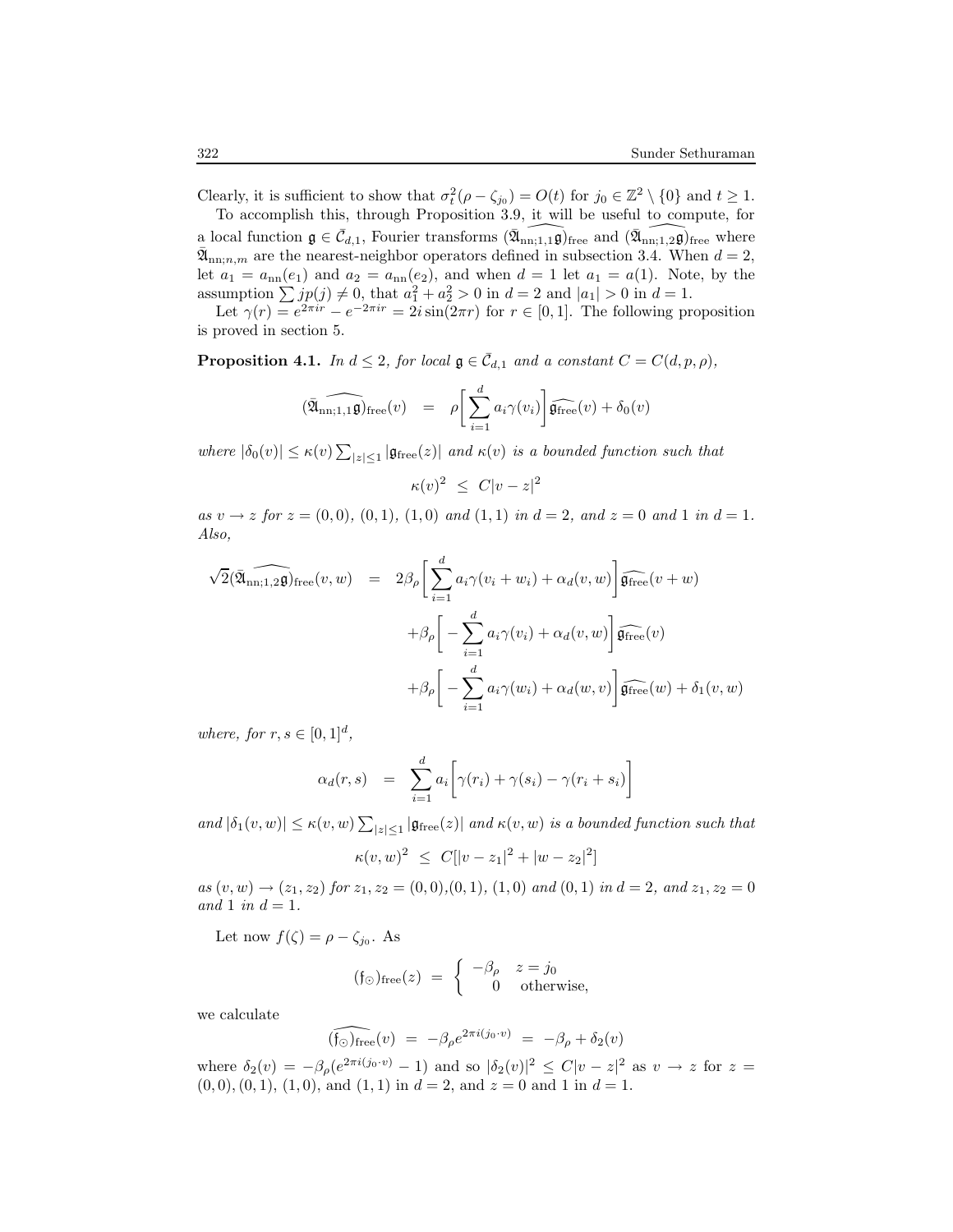We now apply Propositions 3.9 and 4.1. Write, for local  $\mathfrak{g} \in \mathcal{C}_{d,1}$  and  $\lambda = t^{-1}$ , in Fourier expression (cf. subsection 3.5), that  $\sigma_t^2(f)/t$  is less than

$$
2\int_{[0,1]^d} \frac{|-\beta_{\rho} - \rho[\sum_{i=1}^d a_i \gamma(v_i)] \widehat{\mathfrak{g}_{\text{free}}}(v)|^2}{\lambda + \theta_d(v)} + (\lambda + \theta_d(v)) |\widehat{\mathfrak{g}_{\text{free}}}(v)|^2 dv \qquad (4.1)
$$
  
+2
$$
\int_{[0,1]^d} \frac{|\delta_0(v) + \delta_2(v)|^2}{\lambda + \theta_d(v)} dv + \left| \mathfrak{g}_{\text{free}}(0) - \sum_{|z|=1} \mathfrak{g}_{\text{free}}(z) \right|^2
$$
  
+
$$
\frac{3}{2} \beta_{\rho}^2 \int_{([0,1]^d)^2} \frac{dv dw}{\lambda + \theta_d(v) + \theta_d(w)}
$$
  

$$
\times \left| 2\widehat{\mathfrak{g}_{\text{free}}}(v+w) \sum_{i=1}^d a_i \gamma(v_i+w_i) - \widehat{\mathfrak{g}_{\text{free}}}(v) \sum_{i=1}^d a_i \gamma(v_i) - \widehat{\mathfrak{g}_{\text{free}}}(w) \sum_{i=1}^d a_i \gamma(w_i) \right|^2
$$
  
+
$$
\frac{3}{2} \beta_{\rho}^2 \int_{([0,1]^d)^2} \frac{|\alpha_d(v,w) \widehat{\mathfrak{g}_{\text{free}}}(v,w) + \alpha_d(v,w) \widehat{\mathfrak{g}_{\text{free}}}(v) + \alpha_d(w,v) \widehat{\mathfrak{g}_{\text{free}}}(w)|^2}{\lambda + \theta_d(v) + \theta_d(w)}
$$
  
+
$$
\frac{3}{2} \int_{([0,1]^d)^2} \frac{|\delta_1(v,w)|^2}{\lambda + \theta_d(v) + \theta_d(w)} dv dw.
$$
 (4.1)

Note that the infimum on the six lines of (4.1) over local  $\mathfrak{g} \in \bar{\mathcal{C}}_{d,1}$  is the same as if over  $L^2$  functions in  $\bar{\mathcal{C}}_{d,1}$ .

The strategy now follows three steps. In Step 1, we bound uniformly in  $\lambda > 0$ ,

$$
\inf_{\mathfrak{g}} \int_{[0,1]^d} \frac{|-\beta_\rho - \rho \big[\sum_{i=1}^d a_i \gamma(v_i)\big] \widehat{\mathfrak{g}_{\text{free}}}(v)|^2}{\lambda + \theta_d(v)} + (\lambda + \theta_d(v)) |\widehat{\mathfrak{g}_{\text{free}}}(v)|^2 dv, \quad (4.2)
$$

and find the  $L^2$  minimizer function  $\mathfrak{g}_{\lambda}$ .

In Step 2 we show  $\mathfrak{g}_{\lambda}$  is a real function and  $(\mathfrak{g}_{\lambda})_{\text{free}}(0) = \sum_{|z|=1}(\mathfrak{g}_{\lambda})_{\text{free}}(z) = 0.$ Also, we show for  $x \in \mathbb{Z}^d$  that  $\sup_{\lambda>0} |(\mathfrak{g}_{\lambda})_{\text{free}}(x)| < \infty$ . Then, as

$$
\sup_{\lambda>0}\sup_{v\in[0,1]^d}\frac{|\delta_0(v)+\delta_2(v)|^2}{\lambda+\theta_d(v)}\;<\;\infty\;\;\text{and}\;\;\sup_{\lambda>0}\sup_{v,w\in[0,1]^d}\frac{|\delta_1(v,w)|^2}{\lambda+\theta_d(v)+\theta_d(w)}\;<\;\infty,
$$

the integrals in the second and sixth lines of (4.1) are uniformly bounded. Also, the other term in absolute value in the second line of (4.1), with  $\mathfrak{g} = \mathfrak{g}_{\lambda}$ , vanishes.

Finally, in Step 3 we show that the two integrals, with  $g = g_{\lambda}$ , in the third through fifth lines of (4.1) are uniformly bounded in  $\lambda > 0$ . Hence,  $\sigma_t^2(f)/t$  is uniformly bounded over  $t \geq 1$ , completing the proof of Theorem 1.2.

We now argue these steps.

Step 1. By straightforward optimizations on the quadratic expression in the integrand, observe infimum (4.2) evaluates to

$$
\beta_{\rho}^2 \int_{[0,1]^d} \frac{\lambda + \theta_d(v)}{\rho^2 \left| \sum_{i=1}^d a_i \gamma(v_i) \right|^2 + (\lambda + \theta_d(v))^2} dv \tag{4.3}
$$

with minimizer

$$
(\widehat{\mathfrak{g}_{\lambda}})_{\text{free}}(v) = \frac{\beta_{\rho}\rho\sum_{i=1}^{d}a_{i}\gamma(v_{i})}{\rho^{2}|\sum_{i=1}^{d}a_{i}\gamma(v_{i})|^{2}+(\lambda+\theta_{d}(v))^{2}}.
$$

We now check (4.3) is uniformly finite in  $\lambda > 0$ : As noted near equation (5.6) Bernardin (2004), which considers almost the same integral, problems arise when  $v = (0, 0), (0, 1), (1, 0),$  and  $(1, 1)$  in  $d = 2$ ; and in  $d = 1$ , when  $v = 0$  and 1.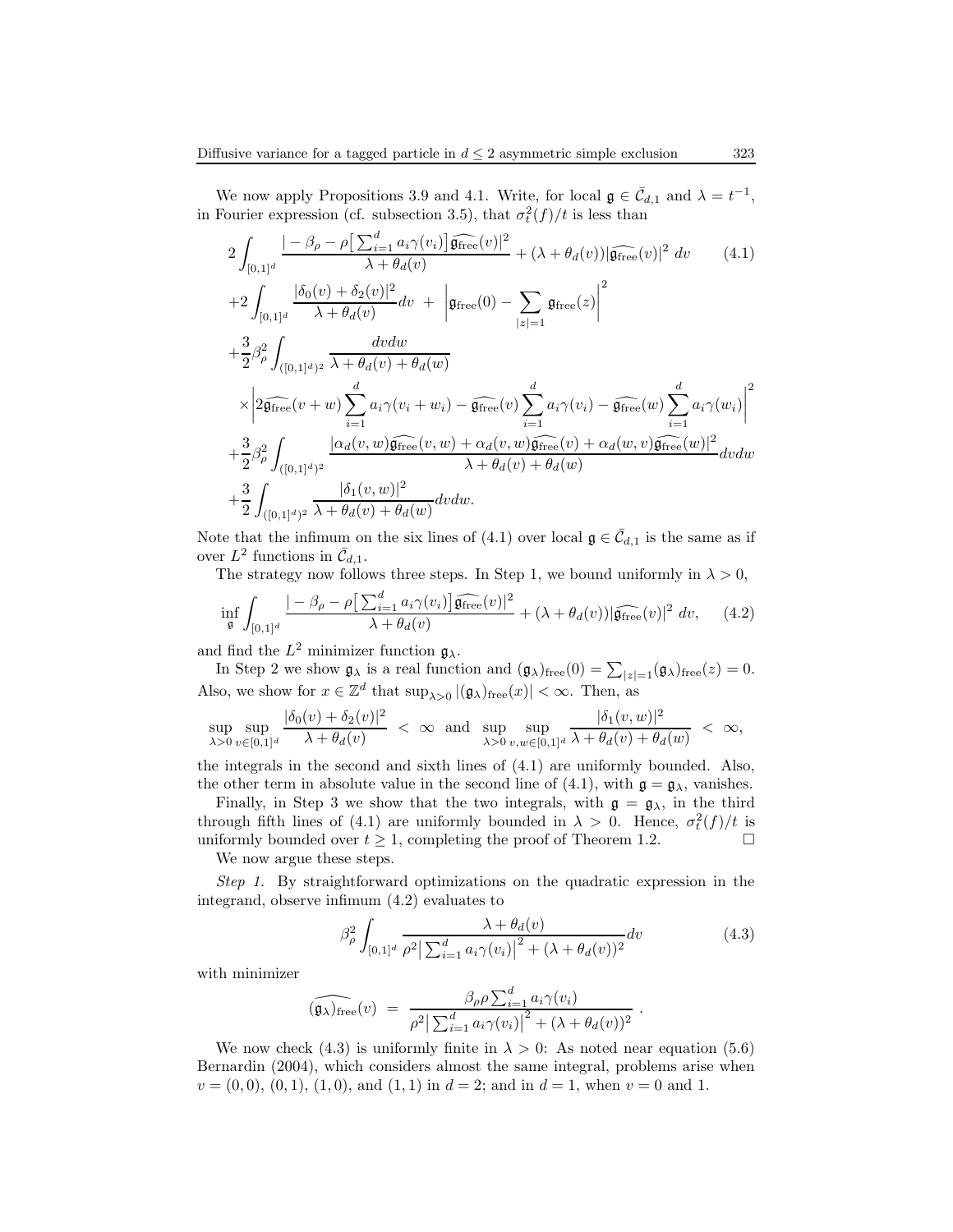In  $d = 2$ , by using a possible sign change, the uniform bound of  $(4.3)$  is equivalent to bounding

$$
\int_{V} \frac{\lambda + v_1^2 + v_2^2}{(c_1v_1 + c_2v_2)^2 + (\lambda + v_1^2 + v_2^2)^2} dv_1 dv_2
$$

where  $V \in I\!\!R_+ \times I\!\!R_+$  is a neighborhood of the origin and  $c_1, c_2$  are arbitrary constants with  $c_1^2 + c_2^2 > 0$ . As the difficulty is when  $c_1v_1 + c_2v_2 = 0$ , bounding the above integral is the same as bounding, with  $c_1/\sqrt{c_1^2+c_2^2} = \sin(\phi_0)$  and  $c_2/\sqrt{c_1^2+c_2^2} = \cos(\phi_0),$ 

$$
\int_0^1 \int_0^{\pi/2} \frac{(\lambda + r^2)r}{(c_1^2 + c_2^2)r^2 \sin^2(\phi + \phi_0) + (\lambda + r^2)^2} d\phi dr
$$

or more simply on order

$$
\int_0^1 \int_0^{\pi/2} \frac{(\lambda + r^2)r}{(c_1^2 + c_2^2)r^2 \sin^2(\phi) + (\lambda + r^2)^2} d\phi dr
$$

which is finite uniformly in  $\lambda > 0$  (cf. Lemma 5.2 Bernardin (2004) for similar calculations).

In  $d = 1$ , (4.3) is on order

$$
\int_0^1 \frac{\lambda + v^2}{v^2 + (\lambda + v^2)^2} dv
$$

which also, by straightforward computation, is finite uniformly in  $\lambda > 0$ .

Step 2. Noting  $\overline{\gamma(r)} = -\gamma(r)$ , we now show  $\widehat{(\mathfrak{g}_{\lambda})}_{\text{free}}$  is the transform of a real function:

$$
\overline{\int_{[0,1]^d} e^{2\pi i v \cdot x} (\widehat{\mathfrak{g}_{\lambda}})_{\text{free}}(v) dv} = - \int_{[0,1]^d} e^{-2\pi i v \cdot x} (\widehat{\mathfrak{g}_{\lambda}})_{\text{free}}(v) dv
$$
  

$$
= \int_{[0,1]^d} e^{-2\pi i v \cdot x} (\widehat{\mathfrak{g}_{\lambda}})_{\text{free}}(\vec{1} - v) dv
$$
  

$$
= \int_{[0,1]^d} e^{2\pi i v \cdot x} (\widehat{\mathfrak{g}_{\lambda}})_{\text{free}}(v) dv
$$

where  $\vec{1}$  is the vector with components all 1. The last sequence also shows  $(\mathfrak{g}_{\lambda})_{\text{free}}$ is odd, that is  $(\mathfrak{g}_{\lambda})_{\text{free}}(x) = -(\mathfrak{g}_{\lambda})_{\text{free}}(-x)$  for  $x \in \mathbb{Z}^d$ . Then,  $\sum_{|z|=1}(\mathfrak{g}_{\lambda})_{\text{free}}(z) =$  $(\mathfrak{g}_{\lambda})_{\text{free}}(0) = 0$ . Also, for  $x \in \mathbb{Z}^d$ , again as  $(\mathfrak{g}_{\lambda})_{\text{free}}$  is odd,

$$
\sup_{\lambda>0} |(\mathfrak{g}_{\lambda})_{\text{free}}(x)|
$$
\n
$$
= \sup_{\lambda>0} \left| \int_{[0,1]^d} i \sin(2\pi v \cdot x) (\widehat{\mathfrak{g}_{\lambda}})_{\text{free}}(v) dv \right|
$$
\n
$$
\leq C \sup_{\lambda>0} \int_{[0,1]^d} \frac{|\sin(2\pi v \cdot x)| |\sum_{i=1}^d a_i \gamma(v_i)| dv}{\rho^2 |\sum_{i=1}^d a_i \gamma(v_i)|^2 + (\lambda + \theta_d(v))^2}
$$
\n(4.4)

where  $C = C(\rho)$ . As with (4.3) above, the only problem with the denominator in  $d = 2$  comes at points  $v = (0, 0), (0, 1), (1, 0)$  and  $(1, 1),$  and in  $d = 1$  at  $v = 0$  and 1.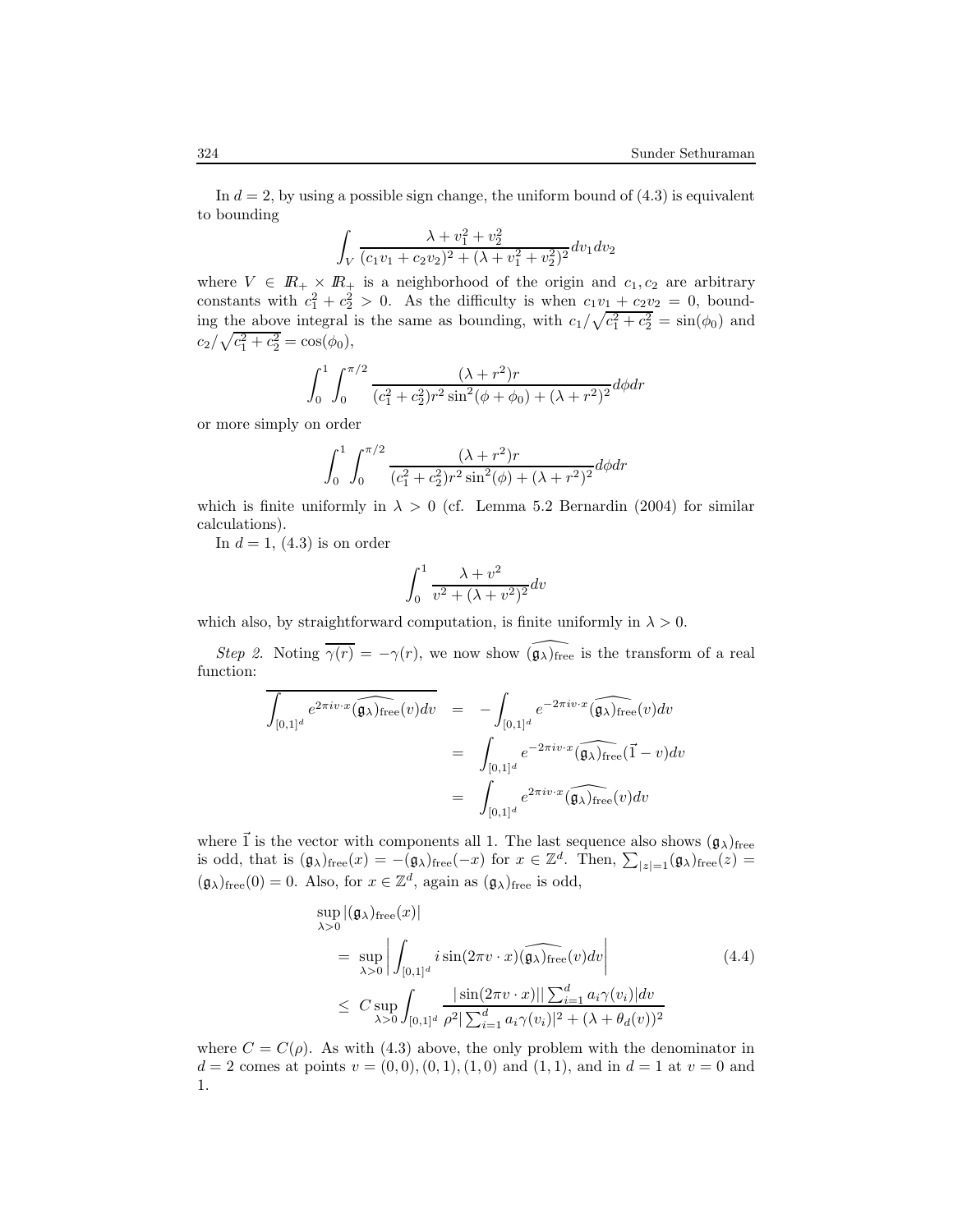The bound on  $(4.4)$  in  $d = 2$ , similar to the calculation in Step 1, is the same as bounding

$$
\int_0^1 \int_0^{\pi/2} \frac{r d\phi dr}{\sin^2(\phi) + r^2}
$$

which is finite. The bound on  $(4.4)$  in  $d = 1$  is also finite and simpler.

Step 3. The two integrals in the third through fifth lines of  $(4.1)$ , after adding and subtracting  $2\beta_{\rho}b$  with  $b = -\beta_{\rho}/\rho$ , are bounded up to a constant  $C = C(p, \rho)$ by

$$
C \int_{([0,1]^d)^2} \frac{\left|b - \left[\sum_{i=1}^d a_i \gamma(v_i + w_i)\right] (\widehat{g_\lambda})_{\text{free}} (v+w)\right|^2}{\lambda + \theta_d(v) + \theta_d(w)} dv dw \tag{4.5}
$$

$$
+C\int_{([0,1]^d)^2} \frac{dv dw}{\lambda + \theta_d(v) + \theta_d(w)}\tag{4.6}
$$

$$
\times \left\{ \left| b - \left[ \sum_{i=1}^d a_i \gamma(v_i) \right] \widehat{(g_\lambda)_{\text{free}}}(v) \right|^2 + \left| b - \left[ \sum_{i=1}^d a_i \gamma(w_i) \right] \widehat{(g_\lambda)_{\text{free}}}(w) \right|^2 \right\}
$$

$$
+C\int_{([0,1]^d)^2} \frac{|\alpha_d(v,w)(\widehat{g_\lambda})_{\text{free}}(v+w)|^2}{\lambda + \theta_d(v) + \theta_d(w)} dv dw \tag{4.7}
$$

$$
+C\int_{([0,1]^d)^2} \frac{|\alpha_d(v,w)(\widehat{g_\lambda})_{\text{free}}(v)|^2 + |\alpha_d(w,v)(\widehat{g_\lambda})_{\text{free}}(w)|^2}{\lambda + \theta_d(v) + \theta_d(w)} dv dw \tag{4.8}
$$

The first integral (4.5), noting  $\left[\sum_{i=1}^d a_i \gamma(r_i)\right]^2 = -\left|\sum_{i=1}^d a_i \gamma(r_i)\right|^2$ , is on order  $\Gamma$  $(\lambda + \theta_i(y + w))^2$ dvdw

$$
\int_{([0,1]^d)^2} \frac{(\lambda + \theta_d(v + w))}{\left|\sum_{i=1}^d a_i \gamma(v_i + w_i)\right|^2 + (\lambda + \theta_d(v + w))^2} \frac{w du}{\lambda + \theta_d(v) + \theta_d(w)}
$$

which in  $d = 2$  is bounded simply and uniformly in  $\lambda > 0$  by

$$
\int_{([0,1]^2)^2}\frac{dv dw}{\theta_2(v)+\theta_2(w)}\ <\infty.
$$

In  $d = 1$ , as  $\sup_{\lambda > 0} \sup_{v, w \in [0,1]} (\lambda + \theta_1(v+w)) / (\lambda + \theta_1(v) + \theta_1(w)) < \infty$ , we bound on order by

$$
\int_{[0,1]^2} \frac{\lambda + \theta_1(v+w)}{|\gamma(v+w)|^2 + (\lambda + \theta_1(v+w))^2} dv dw.
$$

Then, as

$$
\sup_{\lambda>0} \sup_{v,w\in[0,1]} \frac{\theta_1(v+w)}{|\gamma(v+w)|^2 + (\lambda + \theta_1(v+w))^2} < \infty,
$$

we need only bound

$$
\int_{[0,1]^2} \frac{\lambda dv dw}{|\gamma(v+w)|^2 + (\lambda + \theta_1(v+w))^2} \leq \int_0^2 \frac{\lambda ds}{\sin^2(2\pi s) + (\lambda + \sin^2(\pi s))^2}
$$

which is uniformly finite in  $\lambda > 0$ .

The second integral (4.6) is analogously, and more simply, bounded in  $d = 1, 2$ . For the third integral (4.7), on order we need to bound

$$
\int_{([0,1]^d)^2} \frac{|\alpha_d(v,w)|^2 |\sum_{i=1}^d a_i \gamma(v_i+w_i)|^2}{\left[ |\sum_{i=1}^d a_i \gamma(v_i+w_i)|^2 + (\lambda + \theta_d(v+w))^2 \right]^2} \frac{dv dw}{\lambda + \theta_d(v) + \theta_d(w)}.
$$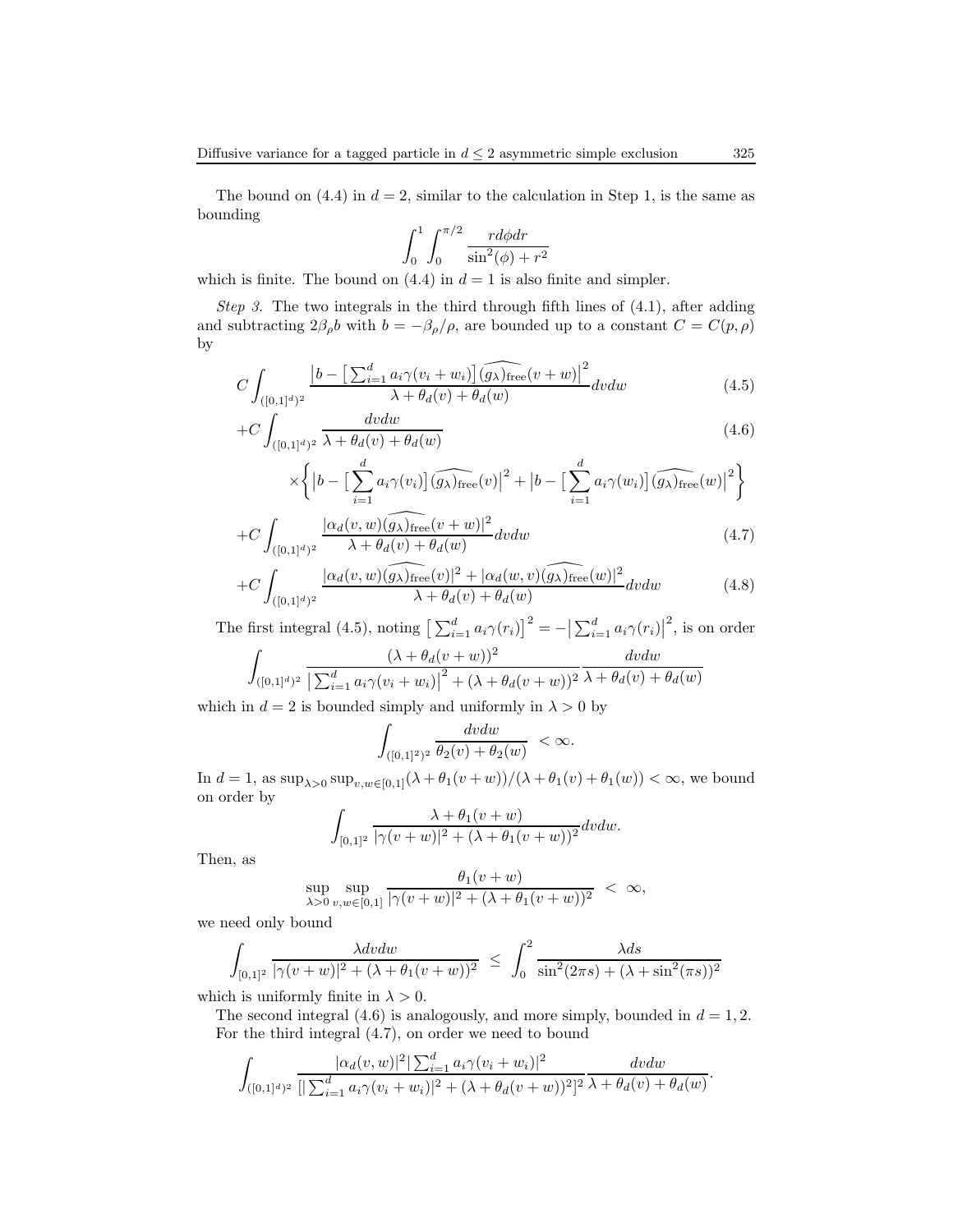In  $d = 2$ , noting the form of  $\alpha_d(v, w)$ , the integral is bounded on order by

$$
\int_{([0,1]^2)^2} \frac{\left|\sum_{i=1}^2 a_i(\gamma(v_i) + \gamma(w_i))\right|^2\left|\sum_{i=1}^2 a_i \gamma(v_i + w_i)\right|^2 dvdw}{\left|\sum_{i=1}^2 a_i \gamma(v_i + w_i)\right|^2 + \theta_2^2(v + w)\right|^2[\theta_2(v) + \theta_2(w)]} + \int_{([0,1]^2)^2} \frac{dv dw}{\theta_2(v) + \theta_2(w)}.
$$

The first term is considered and bounded, modulo constants, in Bernardin (2004, Lemma 5.3) through an analysis of singularities of the denominator. The second term is clearly bounded. In  $d = 1$ , write, for  $v, w \in [0, 1]$ ,

$$
\alpha_1(v, w) = 2ia_1 \left[ \sin(2\pi v)[1 - \cos(2\pi w)] + \sin(2\pi w)[1 - \cos(2\pi v)] \right]
$$
  
=  $8ia_1 \sin(\pi v) \sin(\pi w) \sin(\pi (v + w)).$ 

Then, the uniform bound on (4.7) follows from the bound on the integrand

$$
\sup_{\lambda>0} \sup_{v,w\in[0,1]} \frac{|\alpha_1(v,w)|^2 |a_1\gamma(v+w)|^2}{[|a_1\gamma(v+w)|^2 + (\lambda + \theta_1(v+w))^2]^2 [\lambda + \theta_1(v) + \theta_1(w)]} < \infty.
$$

The last integral (4.8) is bounded on order by

$$
\int_{([0,1]^d)^2} \frac{|\alpha_d(v,w)|^2}{|\sum_{i=1}^d a_i \gamma(v_i)|^2 + \theta_d(v)^2} \frac{dv dw}{\theta_d(v) + \theta_d(w)}.
$$

As

$$
\alpha_d(v, w) = \sum_{j=1}^d a_j \bigg[ \gamma(v_j) (1 - e^{2\pi i w_j}) + \gamma(w_j) (1 - e^{-2\pi i v_j}) \bigg]
$$

and  $\sup_{r \in (0,1)^d} (\sum_{j=1}^d |1 - e^{\pm 2\pi i r_j}|^2) / \theta_d(r) < \infty$ , the last integral is on order

$$
\int_{[0,1]^d} \frac{\sum_{j=1}^d |1 - e^{\pm 2\pi i v_j}|^2}{|\sum_{i=1}^d a_i \gamma(v_i)|^2 + \theta_d(v)^2} dv.
$$
\n(4.9)

In  $d = 2$ , the singularities are at  $v = (0, 0), (0, 1), (1, 0)$  and  $(1, 1)$ , and as in Steps 1, 2 the bound on (4.9) is the same as

$$
\int_0^1 \int_0^{\pi/2} \frac{r}{\sin^2(\phi) + r^2} d\phi dr
$$

which is finite. In  $d = 1$ , as  $\sup_{r \in (0,1)} |1 - e^{\pm 2\pi i r}|^2 / |\gamma(r)|^2 < \infty$ , the integrand in (4.9) is itself finite.

#### 5. Proof of Proposition 4.1

We prove the proposition in  $d = 2$ . The argument in  $d = 1$  is analogous, and follows in particular by choosing  $a_2 = 0$ .

To make notation simple, in the following, we will omit the brackets for singletons  ${x}$  and two-tuple sets  ${x, y}$  and denote them as x and x, y. Also, we will drop the suffix "nn" with respect to operators  $\mathfrak{A}_{n,m} = \mathfrak{A}_{nn;n,m}$ . Recall  $\{e_1, e_2\}$  denotes the standard basis of  $\mathbb{Z}^2$ .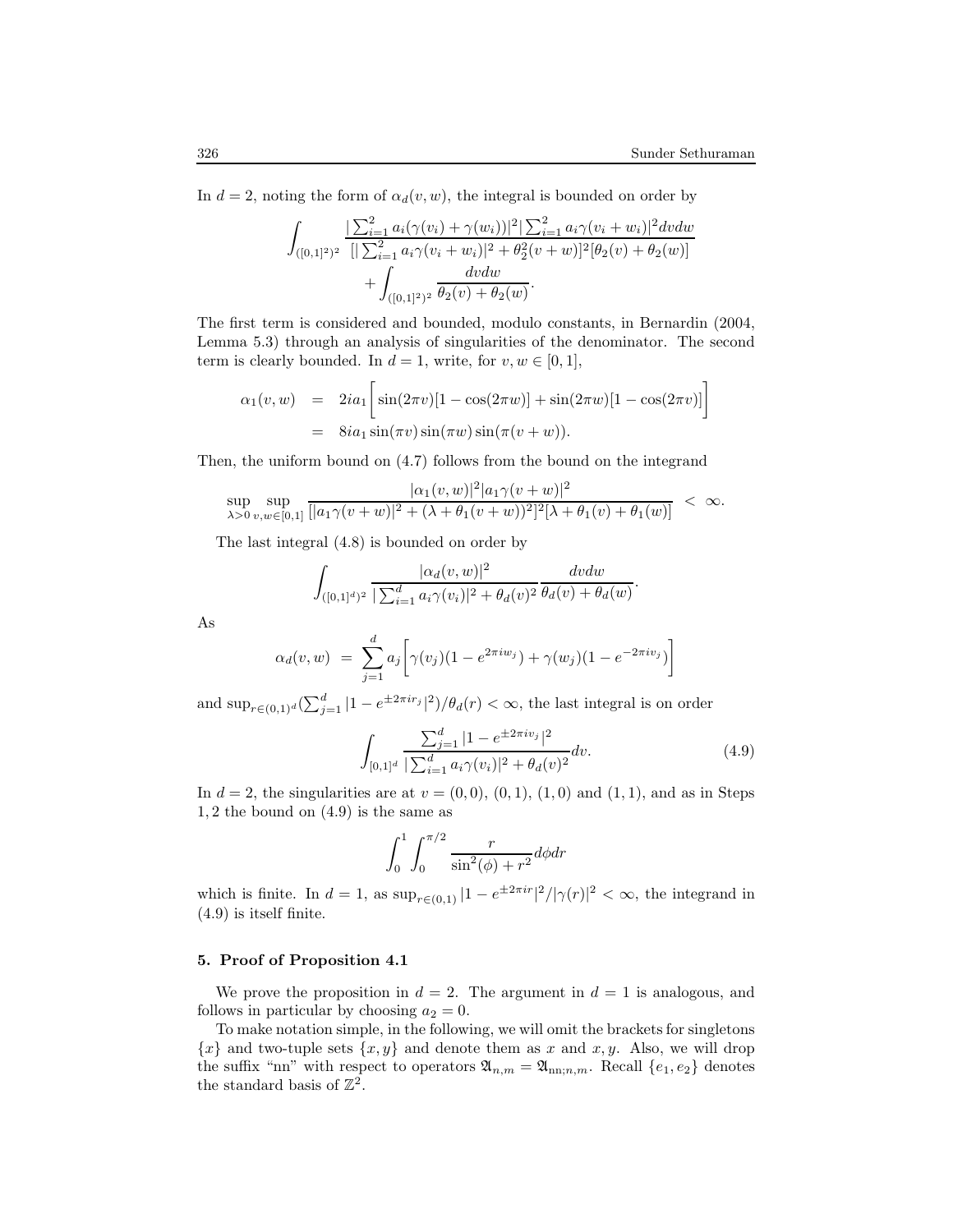First, from the formulas in subsection 3.1, we compute the actions of  $\mathfrak{A}_{1,1}$  and  $\mathfrak{A}_{1,2}$  on local one-degree functions,  $\mathfrak{g} \in \mathcal{C}_{2,1}$ . For  $x \in \mathbb{Z}^2 \setminus \{0\},$ 

$$
\begin{array}{rcl}\n(\mathfrak{A}_{1,1}^e\mathfrak{g})(x) & = & (1-2\rho) \sum_{y\neq x,0} [\mathfrak{g}(y)-\mathfrak{g}(x)]a_{\rm nn}(y-x) \qquad \text{and} \\
(\mathfrak{A}_{1,1}^t\mathfrak{g})(x) & = & - (1-\rho) \sum_{y\neq x,0} [\mathfrak{g}(y)-\mathfrak{g}(x)]a_{\rm nn}(y-x) - \rho[\mathfrak{g}(x)-\mathfrak{g}(-x)]a(x)\n\end{array}
$$

which together give

$$
(\mathfrak{A}_{1,1}\mathfrak{g})(x) ~=~ -\rho\sum_{y\neq x,0}[\mathfrak{g}(y)-\mathfrak{g}(x)]a_{\rm nn}(y-x)-\rho[\mathfrak{g}(x)-\mathfrak{g}(-x)]a_{\rm nn}(x).
$$

Also, for distinct  $x, y \in \mathbb{Z}^d \setminus \{0\},\$ 

$$
\begin{array}{rcl} \big( \mathfrak A^e_{1,2}\mathfrak g \big)(x,y) &=& 2\beta_\rho [\mathfrak g(x)-\mathfrak g(y)] a_{\rm nn}(y-x)\\[2mm] \big( \mathfrak A^t_{1,2}\mathfrak g \big)(x,y) &=& \beta_\rho [\mathfrak g(x)-\mathfrak g(x-y)] a_{\rm nn}(y) + \beta_\rho [\mathfrak g(y)-\mathfrak g(y-x)] a_{\rm nn}(x). \end{array}
$$

Then, we may write for  $x \in \mathbb{Z}^2$  and local  $\mathfrak{g} \in \bar{C}_{2,1}$  that  $(\bar{\mathfrak{A}}_{1,1}\mathfrak{g})(x)$  (cf. subsection 3.4) equals

$$
\begin{cases}\n-\rho[\mathfrak{g}(x+e_1)-\mathfrak{g}(x-e_1)]a_1-\rho[\mathfrak{g}(x+e_2)-\mathfrak{g}(x-e_2)]a_2 & \text{for } x\neq \pm e_1, \pm e_2, 0 \\
\mp \rho[\mathfrak{g}(\pm 2e_1)-\mathfrak{g}(\mp e_1)]a_1-\rho[\mathfrak{g}(e_2\pm e_1)-\mathfrak{g}(-e_2\pm e_1)]a_2 & \text{for } x=\pm e_1 \\
\mp \rho[\mathfrak{g}(\pm 2e_2)-\mathfrak{g}(\mp e_2)]a_2-\rho[\mathfrak{g}(e_1\pm e_2)-\mathfrak{g}(-e_1\pm e_2)]a_1 & \text{for } x=\pm e_2 \\
0 & \text{otherwise.}\n\end{cases}
$$

Also, for  $x, y \in \mathbb{Z}^2$ , we write (noting  $(\overline{\mathfrak{A}}_{1,2}\mathfrak{g})(x,y) = (\overline{\mathfrak{A}}_{1,2}\mathfrak{g})(\{x,y\}) = (\overline{\mathfrak{A}}_{1,2}\mathfrak{g})(y,x)),$ 

$$
(\bar{\mathfrak{A}}_{1,2}^{e}\mathfrak{g})(x,y) \quad = \quad \left\{ \begin{array}{ll} 2\beta_{\rho}[\mathfrak{g}(x)-\mathfrak{g}(x+e_1)]a_1 & \text{for } y=x+e_1, \ x\neq 0, -e_1 \\ 2\beta_{\rho}[\mathfrak{g}(x)-\mathfrak{g}(x+e_2)]a_2 & \text{for } y=x+e_2, \ x\neq 0, -e_2 \\ 0 & \text{otherwise.} \end{array} \right.
$$

and  $(\bar{\mathfrak{A}}_{1,2}^t \mathfrak{g})(x,y)$  equals

$$
\begin{cases}\n\pm \beta_{\rho}[\mathfrak{g}(x) - \mathfrak{g}(x \mp e_1)]a_1 & \text{for } x \neq \pm e_1, \pm e_2, 0, y = \pm e_1 \\
\pm \beta_{\rho}[\mathfrak{g}(x) - \mathfrak{g}(x \mp e_2)]a_2 & \text{for } x \neq \pm e_1, \pm e_2, 0, y = \pm e_2 \\
\beta_{\rho}[\pm(\mathfrak{g}(e_1) - \mathfrak{g}(e_1 \mp e_2))a_2 &\quad \ \ +(\mathfrak{g}(\pm e_2) - \mathfrak{g}(\pm e_2 - e_1))a_1] & \text{for } x = e_1, y = \pm e_2 \\
\beta_{\rho}[\pm(\mathfrak{g}(-e_1) - \mathfrak{g}(-e_1 \mp e_2))a_2 &\quad \ -(\mathfrak{g}(\pm e_2) - \mathfrak{g}(\pm e_2 + e_1))a_1] & \text{for } x = -e_1, y = \pm e_2 \\
\beta_{\rho}[-(\mathfrak{g}(e_1) - \mathfrak{g}(2e_1))a_1 + (\mathfrak{g}(-e_1) - \mathfrak{g}(-2e_1))a_1] & \text{for } x = e_1, y = -e_1 \\
\beta_{\rho}[-(\mathfrak{g}(e_2) - \mathfrak{g}(2e_2))a_2 + (\mathfrak{g}(-e_2) - \mathfrak{g}(-2e_2))a_2] & \text{for } x = e_2, y = -e_2 \\
0 & \text{otherwise.} \n\end{cases}
$$

We now compute corresponding Fourier transforms. To simplify notation, we drop the subscript "free" and call  $\mathfrak{g}_{\text{free}} = \mathfrak{g}$ . First, we have  $(\overline{\mathfrak{A}_{1,1}\mathfrak{g}})_{\text{free}}(v)$  (cf.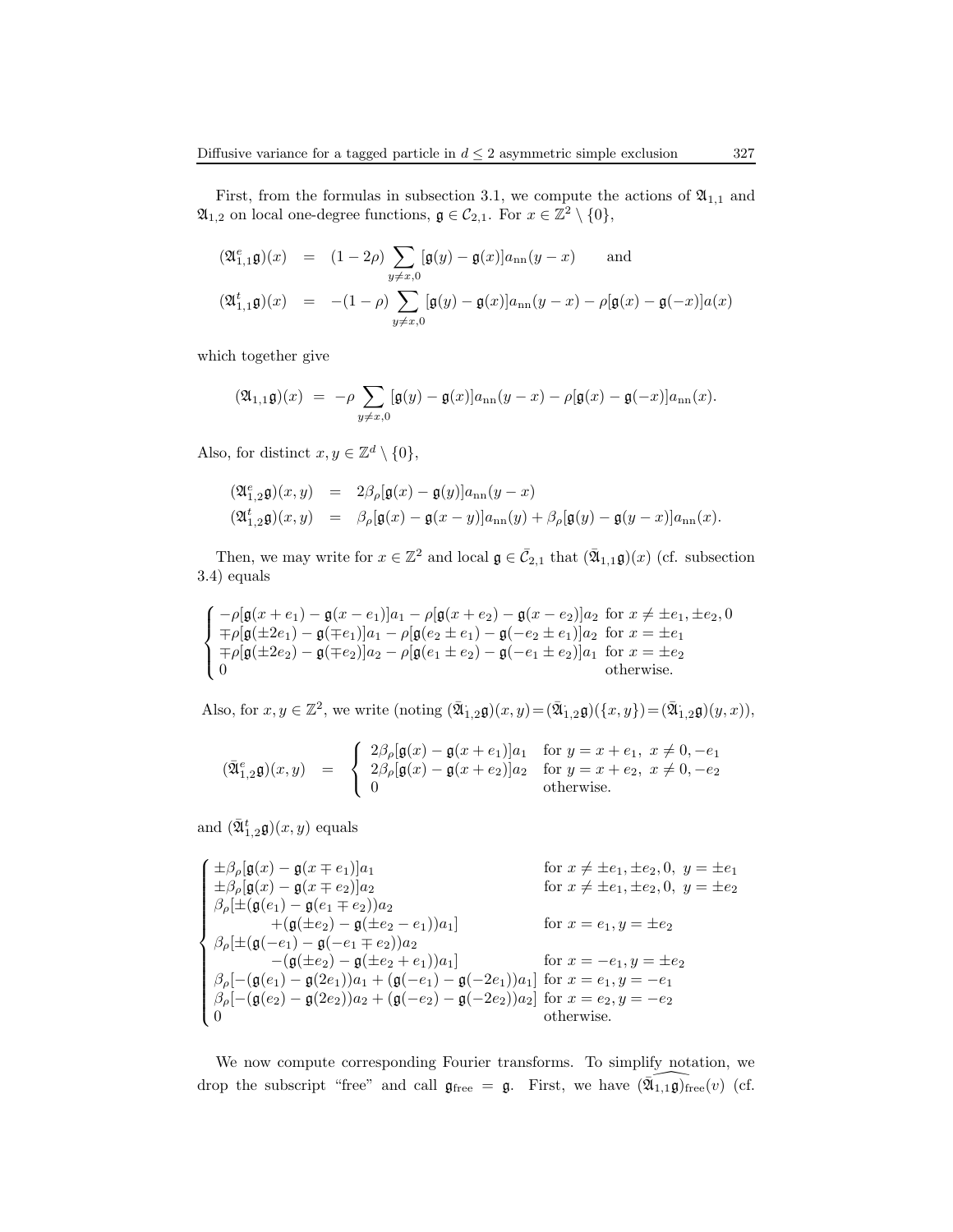subsection 3.5) equals

$$
\sum_{x \in \mathbb{Z}^2} e^{2\pi i x \cdot v} (\bar{\mathfrak{A}}_{1,1} \mathfrak{g})_{\text{free}}(x)
$$
\n
$$
= \sum_{x \neq \pm e_1, \pm e_2, 0} -\rho e^{2\pi i x \cdot v} [(\mathfrak{g}(x + e_1) - \mathfrak{g}(x - e_1))a_1 + (\mathfrak{g}(x + e_2) - \mathfrak{g}(x - e_2))a_2]
$$
\n
$$
-\rho e^{2\pi i v_1} [(\mathfrak{g}(2e_1) - \mathfrak{g}(-e_1))a_1 + (\mathfrak{g}(e_2 + e_1) - \mathfrak{g}(-e_2 + e_1))a_2]
$$
\n
$$
-\rho e^{-2\pi i v_1} [-(\mathfrak{g}(-2e_1) - \mathfrak{g}(e_1))a_1 + (\mathfrak{g}(e_2 - e_1) - \mathfrak{g}(-e_2 - e_1))a_2]
$$
\n
$$
-\rho e^{2\pi i v_2} [(\mathfrak{g}(2e_2) - \mathfrak{g}(-e_2))a_2 + (\mathfrak{g}(e_1 + e_2) - \mathfrak{g}(-e_1 + e_2))a_1]
$$
\n
$$
-\rho e^{-2\pi i v_2} [-(\mathfrak{g}(-2e_2) - \mathfrak{g}(e_2))a_2 + (\mathfrak{g}(e_1 - e_2) - \mathfrak{g}(-e_1 - e_2))a_1].
$$

The sum further equals

$$
- \sum_{\substack{x \neq 0, 2e_1, \\ e_1 \pm e_2, e_1}} \rho e^{2\pi i x \cdot v} e^{-2\pi i v_1} \mathfrak{g}(x) a_1 + \sum_{\substack{x \neq 0, -2e_1, \\ -e_1 \pm e_2, -e_1}} \rho e^{2\pi i x \cdot v} e^{2\pi i v_1} \mathfrak{g}(x) a_1 - \sum_{\substack{x \neq 0, 2e_2, \\ e_2 \pm e_1, e_2}} \rho e^{2\pi i x \cdot v} e^{-2\pi i v_2} \mathfrak{g}(x) a_2 + \sum_{\substack{x \neq 0, -2e_2, \\ -e_2 \pm e_1, -e_2}} \rho e^{2\pi i x \cdot v} e^{2\pi i v_2} \mathfrak{g}(x) a_2.
$$

Recall now that  $\gamma(r) = e^{2\pi ir} - e^{-2\pi ir} = 2i \sin(2\pi r)$ . Combining and canceling terms gives that

$$
(\widehat{\mathfrak{A}_{1,1}\mathfrak{g}})_{\text{free}}(v) = \rho[a_1\gamma(v_1) + a_2\gamma(v_2)]\widehat{\mathfrak{g}}(v)
$$
  
\n
$$
-\rho a_1(e^{-2\pi iv_1} - 1)\mathfrak{g}(e_1) + \rho a_1(e^{2\pi iv_1} - 1)\mathfrak{g}(-e_1)
$$
  
\n
$$
-\rho a_2(e^{-2\pi iv_2} - 1)\mathfrak{g}(e_2) + \rho a_2(e^{2\pi iv_2} - 1)\mathfrak{g}(-e_2)
$$
  
\n
$$
-\rho[a_1\gamma(v_1) + a_2\gamma(v_2)]\widehat{\mathfrak{g}}(0)
$$
  
\n
$$
= \rho[a_1\gamma(v_1) + a_2\gamma(v_2)]\widehat{\mathfrak{g}}(v) + \delta_0(v)
$$

where  $|\delta_0(v)| \leq \kappa(v) \sum_{|z| \leq 1} |\mathfrak{g}(z)|$  and  $\kappa(v)$  is a bounded function on order  $\kappa(v)$  =  $O(|v-z|)$  when  $v \to z$  for  $z = (0,0), (0,1), (1,0)$ , and  $(1,1)$ .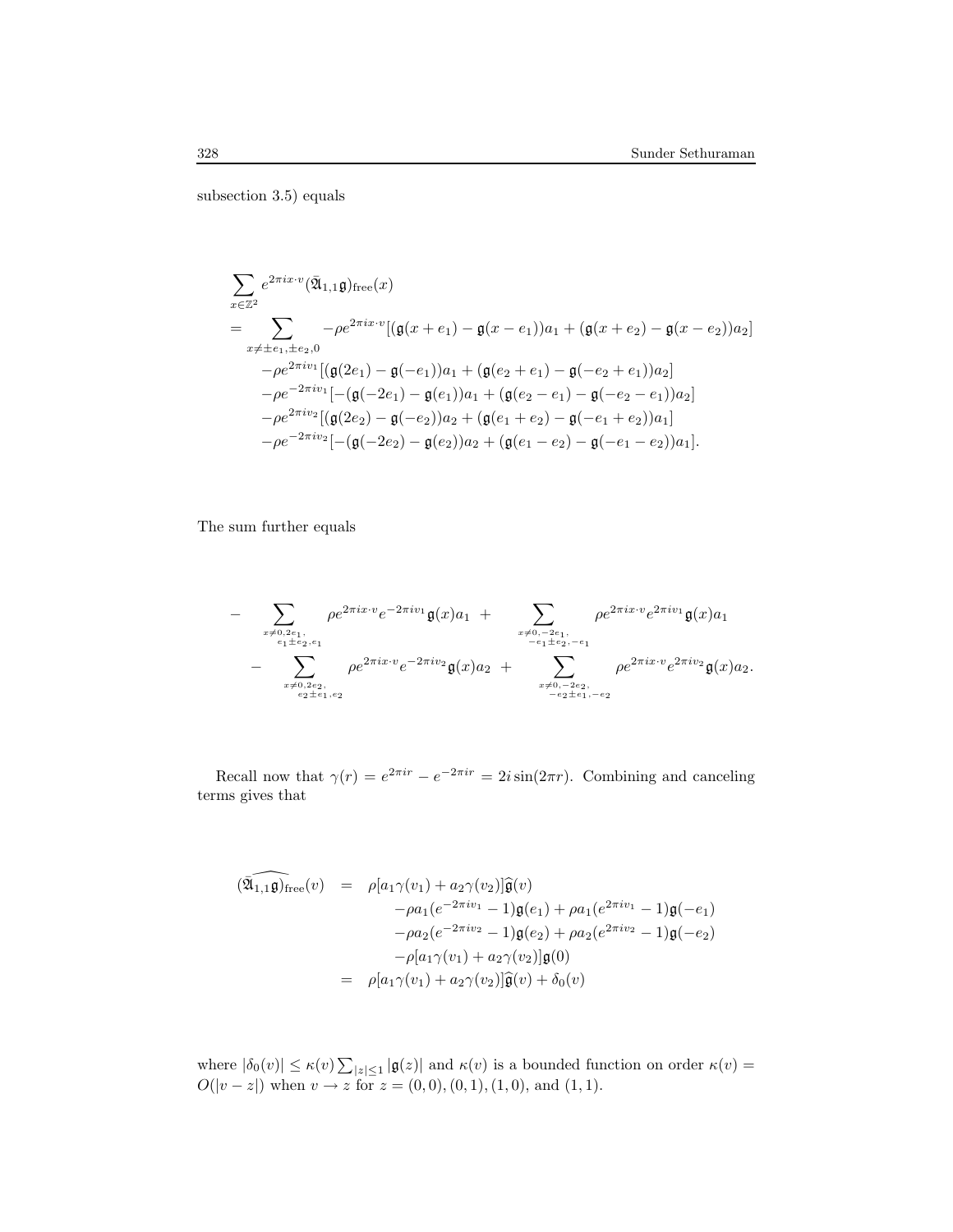We also compute that  $\sqrt{2}(\widehat{\mathfrak{A}^e_{1,2}\mathfrak{g}})_{\text{free}}(v, w)$  equals

$$
\sum_{x,y\in\mathbb{Z}^2} e^{2\pi i (x\cdot v + y\cdot w)} (\tilde{\mathfrak{A}}^e_{1,2}\mathfrak{g})_{\text{free}}(x,y)
$$
\n
$$
= 2\beta_\rho a_1 \sum_{z\neq 0,-e_1} e^{2\pi i z \cdot (v+w)} (e^{2\pi i w_1} + e^{2\pi i v_1}) [\mathfrak{g}(z) - \mathfrak{g}(z+e_1)]
$$
\n
$$
+ 2\beta_\rho a_2 \sum_{z\neq 0,-e_2} e^{2\pi i z \cdot (v+w)} (e^{2\pi i w_2} + e^{2\pi i v_2}) [\mathfrak{g}(z) - \mathfrak{g}(z+e_2)]
$$
\n
$$
= 2\beta_\rho a_1 \sum_{z\neq 0,\pm e_1} e^{2\pi i z \cdot (v+w)} (\gamma(w_1) + \gamma(v_1)) \mathfrak{g}(z)
$$
\n
$$
+ 2\beta_\rho a_2 \sum_{z\neq 0,\pm e_2} e^{2\pi i z \cdot (v+w)} (\gamma(w_2) + \gamma(v_2)) \mathfrak{g}(z)
$$
\n
$$
+ 2\beta_\rho a_1 e^{2\pi i (v_1+w_1)} (e^{2\pi i w_1} + e^{2\pi i v_1}) \mathfrak{g}(e_1)
$$
\n
$$
- 2\beta_\rho a_1 e^{-2\pi i (v_1+w_1)} (e^{-2\pi i w_1} + e^{-2\pi i v_1}) \mathfrak{g}(-e_1)
$$
\n
$$
+ 2\beta_\rho a_2 e^{2\pi i (v_2+w_2)} (e^{2\pi i w_2} + e^{2\pi i v_2}) \mathfrak{g}(e_2)
$$
\n
$$
- 2\beta_\rho a_2 e^{-2\pi i (v_2+w_2)} (e^{-2\pi i w_2} + e^{-2\pi i v_2}) \mathfrak{g}(-e_2)
$$
\n
$$
= 2\beta_\rho [a_1(\gamma(w_1) + \gamma(v_1)) + a_2(\gamma(w_2) + \gamma(v_2))]\mathfrak{g}(v+w)
$$
\n
$$
- 2\beta_\rho a_1 [ (e^{2\pi i w_1} + e^{2\pi i v_1}) \mathfrak
$$

Also, we have  $\sqrt{2}(\widehat{\mathfrak{A}^{\mathsf{f}}_{1,2}\mathfrak{g}})_{\text{free}}(v,w)$  equals

$$
\sum_{x,y\in\mathbb{Z}^2} e^{2\pi i (x\cdot v + y\cdot w)} (\bar{\mathfrak{A}}_{1,2}^t \mathfrak{g})_{\text{free}}(x,y)
$$
\n
$$
= \beta_{\rho} a_1 \sum_{z\neq 0, \pm e_1, \pm e_2} (e^{2\pi i z\cdot v} e^{2\pi i w_1} + e^{2\pi i z\cdot w} e^{2\pi i v_1}) [\mathfrak{g}(z) - \mathfrak{g}(z - e_1)]
$$
\n
$$
= \beta_{\rho} a_1 \sum_{z\neq 0, \pm e_1, \pm e_2} (e^{2\pi i z\cdot v} e^{-2\pi i w_1} + e^{2\pi i z\cdot w} e^{-2\pi i v_1}) [\mathfrak{g}(z) - \mathfrak{g}(z + e_1)]
$$
\n
$$
+ \beta_{\rho} a_2 \sum_{z\neq 0, \pm e_1, \pm e_2} (e^{2\pi i z\cdot v} e^{2\pi i w_2} + e^{2\pi i z\cdot w} e^{2\pi i v_2}) [\mathfrak{g}(z) - \mathfrak{g}(z - e_2)]
$$
\n
$$
- \beta_{\rho} a_2 \sum_{z\neq 0, \pm e_1, \pm e_2} (e^{2\pi i z\cdot v} e^{-2\pi i w_2} + e^{2\pi i z\cdot w} e^{-2\pi i v_2}) [\mathfrak{g}(z) - \mathfrak{g}(z + e_2)]
$$
\n
$$
+ \beta_{\rho} (e^{2\pi i v_1} e^{2\pi i w_2} + e^{2\pi i v_2} e^{2\pi i w_1})
$$
\n
$$
\times [a_2 (\mathfrak{g}(e_1) - \mathfrak{g}(e_1 - e_2)) + a_1 (\mathfrak{g}(e_2) - \mathfrak{g}(e_2 - e_1))]
$$
\n
$$
+ \beta_{\rho} (e^{2\pi i v_1} e^{-2\pi i w_2} + e^{-2\pi i v_2} e^{2\pi i w_1})
$$
\n
$$
\times [-a_2 (\mathfrak{g}(e_1) - \mathfrak{g}(e_1 + e_2)) + a_1 (\mathfrak{g}(-e_2) - \mathfrak{g}(-e
$$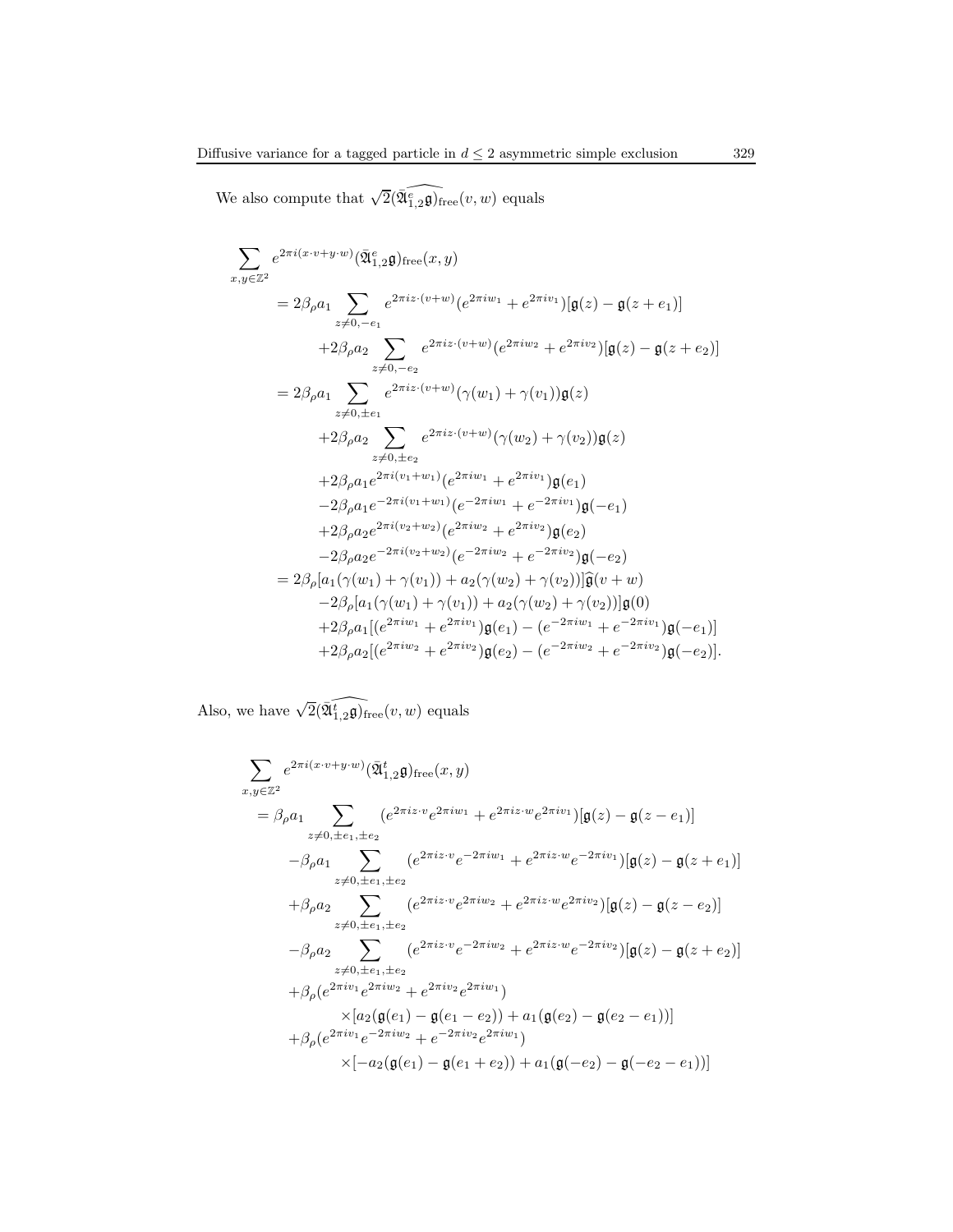$$
+ \beta_{\rho}(e^{-2\pi iv_1}e^{2\pi iv_2} + e^{2\pi iv_2}e^{-2\pi iw_1})
$$
  
\n
$$
\times [a_2(\mathfrak{g}(-e_1) - \mathfrak{g}(-e_1 - e_2)) - a_1(\mathfrak{g}(e_2) - \mathfrak{g}(e_2 + e_1))]
$$
  
\n
$$
+ \beta_{\rho}(e^{-2\pi iv_1}e^{-2\pi iv_2} + e^{-2\pi iv_2}e^{-2\pi iv_1})
$$
  
\n
$$
\times [-a_2(\mathfrak{g}(-e_1) - \mathfrak{g}(-e_1 + e_2)) - a_1(\mathfrak{g}(-e_2) - \mathfrak{g}(-e_2 + e_1))]
$$
  
\n
$$
+ \beta_{\rho}a_1(e^{2\pi iv_1}e^{-2\pi iv_1} + e^{-2\pi iv_1}e^{2\pi iv_1})
$$
  
\n
$$
\times [-\mathfrak{g}(e_1) + \mathfrak{g}(2e_1) + \mathfrak{g}(-e_1) - \mathfrak{g}(-2e_1)]
$$
  
\n
$$
+ \beta_{\rho}a_2(e^{2\pi iv_2}e^{-2\pi iv_2} + e^{-2\pi iv_2}e^{2\pi iv_2})
$$
  
\n
$$
\times [-\mathfrak{g}(e_2) + \mathfrak{g}(2e_2) + \mathfrak{g}(-e_2) - \mathfrak{g}(-2e_2)]
$$
  
\n
$$
= \beta_{\rho}\widehat{\mathfrak{g}}(v)[a_1(\gamma(w_1) - \gamma(v_1 + w_1)) + a_2(\gamma(w_2) - \gamma(v_2 + w_2))]
$$
  
\n
$$
+ \beta_{\rho}\widehat{\mathfrak{g}}(w)[a_1(\gamma(v_1) - \gamma(v_1 + w_1)) + a_2(\gamma(v_2) - \gamma(v_2 + w_2))]
$$
  
\n
$$
+ \beta_{\rho}\mathfrak{g}(0)[a_1(-\gamma(v_1) - \gamma(w_1) + 2\gamma(v_1 + w_1))
$$
  
\n
$$
+ a_2(-\gamma(v_2) - \gamma(w_2) + 2\gamma(v_2 + w_2))]
$$
  
\n<math display="block</math>

Putting terms together, we compute the Fourier transform for  $(\bar{\mathfrak{A}}_{1,2}\mathfrak{g})$ <sub>free</sub>. In particular, we note the last four lines of the computation for  $(\widehat{\mathfrak{A}_{1,2}^{\ell}})$  and the last two lines of the computation for  $\widehat{(\mathfrak{A}_{1,2}\mathfrak{g})}_{\text{free}}$  are  $O(1)$  as  $(v, w) \to (z_1, z_2)$  for  $z_1, z_2 = (0, 0), (0, 1), (1, 0)$  and  $(1, 1)$ . However, they match in the sense, when they are added to each other, the sum is small on the desired order. We have

$$
\sqrt{2}(\widehat{\mathfrak{A}_{1,2}\mathfrak{g}})_{\text{free}}(v,w)
$$
  
=  $2\beta_{\rho}[a_1(\gamma(w_1) + \gamma(v_1)) + a_2(\gamma(w_2) + \gamma(v_2))]\widehat{\mathfrak{g}}(v+w)$   
+ $\beta_{\rho}\widehat{\mathfrak{g}}(v)[a_1(\gamma(w_1) - \gamma(v_1 + w_1)) + a_2(\gamma(w_2) - \gamma(v_2 + w_2))]$   
+ $\beta_{\rho}\widehat{\mathfrak{g}}(w)[a_1(\gamma(v_1) - \gamma(v_1 + w_1)) + a_2(\gamma(v_2) - \gamma(v_2 + w_2))] + \delta_1(v,w)$ 

where  $|\delta_1(v, w)| \le \kappa(v, w) \sum_{|z| \le 1} |g(z)|$  and  $\kappa(v, w)$  is a bounded function on order  $\kappa^2(v,w) = O(|v - z_1|^2 + |w - z_2|^2)$  when  $(v, w) \to (z_1, z_2)$  for points  $z_1, z_2 =$  $(0, 0), (0, 1), (1, 0)$  and  $(1, 1)$ .

Acknowledgement. I thank M. Loulakis for discussions on Corollary 1 in Loulakis (2005) during the stimulating conference in Budapest, August 22-26, 2005, "Large scale behavior of interacting particle systems: Fluctuations and hydrodynamics," organized by C. Landim, J. Fritz, B. Toth and B. Valko.

#### References

Arratia, R. (1983) The motion of a tagged particle in the simple symmetric exclusion system on  $Z^1$ . Ann. Probab. 11 362-373.

- Bernardin, C. (2004) Fluctuations in the occupation time of a site in the asymmetric simple exclusion process. Ann. Probab. 32 855–879.
- De Masi, A., Ferrari, P. (1985) Self-diffusion in one-dimensional lattice gases in the presence of an external field. J. Stat. Phys. 38 603-613.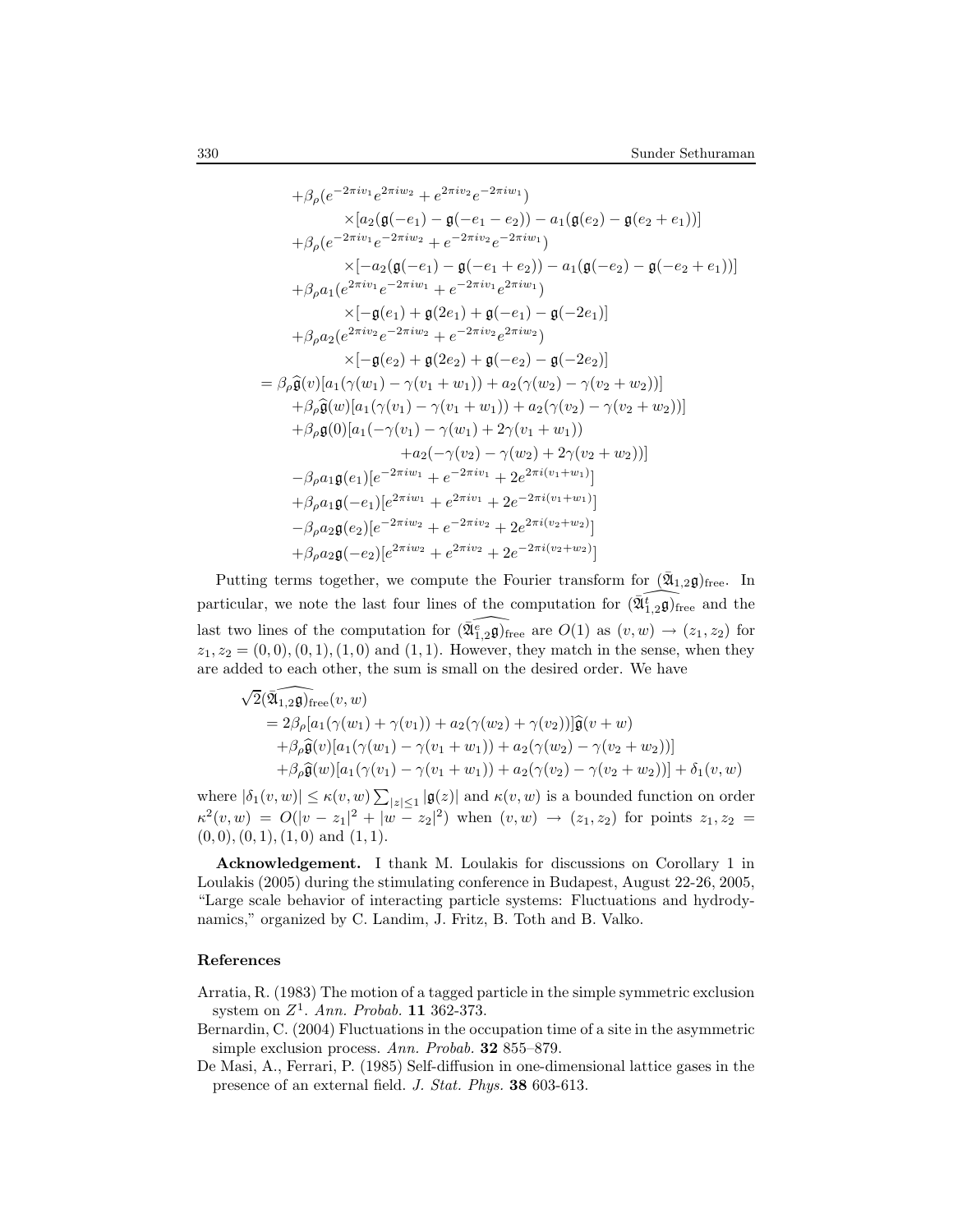- Ferrari, P. (1996) Limit theorems for tagged particles. Markov Processes Relat. Fields 2 17-40.
- Ferrari, P. Fontes, L.R.G. (1996) Poissonian approximation for the tagged particle in asymmetric simple exclusion. J. Appl. Prob. 33 411-419.
- Jara, M. and Landim, C. (2006) Nonequilibrium central limit theorem for a tagged particle in symmetric simple exclusion. to appear Ann. I.H.P. Prob. et Stat.
- Kipnis, C. (1986) Central limit theorems for infinite series of queues and applications to simple exclusion. Ann. Probab. 14 397-408.
- Kipnis, C. and Landim, C. (1999) Scaling limits of interacting particle systems. Grundlehren der Mathematischen Wissenschaften 320 Springer-Verlag, Berlin.
- Kipnis, C., Varadhan, S. R. S. (1986) Central limit theorem for additive functionals of reversible Markov processes. Commun. Math. Phys. 104 1-19.
- Landim, C., Olla, S., Varadhan, S. R. S. (2002) Finite-dimensional approximation of the self-diffusion coefficient for the exclusion process. Ann. Probab. **30** 483–508.
- Landim, C., Olla, S., Volchan, S. (1998) Driven tracer particle in one dimensional symmetric simple exclusion process. *Comm. Math. Phys.* **192** 287–307.
- Landim, C., Volchan, S. (2000) Equilibrium fluctuations for a driven tracer particle dynamics. Stoch. Proc. Appl. 85 139–158.
- Liggett, T. M. (1985) Interacting Particle Systems Springer-Verlag, New York.
- Liggett, T. M. (1999) Stochastic interacting systems: contact, voter and exclusion processes. Grundlehren der Mathematischen Wissenschaften 324 Springer-Verlag, Berlin.
- Loulakis, M. (2005) Mobility and Einstein relation for a tagged particle in asymmetric mean zero random walk with simple exclusion. Ann. I. H. P. Prob. et Stat. 41 237-254.
- Olla, S. (1994) Homogenization of Diffusion Processes in Random Fields. Ecole ´ Polytechnique Lecture Notes.
- Quastel, J., Rezakhanlou, F., Varadhan, S. R. S. (1999) Large deviations for the symmetric simple exclusion process in dimensions  $d \geq 3$ . Probab. Theory Related Fields 113 1–84.
- Rezakhanlou, F. (1994) Propagation of chaos for symmetric simple exclusions. Comm. Pure Appl. Math. 47 943-957.
- Rezakhanlou, F. (1994) Evolution of tagged particles in non-reversible particle systems. Comm. Math. Phys. 165 1-32.
- Rost, H., Vares, M.E. (1985) Hydrodynamics of a one dimensional nearest neighbor model. Contemp. Math. 41 329-342.
- Saada, E. (1987) A limit theorem for the position of a tagged particle in a simple exclusion process. Ann. Probab. 15 375-381.
- Seppäläinen, T.  $(1998)$  Coupling the totally asymmetric simple exclusion process with a moving interface. I Brazilian School in Probability (Rio de Janeiro, 1997). Markov Process. Related Fields 4 593–628.
- Sethuraman, S., Varadhan, S.R.S., Yau, H.T. (2000) Diffusive limit of a tagged particle in asymmetric simple exclusion processes. Commun. Pure and Appl. Math. 53 972-1006.
- Sethuraman, S. (2003) An equivalence of  $H_{-1}$  norms for the simple exclusion process. Ann. Probab. 31 35-62.
- Sethuraman, S. (2006) On diffusivity of a tagged particle in asymmetric zero-range dynamics. to appear Ann. I.H.P. Prob. et Stat.